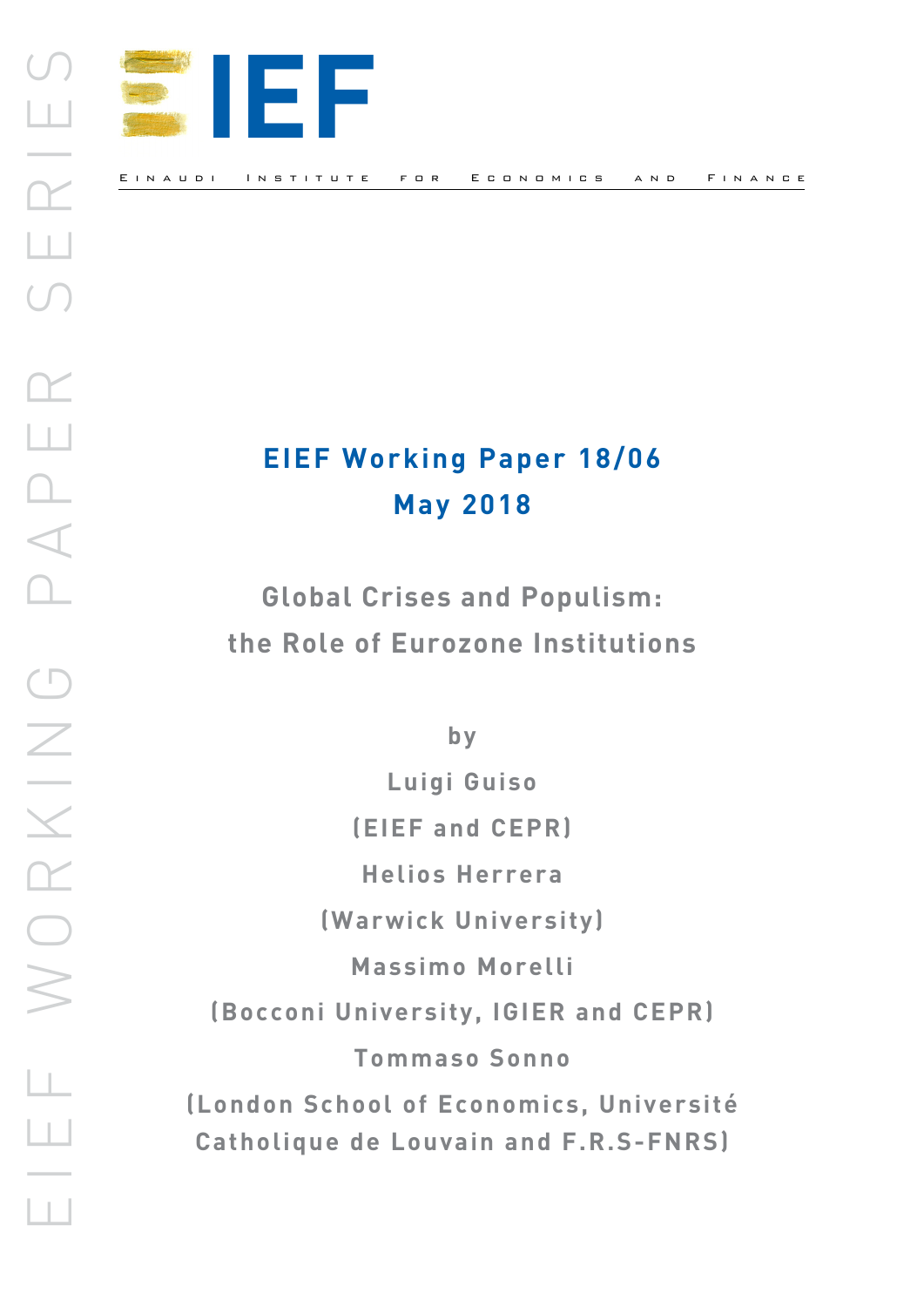# <span id="page-1-0"></span>Global Crises and Populism: the Role of Eurozone Institutions<sup>∗</sup>

L. Guiso<sup>†</sup> H. Herrera<sup>‡</sup> M. Morelli<sup>§</sup> T. Sonno<sup>¶</sup>

May 2, 2018

#### Abstract

Populist parties are likely to gain consensus when mainstream parties and status quo institutions fail to manage the shocks faced by their economies. Institutional constraints, which limit the possible actions in the face of shocks, result in poorer performance and frustration among voters who turn to populist movements. We rely on this logic to explain the different support of populist parties among European countries in response to the globalization shock and to the 2008-2011 financial and sovereign debt crisis. We predict a greater success of populist parties in response to these shocks in Euro zone countries, and our empirical analysis confirms this prediction. This is consistent with voters' frustration for the greater inability of the Euro zone governments to react to difficult-to-manage globalization shocks and financial crises. Our evidence has implications for the speed of construction of political unions. A slow, staged process of political unification can expose the EU to a risk of political backlash if hard to manage shocks hit the economies during the integration process. Keywords: Frustration, Relocation, Globalization, Financial Dependence, Populism.

JEL codes: D72, D78, F14, F16

<sup>∗</sup>We thank four referees and the editor for their comments and suggestions. We are extremely grateful to Federico Ricca for truly excellent research assistance in the construction of the data set and the estimates. Luigi Guiso and Massimo Morelli wish to thank the Italian Ministry of Research (MIUR) for the PRIN funding 2016; Massimo Morelli also wishes to thank the Dondena and Igier research centers and the European Research Council, advanced grant 694583. The usual disclaimer applies.

<sup>†</sup>Einaudi Institute for Economics and Finance, and CEPR

<sup>‡</sup>Warwick University

<sup>§</sup>Bocconi University, IGIER and CEPR

<sup>¶</sup>London School of Economics, Universit´e catholique de Louvain, and F.R.S.-FNRS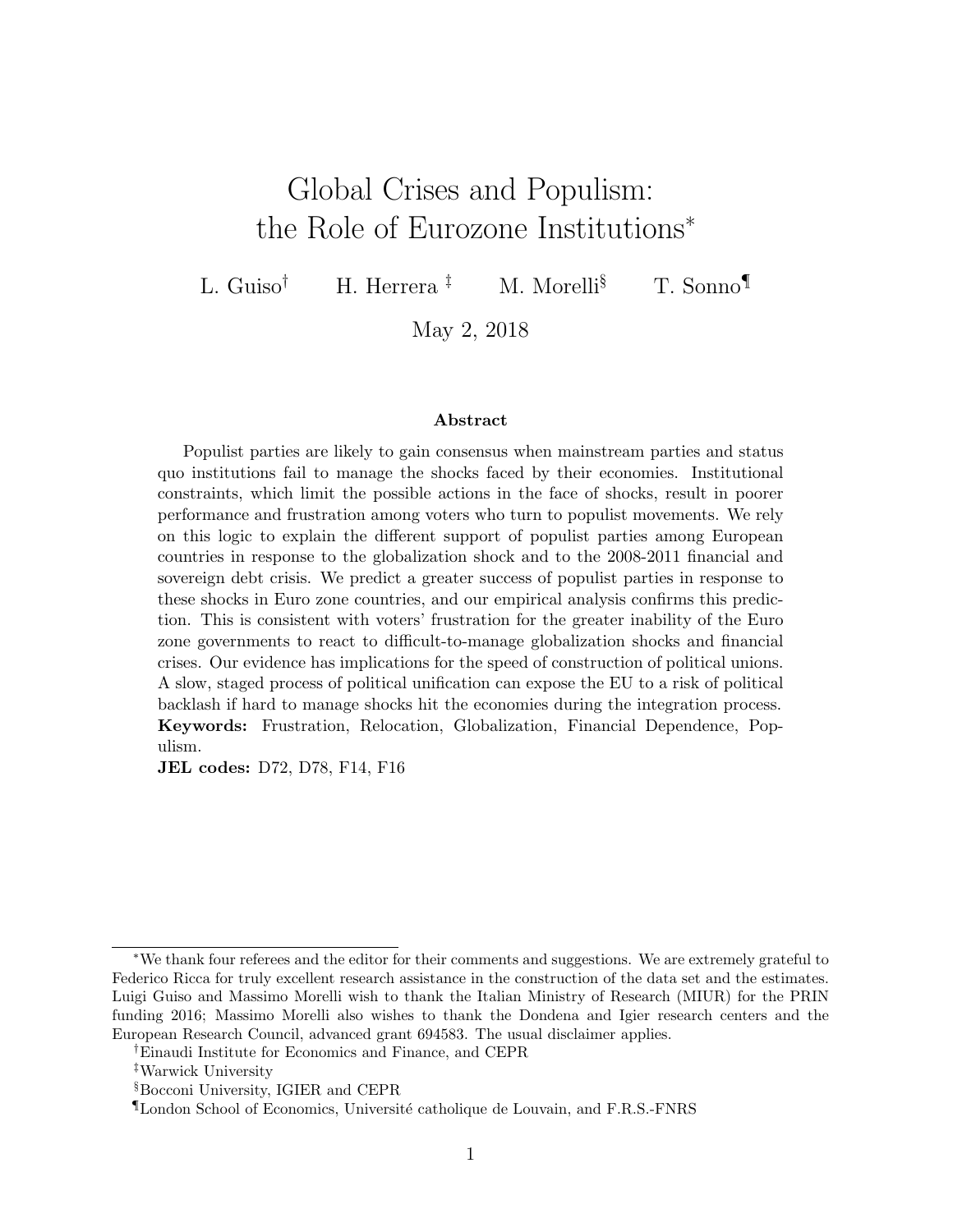### 1 Introduction

Our goal in this paper is to show that the effects of globalization and the financial crisis on voting for populist parties in a European country crucially depends on whether or not such a country belongs to the Euro-zone (EZ henceforth). We claim that both globalization and the financial crisis have stronger effects on perceived economic insecurity in EZ countries than in the rest of Europe. Building on empirical literature documenting the link between economic insecurity and populism, we conjecture that fear of economic insecurity drives the success of populist parties across regions. There are two main intuitive reasons that lead us to think that economic insecurity grew significantly more in EZ countries: first, the greater difficulty of EZ countries' policy makers in responding to a shock, due to greater constraints in terms of fiscal and monetary policy; second, the greater incentive for Western firms to relocate production from EZ to Eastern European countries. We will make these two intuitions precise and we will provide strong evidence in favor of our hypothesis.

Before we explain our hypothesis about the differential effects of shocks on fear of economic insecurity across countries, we summarize the recently established connections between economic insecurity and populism. A large number of recent papers have uncovered the importance of economic insecurity shocks to explain the recent wave of populism – see Guiso, Herrera, Morelli and Sonno (2017) and references therein. Algan et al. (2017) showed that the EU regions where unemployment rose during the crisis saw the sharpest decline of trust in institutions and establishment politics. Dustman et al. (2017) highlight how the populist vote is related to this distrust in institutions and in particular EU institutions. Foster and Frieden (2017) nuance this result showing that this correlation is stronger in debtor countries. Colantone and Stanig (2017) have highlighted the significant role of the fear of the effects of globalization, the so called "China effect" in continental Europe. The regions where manufacturing plays an important role are the regions where the fear of losing a job due to Chinese competition is highest, and such regions are those where nationalistic sentiments and protection demand kick in the most.<sup>[1](#page-1-0)</sup> The explanation of this finding given in Guiso et al. (2017) is that populism is a three-part phenomenon: (1) antielite rhetoric; (2) immediate protection offer; (3) hiding the future costs of the protection policies proposed.[2](#page-1-0) For the specific case of the globalization effect, the way this three-part theory works is as follows: the reduction in wages, prices and employment opportunities in Western countries creates a first direct effect in terms of immediate perception of economic insecurity. Such an economic insecurity perception, if protracted and pervasive, reduces trust in current government policies and institutions and reduces voter turnout. Then, if there is a widespread perception that neither market-driven policies nor governmentbased ones work particularly when the institutional constraints make it even harder for government policies to counter the crisis, populist supply arises, tempting voters with an easy protection strategy (such as trade barriers, building a wall to protect from migrants, or exit from the Euro-zone). Such protection policies are "insulated"! from future cost considerations through the populist manipulation strategies: everybody who talks about future costs or relatively complex solutions (as required by the nature of the problems)

<sup>&</sup>lt;sup>1</sup>These papers study the role of insecurity for the demand of populism. Rodrik (2017) and Guiso et al. (2017) also highlight the role of economic insecurity shocks for the supply of populism.

<sup>2</sup>See Encyclopedia Britannica (2015) as well: <http://www.britannica.com/topic/populism>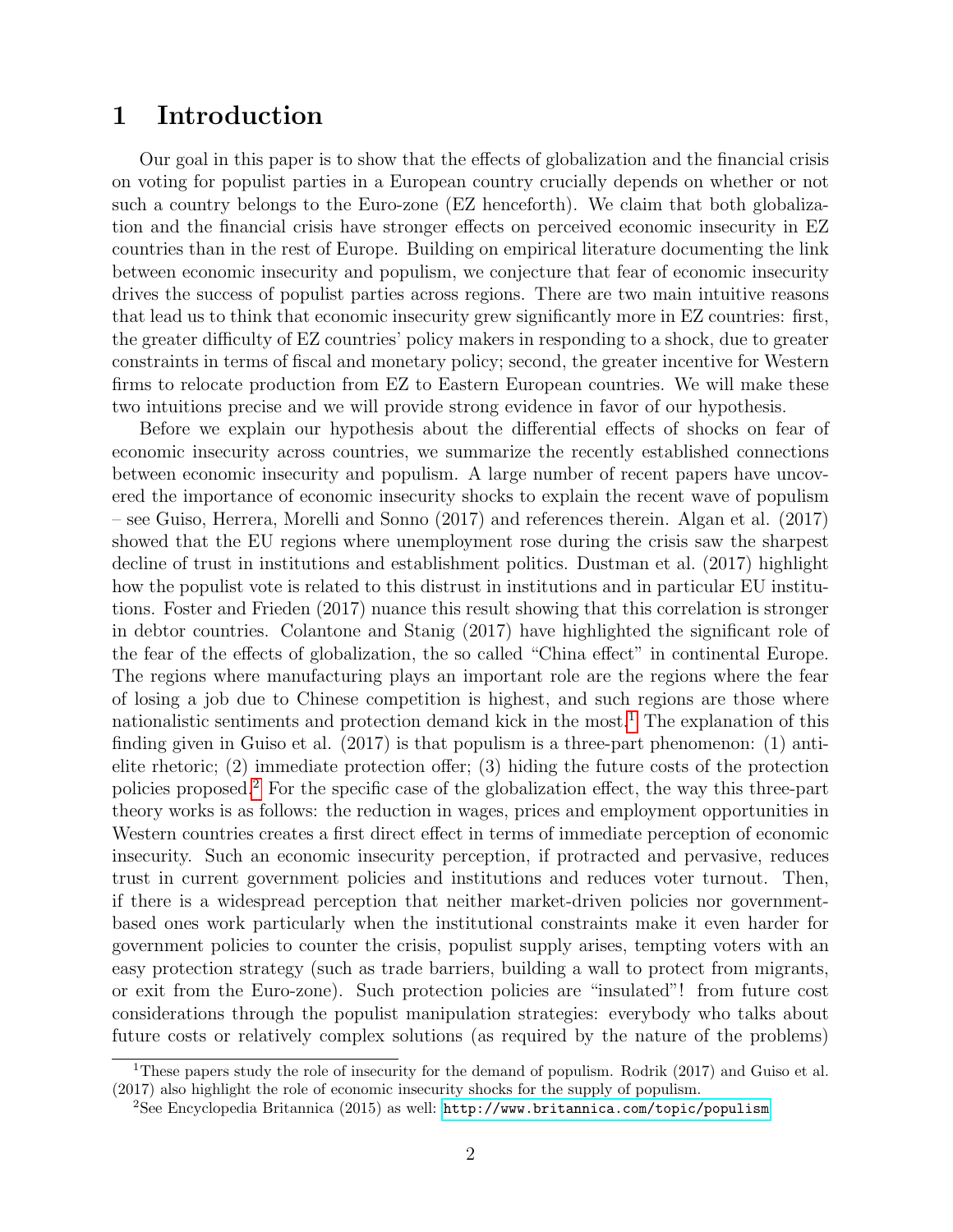is simply depicted as part of the elite and should not be listened to. The same sequence of effects and demand-supply interactions is at play for any form of economic insecurity shocks, including those that can be related to the financial crisis and simultaneous debt crisis in Europe.

This paper shows that the greater impact of a global crisis on populism in EZ countries than in non-EZ countries is due to two effects, which we call "policy strait-jacket" effect (PSJ henceforth) and the " relocation" effect.

The PSJ effect relates to the fact that EZ countries have limited policy space in terms of fiscal policy (given the various EZ rules) and no independent monetary policy to counter country-specific shocks.[3](#page-1-0) If this PSJ effect is a significant factor in determining voters' frustration, which leads them to vote for a populist party, then we should see a significant difference in populist votes between EZ countries and non-EZ countries even controlling for GDP and time spent in the Union. Moreover, within the EZ we should see a positive correlation between each measure of PSJ and the increase in populist voting after a crisis - such as a financial crisis - that would have normally required counter cyclical policy responses. We provide both of these tests in the paper, hence confirming the importance of the PSJ perception on voters' decisions.

The relocation effect relates, instead, to firms' responses to a competitiveness crisis like the crisis produced by exposure to globalization. The recognized positive impact of the China effect on populist voting (Steiner, 2012; Autor et al., 2016; Autor et al., 2017; Colantone and Stanig, 2017; Colantone and Stanig, 2017b; Jensen et al., 2016), changes dramatically when the EZ distinction is introduced. The positive effect on populist voting goes through the interaction with the EZ dummy: once this interaction effect is considered, the China effect remains positive for EZ countries but changes sign for Eastern European countries. This sign switch can be explained in part on the basis of relocation incentives and the pattern of inflow and outflow of jobs. Outside the EZ there is less PSJ related frustration, but, on top of this, some countries in the Eastern part of Europe may actually be "receivers" of firms relocating away from EZ countries. The low cost of production in China and other Asian countries has been highlighted in the literature and media as the main threat in a world of free trade and globalization, but obviously reality is more "continuous": costs of labour and production are clearly much higher in Italy than in China. However, there is a wide range of variability for these costs for countries "in between", and when a firm decides to relocate away from a high labour cost and high tax country it may consider a variety of factors, leading to a decision to relocate plants to Hungary, Romania or Serbia rather than going all the way to another continent. Thus, even if a manufacturing region of Romania were to be equally threatened by Chinese competition as a similar Italian region, the former expects an inflow of jobs from (say) Italian firms, compensating the potential Chinese shock effects.

Imagine a voter in an EZ country who observes that (1) national and multinational firms are moving to lower cost countries and (2) their governments are not able to stop them through tax cuts or subsidies or competitive devaluations (PSJ effect). These circumstances

<sup>3</sup>The importance of idiosyncratic shocks and the induced volatility within the EZ is well documented. See Luque, Morelli and Tavares (2014) and Fahri and Werning (2017) for the phenomenon of increased volatility in the Euro-zone that has been caused by such policy constraints.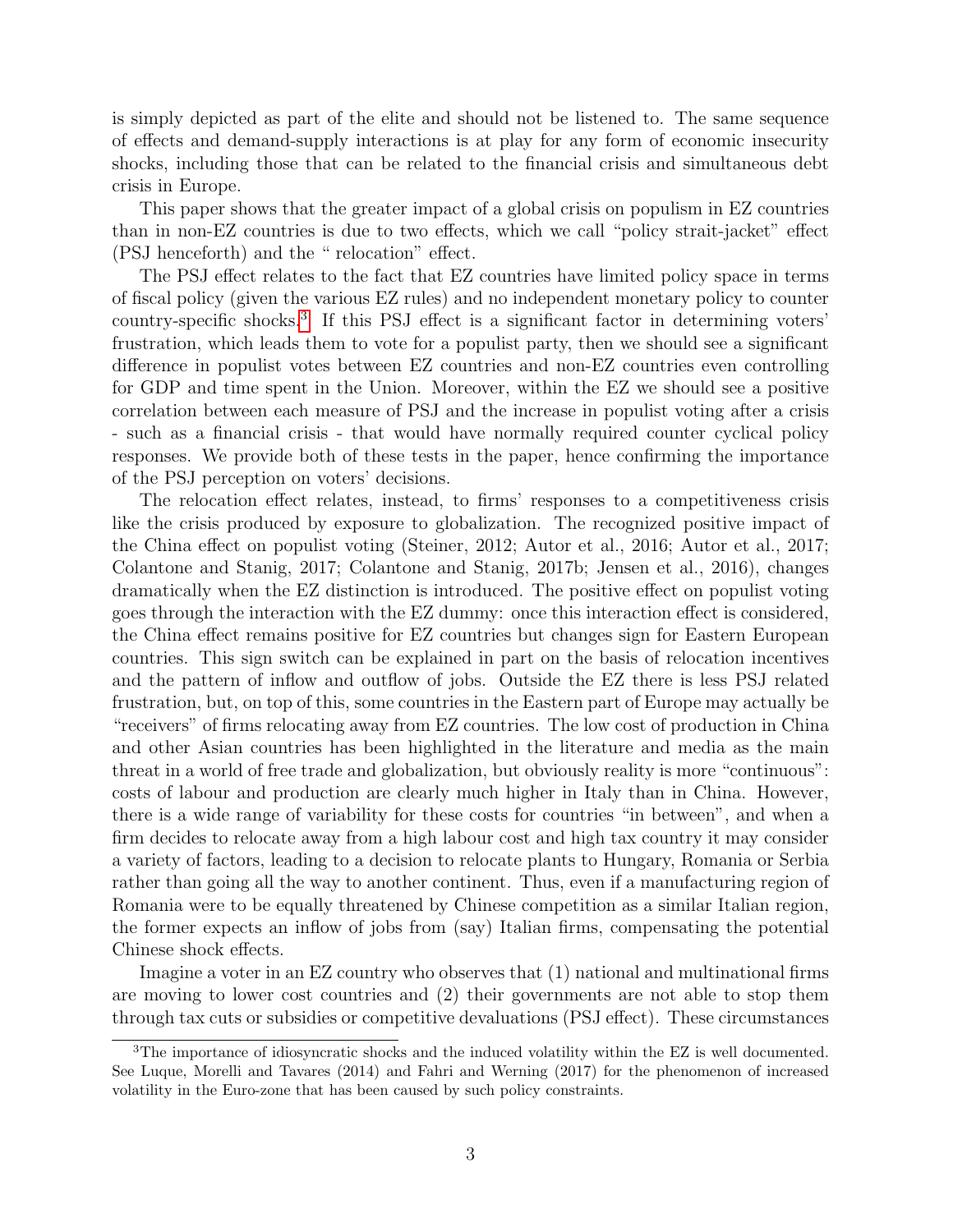create economic insecurity and frustration, which make populist alternatives relatively more tempting. The market based reasoning and the institutional policy constraint reasoning can also reinforce each other: a firm that decides to relocate away from Italy expects the policy making authorities of a country outside the Euro-zone to be able to respond with greater flexibility to shocks, using monetary as well as fiscal incentives, and these institutional flexibility effects are considered a valuable addition to the lower costs effect.

We will test our general differential hypothesis not only by using the globalization shock, but also by focusing on the financial crisis. A region's vulnerability to an external financial shock also depends on the financial dependence of the industries operating in the region. Weighing the external financial dependence of each manufacturing industry (obtained from Rajan and Zingales, 1998) by the labour share of that industry in a given region, we can obtain a measure of financial stress for the citizens of that region. The frustration hypothesis has a clear prediction: regions belonging to EZ countries with more financially dependent firms should suffer more insecurity as a consequence of the crisis and thus vote disproportionately for populist parties relative to comparable regions in non-EZ countries.

Our empirical findings are remarkably consistent with the narrative outlined above. We document that both the globalization shock and the financial crisis shock have boosted support for populist parties in industrial regions belonging to EZ countries significantly more than in similar regions in non-EZ countries. The difference in populist consensus in EZ regions with respect to regions in Eastern European countries reflects the relocation effect; the difference with respect to regions in non-EZ Western countries reflects the straitjacket hypothesis. We estimate that the latter can explain 74% of the effects of the globalization shock in EZ regions compared to regions of Western non-EZ countries. Similarly, while we find that the financial crisis increased populist consensus across all regions of Europe - both Eastern and Western, in EZ and non-EZ countries - we find that the effect is three times larger in Eurozone regions. To shed light on the mechanism, we exploit variation across EZ countries in terms of the bite of the policy strait jacket, looking at constraints on exchange rate, fiscal and monetary policy. We show that populist consensus in response to the globalization shock and following the financial crisis is significantly stronger in EZ countries where the constraints on policy are more binding. Finally, we document that where these constraints were tighter people frustration (measured by mistrusts in European institutions such as the Parliament and the European Central Bank) has increased the most. We find instead no evidence of frustration in countries that enjoy more discretion in setting the policy agenda.

All these results are consistent with the view that the deep cause of populism cannot be culture, it is economics. This view is confirmed by our complementary study (Guiso, Herrera, Morelli and Sonno (2017)), which uses individual survey data, based on the European Social Survey. We show that the populist drive comes from the barely-coping that have developed a disgust with the political establishment prompting them to abstain from voting, and a disgust from immigrants which has prompted them to vote populist. However, behind this deterioration in these "cultural" attitudes is the worsening of economic insecurity: voters who suffer from economic misfortune lose faith in institutions and develop anti-immigrant sentiments. Hence, economic insecurity drives up the populist vote both directly but also indirectly by affecting two key sentiments: anti-immigration and distrust for traditional politics. The cultural backlash against globalization, traditional politics and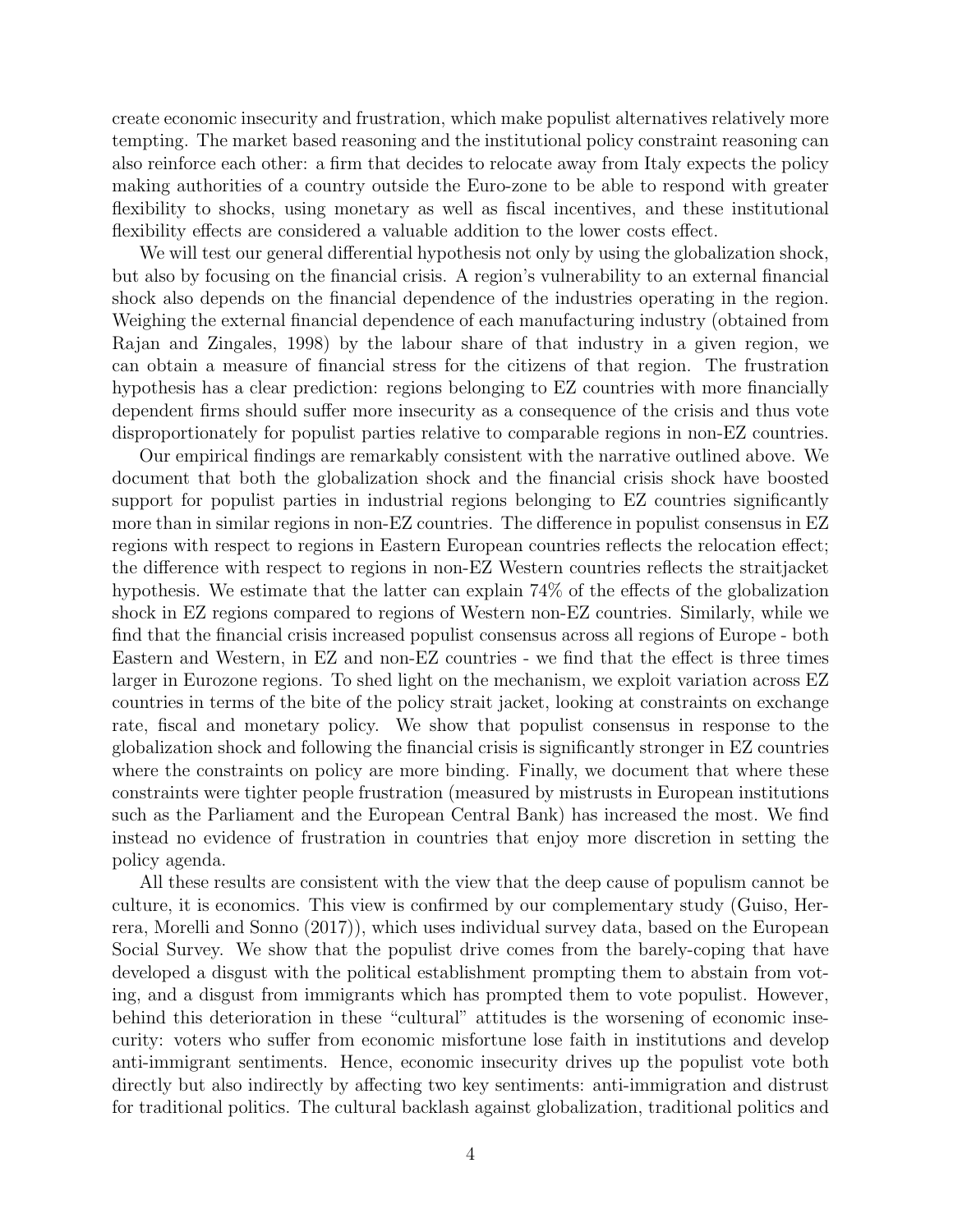institutions, immigration and automation cannot be an exogenous occurrence, it is driven by economic woes. In fact, as we show, in regions where globalization was present but has benefited economically there is no such cultural backlash at all and the populist message has had retreated. The policy implication and take-home message that stems from our results is clear: if one wants to defeat populism, one must defeat first economic insecurity.

The rest of the paper is organized as follows: Section 2 discusses the theoretical roots of the two main drivers of our differential hypothesis; Section 3 describes our data collection and measuring choices; Section 4 contains our empirical results. Section 5 concludes and discusses policy implications.

## 2 Conceptual Framework

In this section we provide a theoretical basis for the main hypothesis of the paper, giving a rationale for the PSJ related frustration effects and relocation incentives.

#### 2.1 Frustration Effect

Consistent with expressive voting theories, the decision of voters to abstain or vote for new untested alternatives is affected by the performance of parties in power and existing institutions at times of crisis. Specifically, a common source of frustration among voters is the lack of simple ready solutions to the threats posed by the globalization and financial crisis shocks. Voters who are most frustrated by the perceived inability of parties and institutions to respond to a crisis are more likely to buy the "exit from the Euro" solution proposed by the populist rhetoric, and disregard the intricate (and more complicated to understand) negative consequences of such a solution. The truth may be that there is no quick and easy solution for the globalization, immigration and automation phenomena (and consequent loss of income problems), but people, perhaps understandably, don't want to hear that. The drivers of this behavioral pattern are similar to the drivers of other belief formation and simple fix desire phenomena: for instance, despite having been proven wrong, the belief that vaccines causes autism persists, with dramatic longer-term consequences as the rebirth of small epidemics of diseases that had been eradicated. The most effective way to discredit this unfounded belief would be to say "We know the real cause of autism: this is the cause of autism, not vaccines." However, the truth is: there is no understood cause of autism. This lack of a clear alternative explanation helps the wrong belief about vaccines to persist . Similarly, there is no agreed-upon explanation for and no easy to implement solution to the costs imposed by fast globalization and immigration (Rodrik, 2017), leaving the door open to illusory explanations or solutions.

This "behavioral" frustration should be stronger in countries within the Euro-zone: the fiscal policy constraints imposed by European rules determines lower expected effectiveness and credibility of political promises by traditional parties, and traditional devaluation measures are obviously impossible; as a reverse of the medal effect, the simple populist proposals in terms of protectionism and exit from the Euro have great relative impact. This aspect has become particularly salient in the aftermath of the great recession. The great recession affected all countries in Europe, both Eastern and Western, but the lack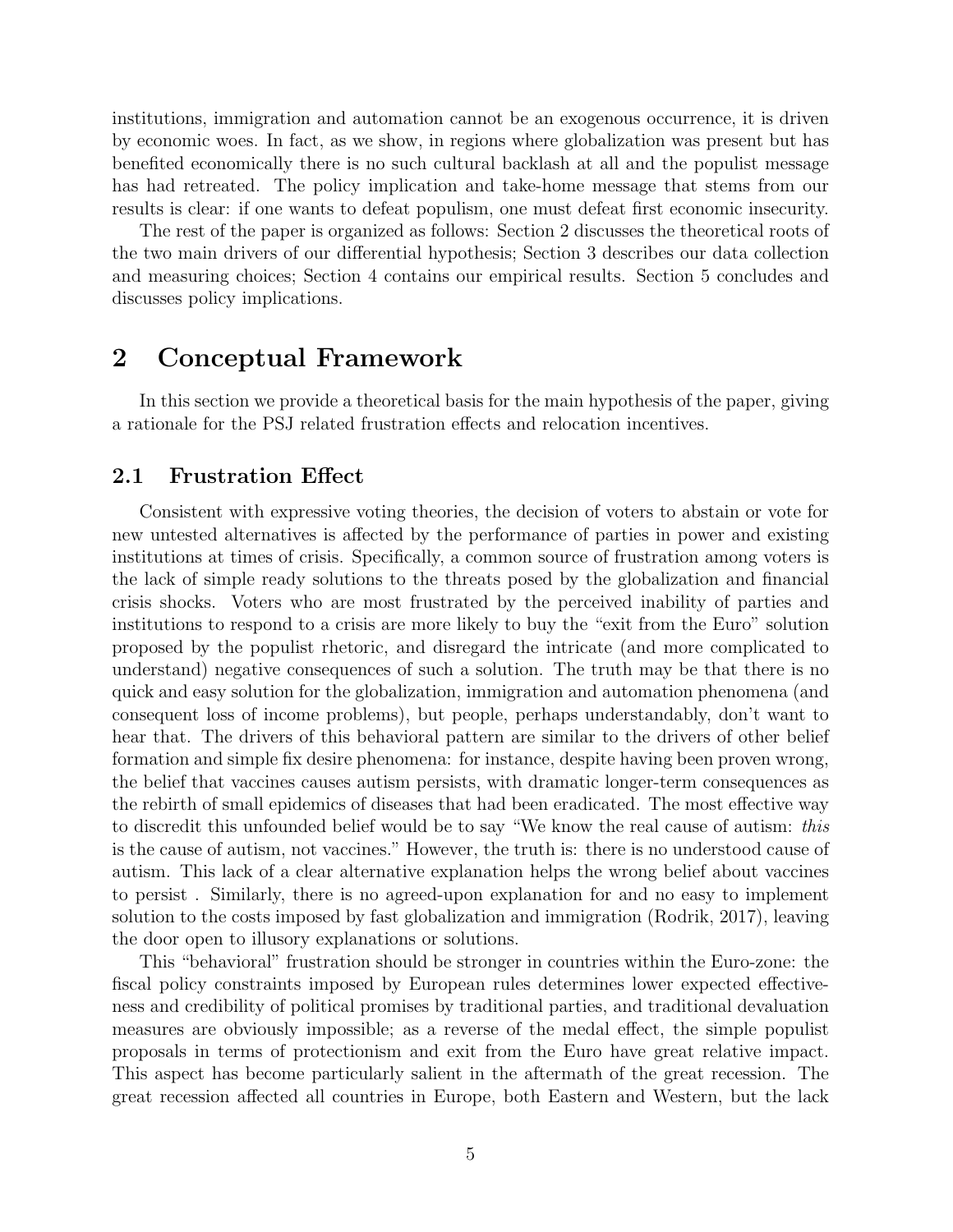of policy tools to respond to individual country idiosyncratic shocks was particularly evident within the Eurozone. The Eurozone rules imposed much stricter constraints on both the fiscal side and the monetary side, which made the response to the crisis less effective – causing the subsequent Euro debt crisis . The so called austerity generated a sense of frustration in voters, which was present to a lesser extent in non-EZ countries such as the UK, Norway or Sweden. We will document empirically the link between frustration and the policy strait-jacket in Section 4.3.

#### 2.2 Relocation Effect

A firm producing in a Western European country (henceforth WE) – Italy or the UK to fix ideas in the discussion below – may decide to relocate to Eastern Europe (henceforth EE) in order to lower costs of production  $-e.g.,$  think of Romania. This move evidently entails relocation costs which may be heterogenous across firms. If the relocation option becomes more profitable after the China-effect or a crisis lowering prices, then, depending on their relocation cost, certain firms will find it profitable to relocate.

The key to this relocation timing argument is that profit erosion after Chinese entry, though clearly present both in WE and EE, is larger for a firm located in WE than in EE. In Appendix [A,](#page-37-0) we show that under very simple assumptions the latter is true, thus strong enough Chinese competition causes ex-post relocation. The stronger the competition the larger the incentives to relocate.

Within WE there are EZ countries such as Italy, and non-EZ countries like Sweden or the UK. The loss of competitiveness of their products due to Chinese entry will result in depreciation pressure on their currencies, which should, in turn, lower production costs with respect to global demand and partly help regain some competitiveness. However this compensation through depreciation will be stronger in countries like the UK which, not being part of the EZ, can count on exchange rate devaluations. Thus, EZ countries, such as Italy, will suffer more from relocation after Chinese entry than non-EZ countries, such as Sweden or the UK.

The populist support is linked to the loss of job opportunities, which in turn is linked to the loss of competitiveness and firm relocation expectations. The drop in labor demand due to the globalization shock causes distrust on the traditional parties that have not been able to address or smooth this shock. In EZ countries this is aggravated by the PSJ effect. The populist parties offer a simple alternative, which in regular time would be recognized as too risky, but gains traction in times of crisis and frustration.

#### 2.3 Summing the Effects

The recession affected all countries, but should have provoked a greater frustration within the Eurozone, because of the inability of the EZ countries to respond effectively to the crisis due to the austerity rules. This PSJ effect may have even prolonged the crisis by several years, making it evolve into a major debt crisis in several EZ countries.

The second source of differences in political effects of crises is the relocation incentives for firms from WE to EE, which affect these two regions very differently. In EE countries,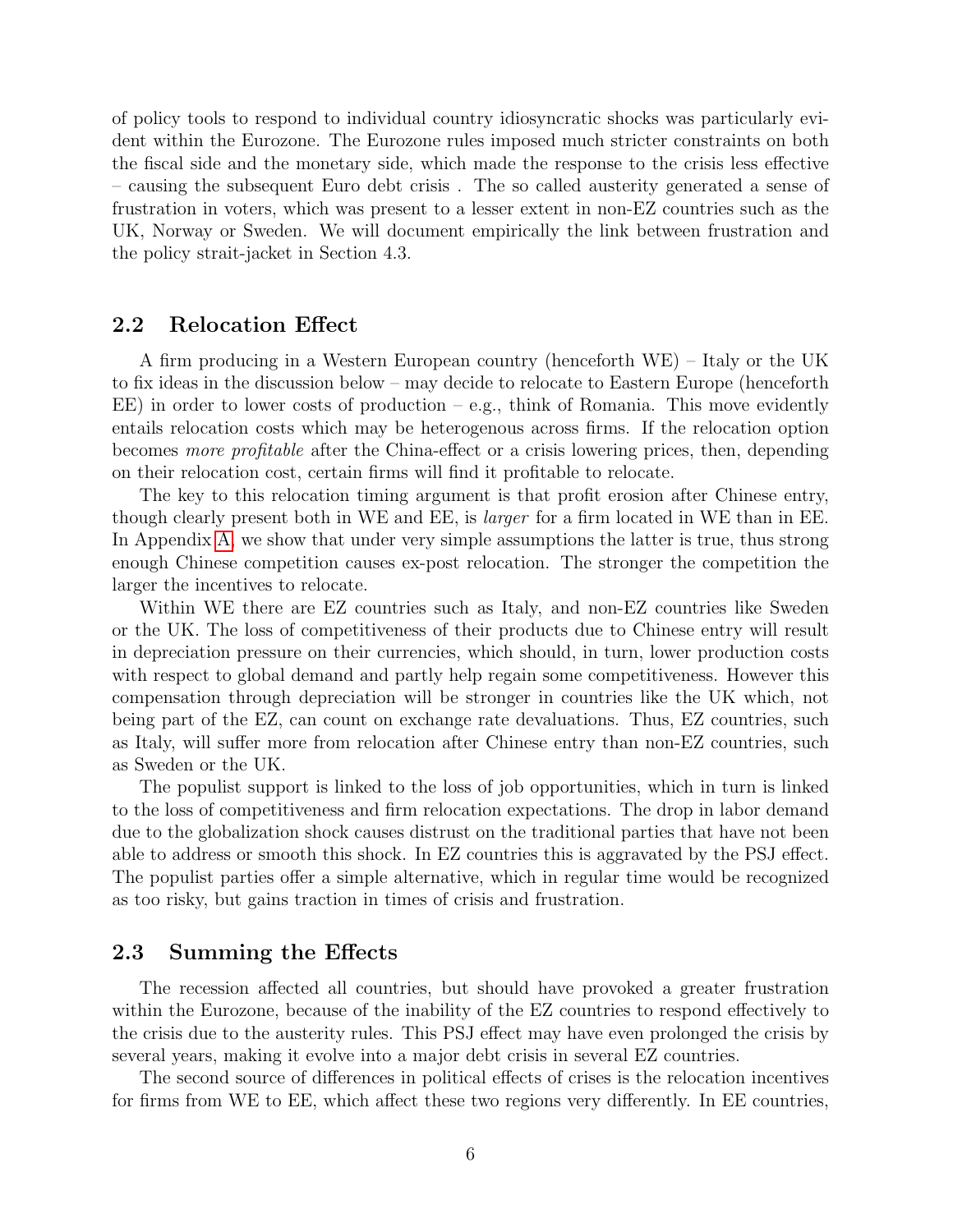like Romania, workers had a compensating inflow of firms from Germany, Italy and so forth, making the manufacturing regions of Romania suffer less (or possibly benefit, on net) from globalization and the China shock. The rise of nationalism in EE at the country level is supported primarily by xenophobic fears or race related issues, rather than by globalization-induced competition in the manufacturing sector, as in WE.

The two effects push frustration differentials – and hence voting incentive differentials – in the same direction. A worker in a manufacturing region in an EZ country fears job stability and negative wage effects of globalization or a financial crisis, and this fear is amplified when national and multinational companies close production plants to open one somewhere else. Seeing that EZ rules make it difficult to respond with fiscal subsidies for firms or other policies at the national level, seeing that at the same time EU level countercyclical policies do not find support, the worker's fears become frustration with existing institutions and parties that took part in the construction of those, and this frustration makes this worker willing to endorse anti-system proposals. On the other hand, a worker in a manufacturing region of an EE country outside the Euro zone if anything sees firms arrive rather than leave, and sees no major policy constraint to eliminate. Hence the relative fear of economic insecurity is diminished by globalization shocks and policy ineffectiveness frustration effects do not kick in. Other fears are made salient by populist parties in EE countries, but the reversal of the two effects highlighted in this paper makes us predict that the globalization effects should have the opposite sign for EE countries.

### <span id="page-7-0"></span>3 Data Description

In this section we provide a general description of the data and indicators used, namely our dependent variable, the electoral data, and our main explanatory measures of globalization shock and financial dependence, as well as measures of frustration and policy constraints. Table [1](#page-22-0) presents summary statistics of the main variables that we will describe below, for the effects of the globalization shocks and that of financial dependence. Table [3](#page-24-0) lists the populist parties (defined as described below).

Electoral data. The European Election Database<sup>[4](#page-1-0)</sup> provides electoral results at local level for a number of European countries. Data are available according to the NUTS classification of European regions. In our research we will rely on the most disaggregated level, namely NUTS3, to better capture the importance of local factors for populist consensus documented in the literature (e.g. Autor et al., 2016; Autor et al., 2017; Colantone and Stanig, 2017). Overall, our dataset comprises electoral results for 23 European countries at the NUTS3 level, ranging from 2000 to 2015 (see Table [2\)](#page-23-0). Populist parties, as in Guiso et al. (2017), are defined according to the time-varying classification by Van Kessel (2015). Van Kessel defines a party as populist if it a) portrays "the people" as virtuous

<sup>4</sup>Disclaimer from the data source: "Some of the data applied in the analysis in this publication are based on material from the European Election Database". The data are collected from original sources, prepared and made available by the NSD - Norwegian Centre for Research Data (NSD). NSD are not responsible for the analyses/interpretation of the data presented here [http://www.nsd.uib.no/european\\_election\\_](http://www.nsd.uib.no/european_election_database/about/) [database/about/](http://www.nsd.uib.no/european_election_database/about/)".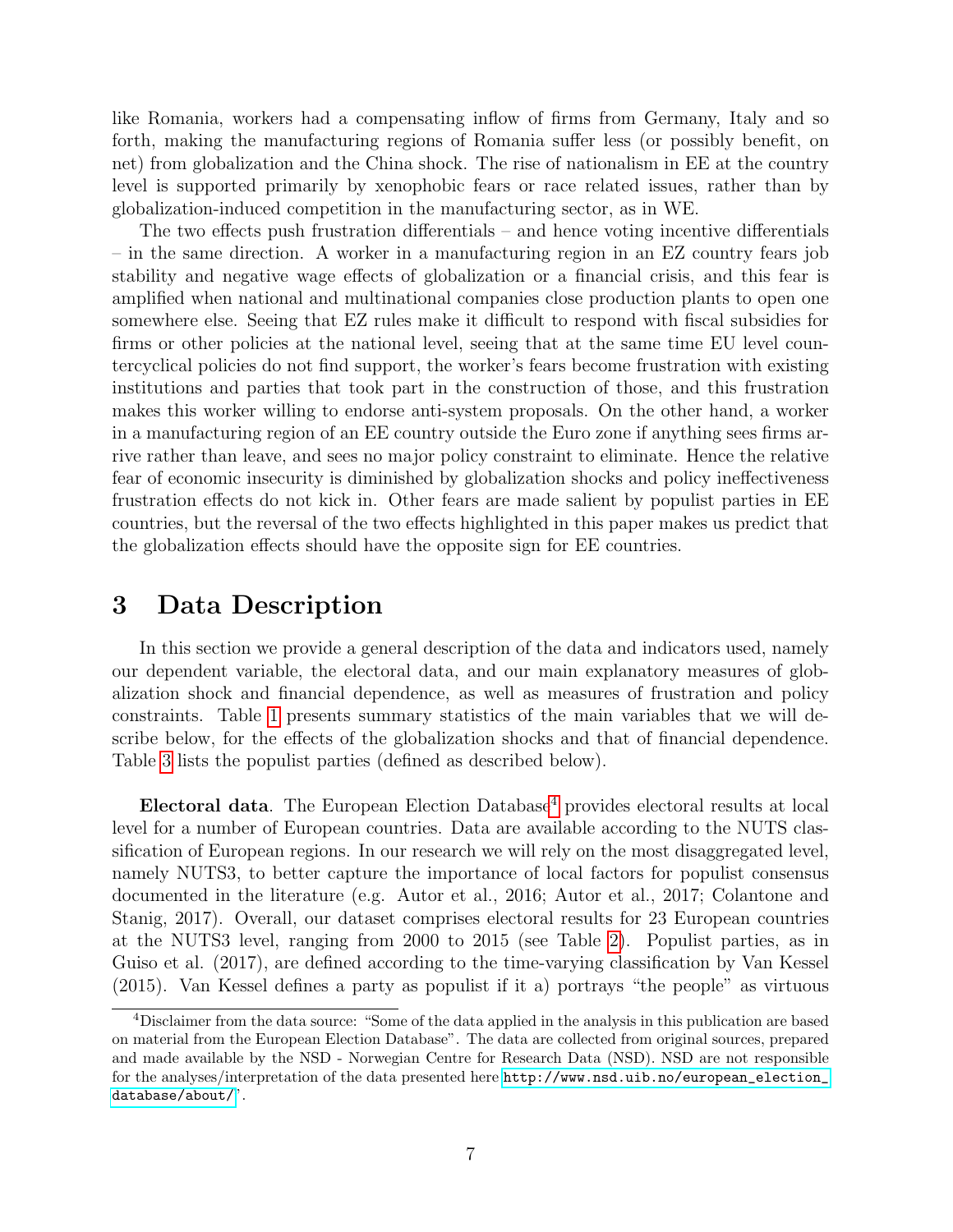and essentially homogeneous; b) advocates popular sovereignty, as opposed to elitist rule; c) defines itself as against the political establishment, which is alleged to act against the interest of the people. To identify populist parties Van Kessel uses primary sources such as party manifestos and speeches, and to corroborate the validity of the resulting populist classification, he also asks a pool of country experts to validate or reject it by answering an ad hoc questionnaire.

Exposure to globalization. Our index of exposure to globalization is inspired by measures used in the literature, such as Autor et al. (2016) and Colantone and Stanig (2017), with some modifications. For each region in our sample we construct an indicator of exposure to globalization (labeled GS - mnemonic for globalization shock) by first computing the rise in imports from China in each manufacturing industry at the country level and then attributing these measures to each region using the regional occupational weights in the various manufacturing sectors. Formally, our globalization shock measure in region  $r$ , in country c at time t is defined as:

$$
GS_{crt} = \frac{L_{cr(pre-sample)}^m}{L_{cr(pre-sample)}} \times \sum_{s} \frac{L_{crs(pre-sample)}^m}{L_{cr(pre-sample)}^m} \frac{\Delta IMP(China)_{cst}^m}{L_{cs(pre-sample)}^m}
$$

where  $L_{cr}^m$  $c_{cr(pre-sample)}^{m}$  is the number of workers in aggregate manufacturing in region r of country c,  $L_{cr(pre-sample)}$  is the total employment in region r of country c,  $L_{cr}^{m}$  $_{crs(pre-sample)}^{m}$  and  $L_{cs}^m$  $\mathcal{L}_{cs(pre-sample)}^{m}$  are the number of workers in the manufacturing sector s in region r and in the whole country c respectively. All occupational figures are taken at the pre-sample period. Finally,  $\Delta IMP(China)_{cst}^m$  is the (value) change in real imports of sector s from China to country c in year t over the last n years. The measure captures the exposure of the region to the China shocks through two channels: the regional composition of the manufacturing industry and the relative size of manufacturing in the region. The larger the weight of import-intensive manufacturing sectors, the more exposed the region is, holding constant the relative size of manufacturing. Holding constant industry structure, exposure increases with the relative size of manufacturing. Although mathematically redundant in the formula, the double weighting first within manufacturing and then as aggregate manufacturing on the total regional employment is justified by our data structure. Disaggregated employment data at sectorial level  $(L_{cr}^m)$ <sup>*m*</sup><sub>crs(pre–sample)</sub>) are only available for NUTS2 regions, while the aggregated manufacturing measures  $(L_{cr}^m)$  $c_{cr(pre-sample)}^{m}$  are available also at NUTS3. In order to conduct our analysis, we use NUTS2 level occupational weights for the manufacturing sector and NUTS3 data on the relative size of manufacturing (i.e. compute the term  $L_{cr}^m$  $\frac{L_{cr(pre-sample)}}{L_{cr(pre-sample)}}$  using NUTS3 data). The import data are collected from COMEXT and UN COMTRADE (for Norway), while the labour data come from EUROSTAT, INSEE (for France), and SSB (for Norway). In our analysis, the pre-sample period is year 2000 (right before entry of China in the World Trade Organization ) and the import change is computed over two years  $(n = 2)$ .

Following the literature, in order to clean our globalization measure from the possible endogeneity due to both a supply effect of Chinese imports and a demand effect of European regions, we build an instrument replacing import from China in European countries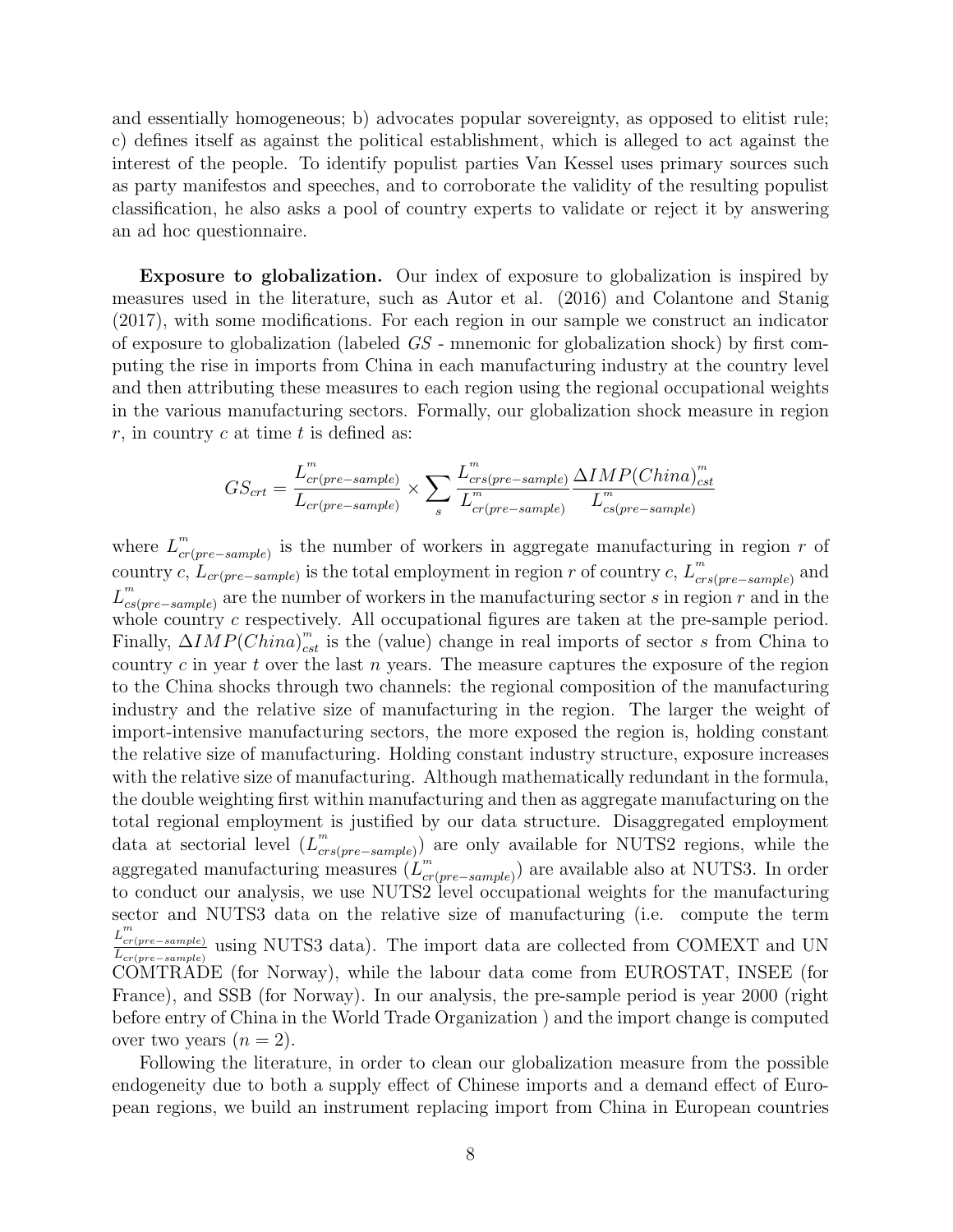with US imports from China in the equation above, and dividing the change in real imports by the number of US workers in the manufacturing sector s, always taken at the pre-sample value. Data on US imports are collected from the UN COMTRADE, data on US employment are sourced from the OECD.

**Exposure to financial crisis.** This measure builds on the concept of *external financial* dependence developed by Rajan and Zingales (1998). Intuitively, regions whose industries are more dependent on external finance are also more vulnerable to financial shocks.<sup>[5](#page-1-0)</sup> Using detailed data on employment in manufacturing from EUROSTAT, INSEE (for France), and SSB (for Norway), we devise a regional-specific measure of exposure to the financial crisis. The idea is to weigh the external dependence of each manufacturing industry by the labour share of that industry in a given region. More formally, our measure is defined as:

$$
Findep_{crt} = \frac{L_{crt}^{m}}{L_{crt}} \times \sum_{s} \frac{L_{crst}^{m}}{L_{crt}^{m}} \times ExtDep_s^{m}
$$

where  $\frac{L_{crt}^{m}}{L_{crt}}$  is the labour share of aggregate manufacturing with respect to the total employment in region r of country c,  $L_{crst}^m/L_{crt}^m$  is the labour share within manufacturing of sector s in region r of country c at time t and  $ExtDep_s^m$  is the Rajan and Zingales (1998) measure of financial dependence of the manufacturing sector s in the United States, used to identify the technological component of a firm's need to rely on external finance.

In our estimates the measures described above will be interacted with a  $Eurozone(EZ)$ dummy variable, set to 1 if the region is in a country belonging to the Eurozone in a given year covered by our sample. Variation in membership come from the fact that in a given year some countries are part of the Eurozone and others are not and from the fact that a given country that at the beginning of the sample is not part of the Eurozone joins it later.

**Policy strait-jacket.** To measure the bite of constraints that participating in the single currency imposes on national policies we construct three measures. The first captures the loss of discretion in devaluing the currency when domestic goods lose competitiveness. Clearly, belonging to the single currency does not allow competitive devaluations. This type of constraint was probably particularly important when EZ countries were losing competitiveness as a consequence of globalization. To capture this, we would ideally like to measure the distance between the current exchange rate (Euro-Dollar) and an hypothetical exchange rate that each country would choose to balance the current account. Computing the latter is not trivial and different methodologies seem to give different results (see Isard, 2007). However, we can measure country competitiveness using the estimated real effective

<sup>&</sup>lt;sup>5</sup>The Rajan-Zingales measure of financial dependence to capture exposure to the financial crisis is only one and may be subject to criticism. It has however two advantages: it is readily available and it has been tested in many paper with data covering many disparate countries, using industry level or firms level data and it has proved to be a very reliable and robust indicator. We thought about how to measure local exposure to a financial shock and searched for alternative measures (e.g. households leverage in the years before the crisis) but found no information at the NUTS3 level. Because of the data constraints and because of the robust past performance of the rajan-Zingales measure we have decided to rely on the later for our exercise.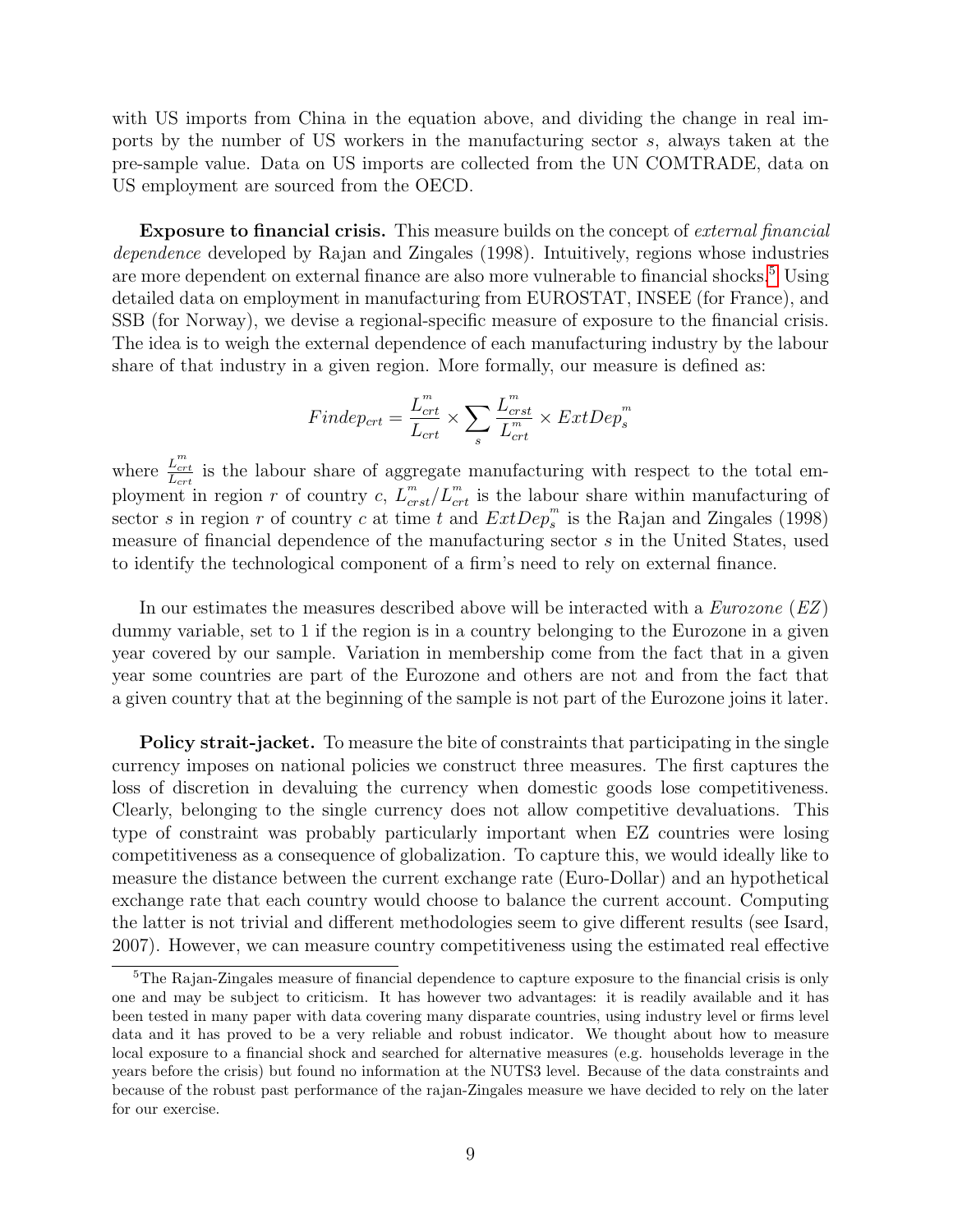exchange rate (REER) of a country vis à vis the trading partners and assume that the distance between the hypothetical and actual exchange rate would increase with the loss of competitiveness. Accordingly, as a proxy of the PSJ along this dimension we use the loss of competitiveness between 1995 and 2007 as computed by Eurostat. We compute the loss during this time interval to isolate the loss in competitiveness when globalization was unfolding from dynamics in competitiveness during the financial crisis. As a robustness, we show results using the loss in competitiveness between 1995 and 2000, before China entered the WTO, to better capture the consequence of the globalization shock on countries that faced the shock with different initial competitive strengths. Table [4](#page-25-0) shows the change in REER by Eurozone country in our sample, while Table [1](#page-22-0) presents its relative descriptive statistics for the full sample. We call this indicator  $PSJ^{ex}$ , a mnemonic for policy straitjacket on the exchange rate.

Our second PSJ measure captures constraints on domestic fiscal policy. Constraints on fiscal policy are formalized in the Stability and Growth Pact requiring each member state to implement a fiscal policy aiming for the country to stay within the limits on government deficit (3% of GDP) and debt (60% of GDP). And if the stock of debt exceeds the 60% level it should each year decline with a satisfactory pace. Accordingly, the PSJ can be measured by the deviation of the stock of debt from the 60% target and by the deviation of the current deficit from the 3% threshold. The larger the difference between the current stock of debt (current deficit) from its target level debt (3% target deficit/GDP) the greater the PSJ.

The third indicator captures lack of discretion in setting monetary policy. To estimate the extent of the bite of the common monetary policy, we compute the difference between a country optimal Taylor rule and the ECB policy rule for each country in the EZ (as in Guiso, Sapienza and Zingales, 2017). Policy constraints on fiscal and monetary policy are more likely to be felt when a country is hit by specific shocks that require country-level demand management policies. A financial crisis shock, more than a globalization shock, is arguably better managed if a country can tailor its fiscal and monetary response to the severity of the shock in the country. The Stability and Growth Pact limits this discretion. To capture the fiscal PSJ during the financial crisis we compute the deviations of government debt and deficits from the 60% and 3% thresholds as of 2007, right before the financial crisis hits or taking a three years average (2005, 2006 and 2007). The deviations from the Taylor rule are instead computed using all the years after 2007 when the bite of the single monetary policy can be observed. Because EZ countries have no possibility of departing from the single monetary policy (except by leaving the Euro) this captures well the bite of the constraint. We then combine the fiscal and monetary policy constraints measures into a single macro index  $PSJ<sup>macro</sup>$  - by extracting the principle component of the three indexes (deviation of debt from 60%, deficit from 3% and distance of the EZ common ECB rate from the national Taylor rule). We will also use the deviation from the Taylor rule separately, labelling this index  $PSJ^{mp}$ . Table [4](#page-25-0) shows the distribution of these indexes across EZ countries and Table [1](#page-22-0) its descriptive statistics for the full sample over the period 2000-2014.

Frustration. We capture people's frustration with policy and political institutions using three measures of average trust among citizens of the countries in our sample: trust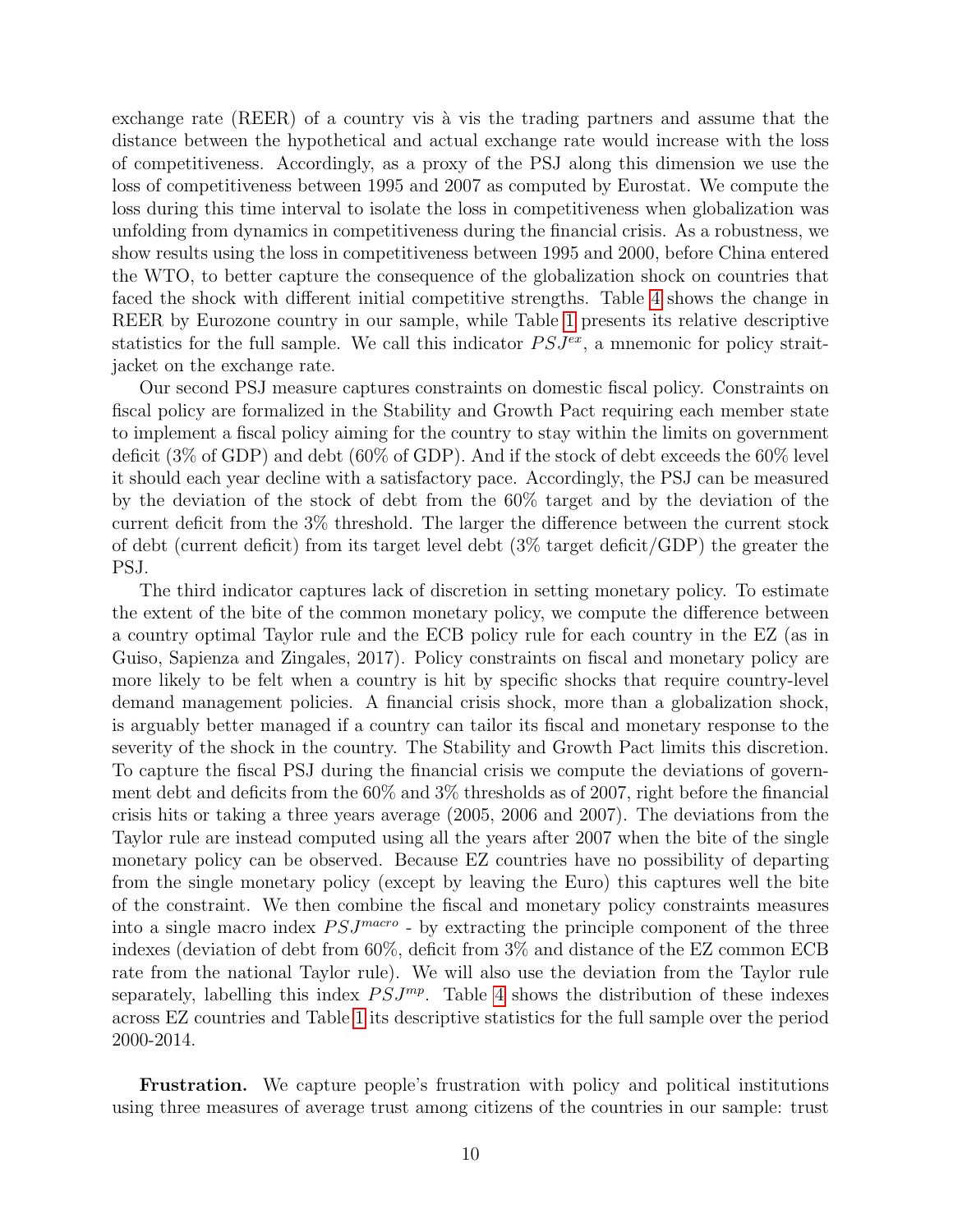in the European Parliament, trust in the ECB and trust in the European Commission. We complement these measures with people's opinion about the benefits of participating in the European Union. Data are from Eurobarometer.

### 4 Empirical Results

In this section we study how different shocks impacted populist electoral outcomes. Our focus is on the heterogeneous effects within and outside the Euro-zone. In particular, we analyze the impact of a globalization shock, such as the China effect, and that of a financial crisis, such as the 2008-2009 credit crisis. Both shocks share the feature of being "hard to manage", in the sense that they differ from traditional business cycle shocks, and both may imply that a country may benefit from enjoying greater flexibility in devising policies to respond to the shocks. We use variants of the following general specification:

<span id="page-11-0"></span>
$$
v_{crt} = \alpha + \gamma \; shock_{rt} + \beta \; shock_{rt} \times eurozone_{ct} + FE_{ct} + X_{rt} + \epsilon_{rt}
$$
 (1)

where, as before,  $(c,r,t)$  identify the country, the NUTS-3 region, and year (of the election), respectively. The outcome variable  $v_{rct}$  is the share of votes obtained by populist parties in region r in country c in year t; shock<sub>rt</sub> is either the measure of the China shock or of the 2008-2009 shock described above;  $\epsilon u$ rozon $e_{ct}$  indicates whether the country belongs to the Euro zone;  $X_{rt}$  are a battery of region-year specific controls, notably the rate of GDP growth in the regions and/or GDP per capita at the beginning of sample.  $\epsilon_{rt}$  is the error term.  $FE_{ct}$  are country×year fixed effects, which are equivalent to country-election fixed effects. These dummies control for all the factors that impact symmetrically all the regions within the same country in an election (e.g. general political trends, political orientation of the government, performance of the economy at the national level, political tensions, etc.). Our test exploits variation in populist voting and exposure to shocks across regions of a given country, once general cross countries differences in average populist voting have been netted out by the country-year fixed effects. Hence, these later trends are left unexplained by our analysis. Instead, drivers of populist voting are identified by comparing voting in regions that differ in exposure to shocks. This is indeed consistent with existing evidence that populist voting has a strong local component, which justifies our use of variation across the most fine geographical units in our dataset (NUTS3).

To study the role of the PSJ we amend the above specification by adding an extra interaction between the shock and PSJ indicator for the eurozone countries and run variants of the following regression

$$
v_{crt} = \alpha + \gamma \; shock_{rt} + \beta \; shock_{rt} \times eurozone_{ct} + \delta \; shock_{rt} \times eurozone_{ct} \times PSJ_{ct}^{x} + FE_{ct} + X_{rt} + \epsilon_{rt}
$$
\n
$$
\tag{2}
$$

where  $x = [ex, macro, mp]$ .

One may be concerned that the *PSJ* measure could be capturing directly the severity of the crisis itself which might have hit countries with a higher PSJ more severely than others. This cant be true. Notice that all our regressions include time-country fixed effects - i.e. a country specific time dummy for each year the country is in the sample. This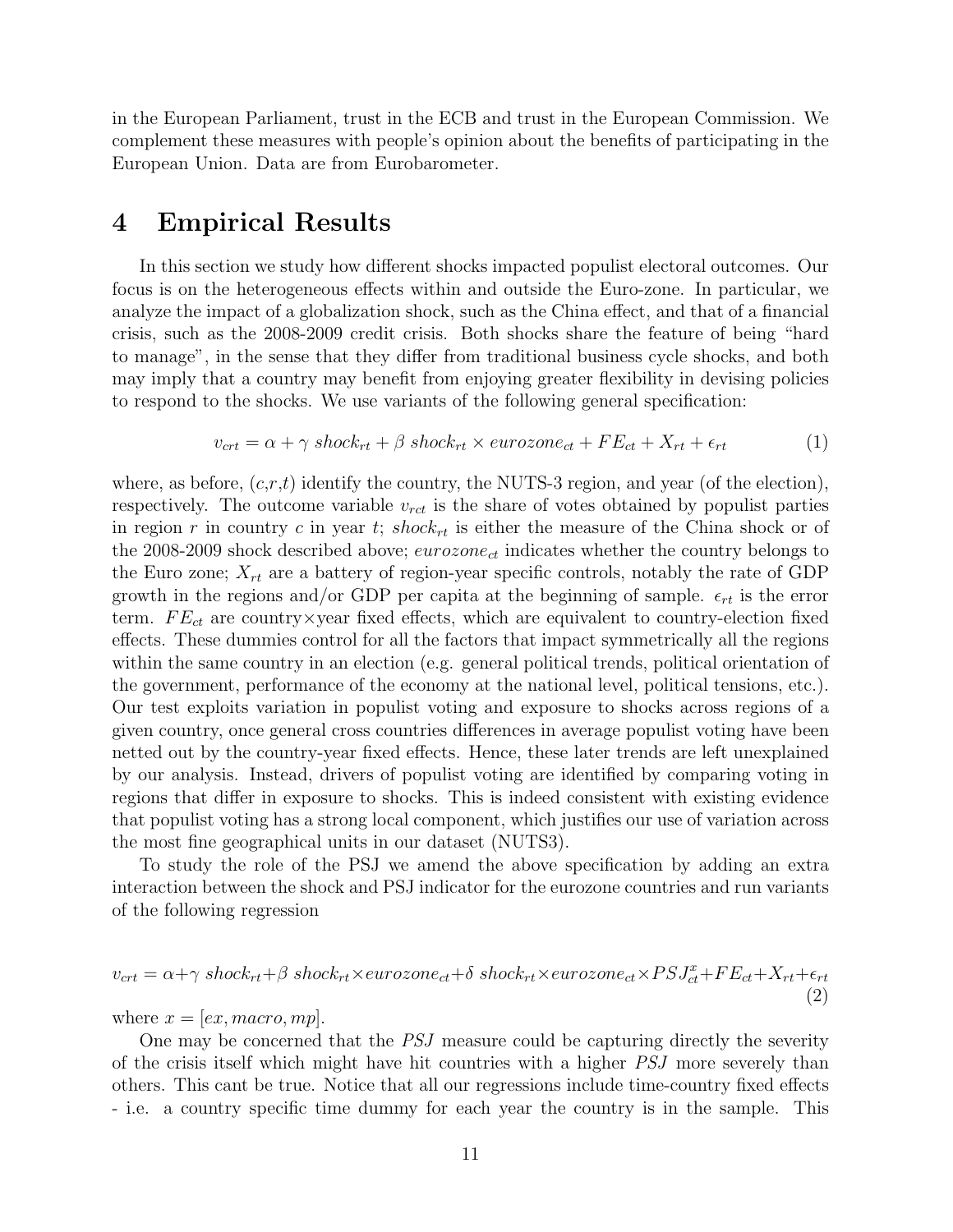dummies capture any difference across countries in the severity of the shock (either the financial crisis or the globalization shock) and their effect on voting. The severity could be caused by the PSJ the country entered the crisis with but this effect is captured by the time dummies. What the PSJ captures is people resentment for the local effect of the crisis which tends to be attributed disproportionately to the PSJ in regions that - because of their local structure - suffered more from the crisis.

#### 4.1 Populism and the Globalization Shock

Table [5](#page-26-0) presents the results of equation [\(1\)](#page-11-0), when shock<sub>rt</sub> is the measure of globalization shock induced by China. All the specifications include country-year dummies, and standard errors are clustered at the NUTS-3 level. We also control for the rate of growth in per capita GDP in the region. The first-stage estimates of our IV regressions are shown in Appendix [C.](#page-40-0) They reveal that our instrument and the instrument interacted with the Eurozone dummy consistently predict the supposedly endogenous variable; the F-statistic of the Kleinbeger-Paap test does not signal a weakness problem, in line with earlier studies (Autor et al., 2013; Colantone and Stanig, 2017). To rely on the finer available information, in this first set of estimates we only include countries for which we have full data on employment for the manufacturing industry sectors as of year 2000 and for the NATS3 classification; in addition we restrict the sample of non-Euro countries to Eastern European countries. These requirements leave us with seven EZ countries (Austria, Germany, Greece, Spain, France, Italy and the Netherlands) and three non-EZ Eastern European (EE) countries (Poland, Romania and Slovakia). We complement the data with information on three non-EZ Western European (WE) countries (Sweden, UK, and Norway). Table [2](#page-23-0) shows the list of countries in our dataset and whether they belong to the Eurozone.

In the first two columns we replicate the result obtained by Colantone and Stanig  $(2017)$ <sup>[6](#page-1-0)</sup> namely the positive and significant role of the Chinese imports on populist vote share in the sample of WE countries in the Euro-zone or not. The first column estimates a simple OLS model and the second uses an IV approach. Both estimates are positive and statistically significant (the OLS at the 10% confidence level), showing a positive effect of import penetration on populist consensus. The IV model results in a higher and more precisely estimated effect of the globalization shock on populist voting, consistent with the idea that the instrument helps isolate the dynamics in imports from China that reflects China increased advantage in producing manufacturing goods compared to local industries - causing disappointment in local workers and voters. A one standard deviation increase in imports from China raises the average share of votes to populist parties across European regions by 17.5% of the sample mean - a non negligible effect.

In the third and forth column we replicate Colantone and Stanig (2017) estimates on our full sample of countries excluding three non-Euro WE countries, Sweden, Norway and

<sup>&</sup>lt;sup>6</sup>We replicate the result of Colantone and Stanig (2017) on a sample as close as possible to theirs, given the data at our disposal. Namely, we include Austria, Germany, Greece, Spain, France, Italy, Netherlands, Norway, Sweden, and the UK. However, a few remarks are needed. First, our dependent variable is different: populist vote shares instead of polarization (among others, radical right parties' vote shares). Second, the time periods considered are different, ours being more recent and including also post-crisis years. Finally, we use electoral data at the NUTS3 level, while Colantone and Stanig (2017) resort to constituency results.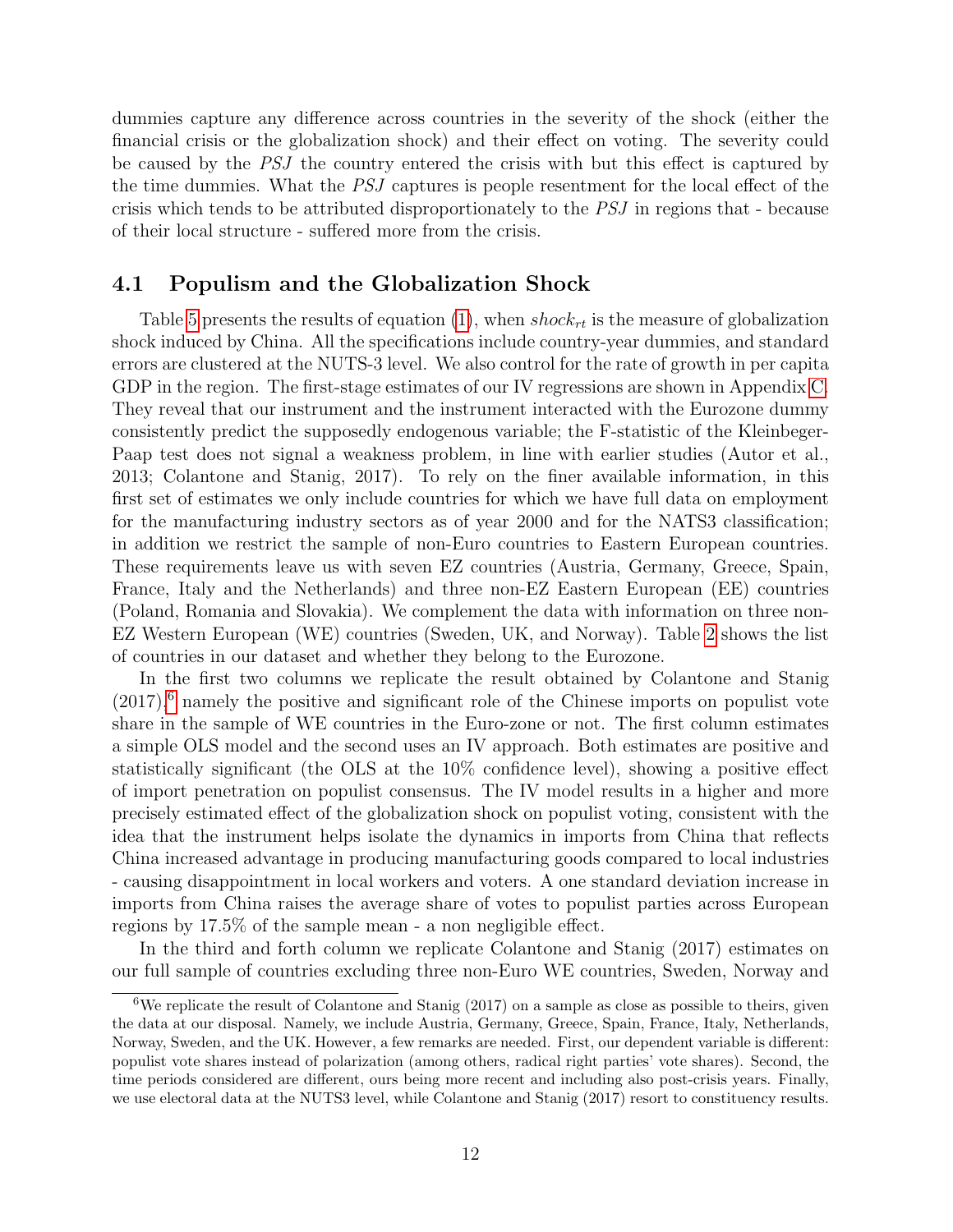the UK, but including the three EE countries. Results are similar to those in the first two columns, with the IV giving a higher and more precisely estimated marginal effect than the OLS. The last column shows the IV estimates of equation [\(1\)](#page-11-0), thus adding the interaction between imports from China and the Euro-zone dummy. The result is striking. The coefficient  $\gamma$  measuring the effect of the globalization shock alone becomes negative and statistically significant at the 5% confidence level, and its absolute size is large. This coefficient measures the effect of the globalization shock on populist voting in the regions of non-Euro countries: face value, the globalization shock has lowered consensus to populist parties in European regions located in countries not belonging to the Euro area that are more exposed to the shock, an issue we come back to below. The effect of the interaction terms ( $\delta$ ) is positive, large and highly statistically significant (*p*-value 0.01). The effect of the globalization shock on populist voting among EZ countries is the sum of the two effects - and thus equal to about 4.7. Hence, all the positive effect on populist voting of the China shock in Europe as a whole is due to the positive effect on voting in EZ countries. In the regions of these countries a one standard deviation increase in imports from China raises populist voting by as much as 22% of the populist vote share in regions of the Euro-zone. Comparing the region within the Euro-zone with the lowest exposure to the globalization shock and the one with the highest exposure entails a difference in the average share of votes to populist parties as large as 167% of the sample mean (equal to 6.3%, see Appendix [B](#page-39-0) for summary statistics in EZ and non-EZ regions separately). In regions outside the Euro-zone and in EE countries, the globalization shock, far from contributing to a populist backlash, has actually dampened consensus to populist parties. In the absence of the China shock, populist parties would have attracted much more consensus than they have actually been able to attract in those manufacturing regions. One standard deviation increase in imports from China contributes to contain the populist vote share by 4.9 percentage points, equivalent to 23% of the average share in these regions (19.9%). This differential effect of the globalization shock between EZ and non-EZ countries reflects two forces. First, an opposite (in sign) effect of the globalization shocks in Eastern and Western Europe, with WE regions suffering a loss of jobs and economic activity after the entry of China. This is partly because Western firms relocate abroad - particularly in Eastern Europe - in an attempt to contain labour costs and survive competition from China. Second, there is a PSJ effect, which ties the hands of EZ countries by limiting the possibility of devaluing the currency to alleviate competitive pressure.

Before showing evidence of the PSJ we dispel doubts that the negative effect of populist voting in EE regions is spurious. One objection is that the negative correlation between populist voting and the globalization shock in EE regions reflects the fact that growth in the regions most exposed to the China shock was taking place not because of the relocation effect but for other reasons and this was affecting the voting pattern. This possibility is attenuated if we compare more similar countries or if we control for the pattern of growth of the region. Our estimates already control for regional growth, hence any estimated effect of the globalization shock is net of other independent sources of growth. Table [6](#page-26-1) shows additional robustness regressions. The first column runs the regression only for the regions of the EE countries. The result is unaffected: the effect of the globalization shock is negative and of the same size as that in Table [5,](#page-26-0) column 5. The second column restricts the sample to only Western EZ countries, finding an estimate close to the one implied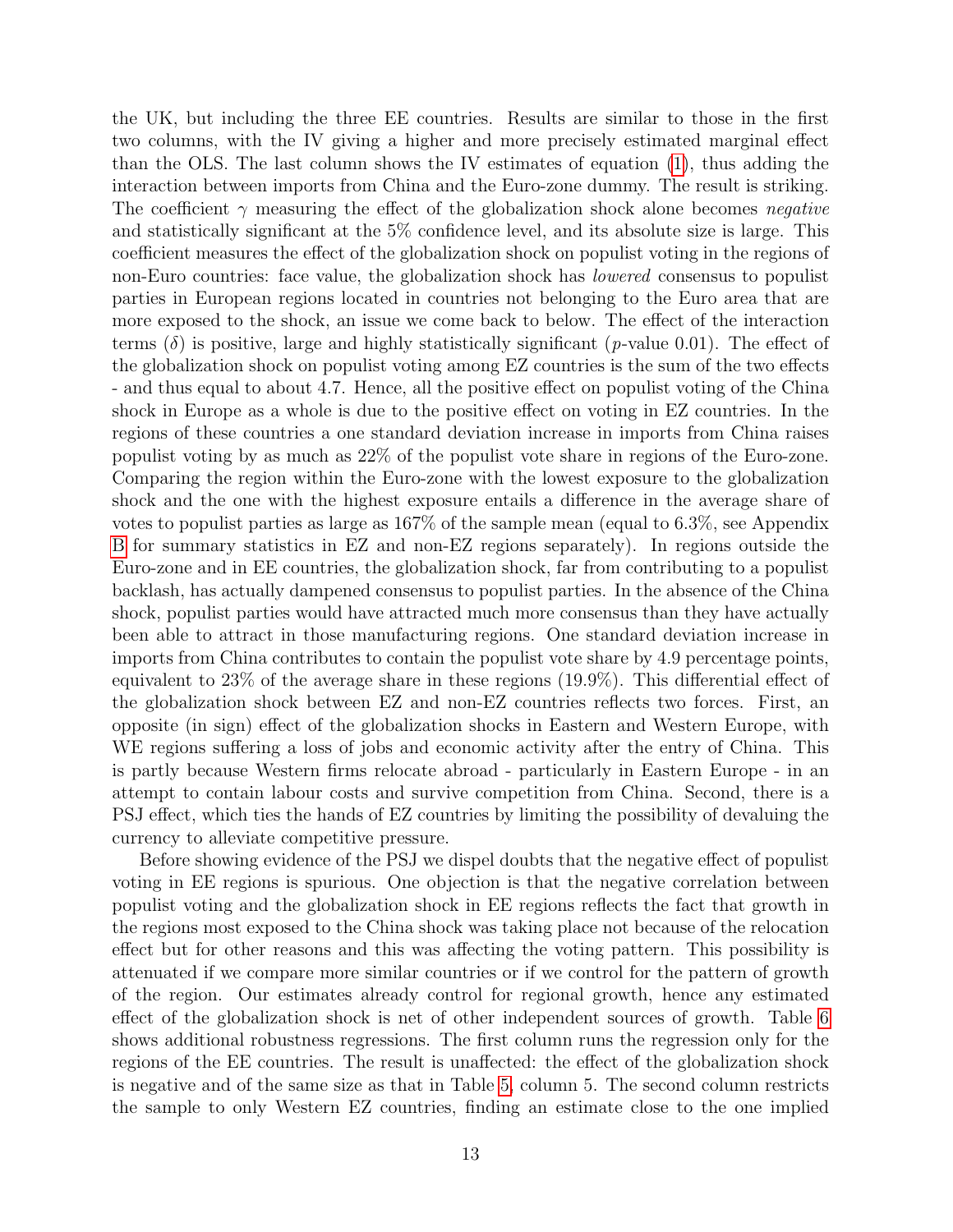in Table [5,](#page-26-0) column 5. The third column adds pre-period GDP per capita as a control in the pooled regression; this leaves results unchanged. The fourth column interacts the globalization shock in Eastern European regions with a temporal dummy equal to 1 in the years since the country entered the EU. Admission to the single market has lowered the cost of relocation of Western firms in regions of Eastern Europe and thus has speeded up the process. The effect of the globalization shock on populist voting in EE regions before the enlargement is *positive* (this is the first estimated coefficient, 16.53); but it turns negative, large and highly statistically significant after the enlargement. On the other hand the effect on the EZ countries' regions is positive and magnified. This evidence lends direct support to the relocation effect affecting populist voting in EE and WE in opposite directions.

Finally, Table [7](#page-27-0) shows that the results are robust to using as instrument variants of imports from China to the US. In the first column we use as instrument imports from China to the US dropping the DL sector; the second column excludes sectors DI-DJ; the third drops sector DF and column 4 excludes sectors DB-DC. Results are unchanged.

The finding that the effect of globalization is positive within the EZ regions and negative in the non-EZ countries is clearly inconsistent with a voting hypothesis that voters should be more forgiving of the national government because they understand that their incapacity to better contrast the globalization shock reflects binding constraints on action imposed by the Euro-zone, compared to countries that maintain their own currency (e.g. cannot devalue unilaterally). Instead, they are supportive of the frustration hypothesis that predicts that voters behavior is not driven by the root cause of the crisis (which remains a harder to understand consideration), but by the perceived economic insecurity due to the globalization shock and the proximate, more salient and easier to grasp cause - the relocation of local firms to other regions and the impediments to adopt those that appear the optimal policies from a local point of view because of the Euro-zone constraints. Furthermore, this effect can be amplified if voters blame the country elite for having adopted the Euro in the first place, possibly fueled by populist rhetoric. Even more to the point, there is evidence<sup>[7](#page-1-0)</sup> that, despite the legislation forbids it, EU structural funds have been used to relocate companies from Western to Eastern countries of the EU-27 - a use that while probably boosting consensus towards Europe (and national parties) in EE regions, may have had exactly the opposite effect in Western countries, contributing to disseminate the beliefs that not only "Europe" limits national discretion in designing policies to tackle the shock, but even amplifies its effects. Below we offer evidence of a PSJ channel in the effect of the globalization shock on populist voting.

#### 4.1.1 Policy strait-jacket effects and the globalization shock

To test for the PSJ effects, we follow two strategies: first we contrast EZ countries in WE and non-EZ countries in WE. Second we interact our  $PSJ<sup>ex</sup>$  indicator (measuring heterogeneity in the loss of competitiveness between year 1995 and 2007 in the EZ countries) with exposure to globalization shocks in EZ regions. Table [8](#page-28-0) adds Sweden to the sample. Sweden is a non-Euro non-EE country and this allows us to separate the PSJ effect from the relocation effect that are instead bundled together when we compare EZ with non-EZ

<sup>7</sup>See Financial Times, "Questions surround EU relocations", by Cynthia O'Murchu and Andrew Ward, December 1, 2010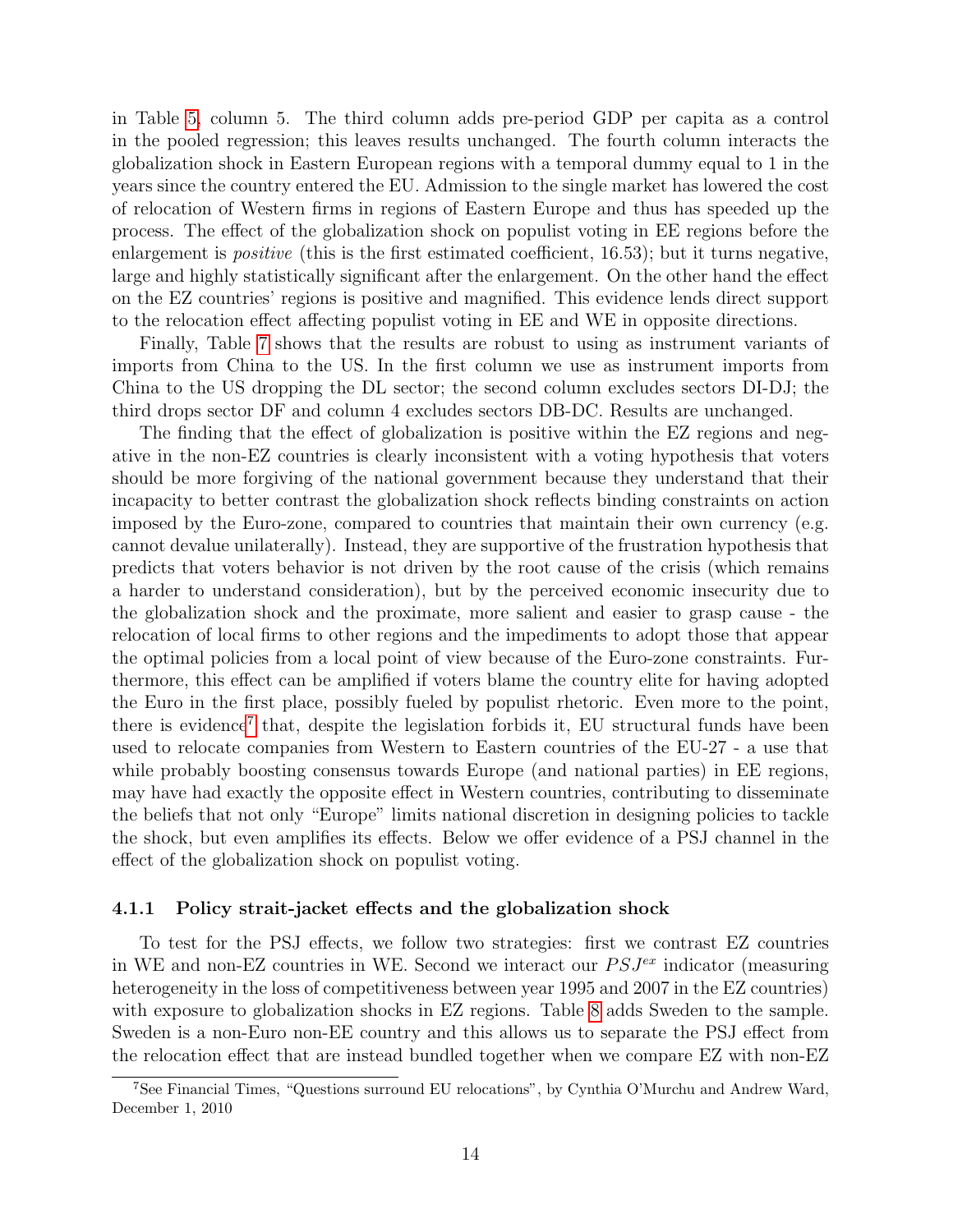EE countries as in Table [5.](#page-26-0) Because Sweden does not belong to the Euro but has an industry structure that is comparable to that of WE countries, it is similarly exposed to the China shock and is not a relocation destination. Thus, the difference in the effect of the China shock on populist consensus between EZ regions and Swedish regions captures the PSJ effect of belonging to the Euro-zone. To quantify this effect we add the interaction between a dummy for Sweden and the China shock (and instrument it in the usual way, see Appendix [C](#page-40-0) for the first stage regressions). The result is reported in the first column. The globalization shock has the same impact on populist voting in the EZ regions and the EE ones, as in Table [5.](#page-26-0) However, the effect of the globalization shock on populist voting in Sweden is smaller than in the Euro-zone and the difference is both economically (difference in coefficient 3.5) and statistically significant (p-value 0.015, reported in the last row at the bottom of the table). Assuming that the incentive to relocate firms to Eastern Europe in response to the globalization shock was in Sweden as strong as in WE countries, the difference between the two effects can be interpreted as reflecting the effect of the constraints on policy due to the single currency. Hence, the latter accounts for about 74% of the effect of the globalization shock on populist voting in the EZ regions. To make sure that what we are measuring is not a reflection of having restricted the comparison to a single non-EZ Western country, we also add the UK in column 2 and Norway in column 3. Results are unaffected: in all these countries the populist voting response to the globalization shock is smaller than in the regions of EZ countries, consistent with the strait-jacket hypothesis.<sup>[8](#page-1-0)</sup>

The regressions in the last two columns show evidence of a PSJ effect by adding to the baseline specification the interaction between the globalization shock and the index  $PSJ<sup>ex</sup>$  proxying for the bite of the single exchange rate for the Eurozone countries. Euro area countries with larger values of  $PSJ<sup>ex</sup>$  (larger losses of competitiveness) suffer a tighter constraint on exchange rate policy for the EZ country (for non-EZ countries the index is set at zero). Column 4 adds an interaction with a dummy equal to 1 for the EZ countries with a value of  $PSJ<sup>ex</sup>$  in the top quartile (in the period 2007-1995) and zero otherwise. For these countries the effect of the globalization shock is significantly larger than the average effect: one standard deviation increase in the shock increases populist voting in these countries by as much as 37% of the sample mean, providing direct evidence that perceived constraints on national policies have mediated the political support to populist parties following the globalization shock.

<sup>&</sup>lt;sup>8</sup>We find that the political backlash has been smaller in the UK regions compared to the regions of other WE countries of the Euro area. This may appear at odds with the support for "leave" in the Brexit referendum which is typically interpreted as a reaction to the hardship imposed by the globalization shock in the industrial districts of the UK (Becker et al., 2017). There is however no contradiction. What we are testing is the political consequence of the globalization shock in different regions of Europe whose national policy makers are differentially affected by the constraints on policies imposed by the common currency - while holding constant country-level trends in populist consensus. Our evidence suggests, net of the average effect on populist voting that the globalization shock has had in the UK and in the EZ countries, that it has caused a greater political backlash in a region of a western country that is part of the Euro than in a region of a western country that is not part of the Euro. If the two regions are similarly exposed to the China shock (i.e. have a similar economic structure), than the measured difference is (almost) all traced to the Euro constraints on policy. Extrapolating from this evidence, one could argue that the UK voters support to Brexit is (also) the reflection of perceived weaker ability of Euro area countries in dealing with the China shock.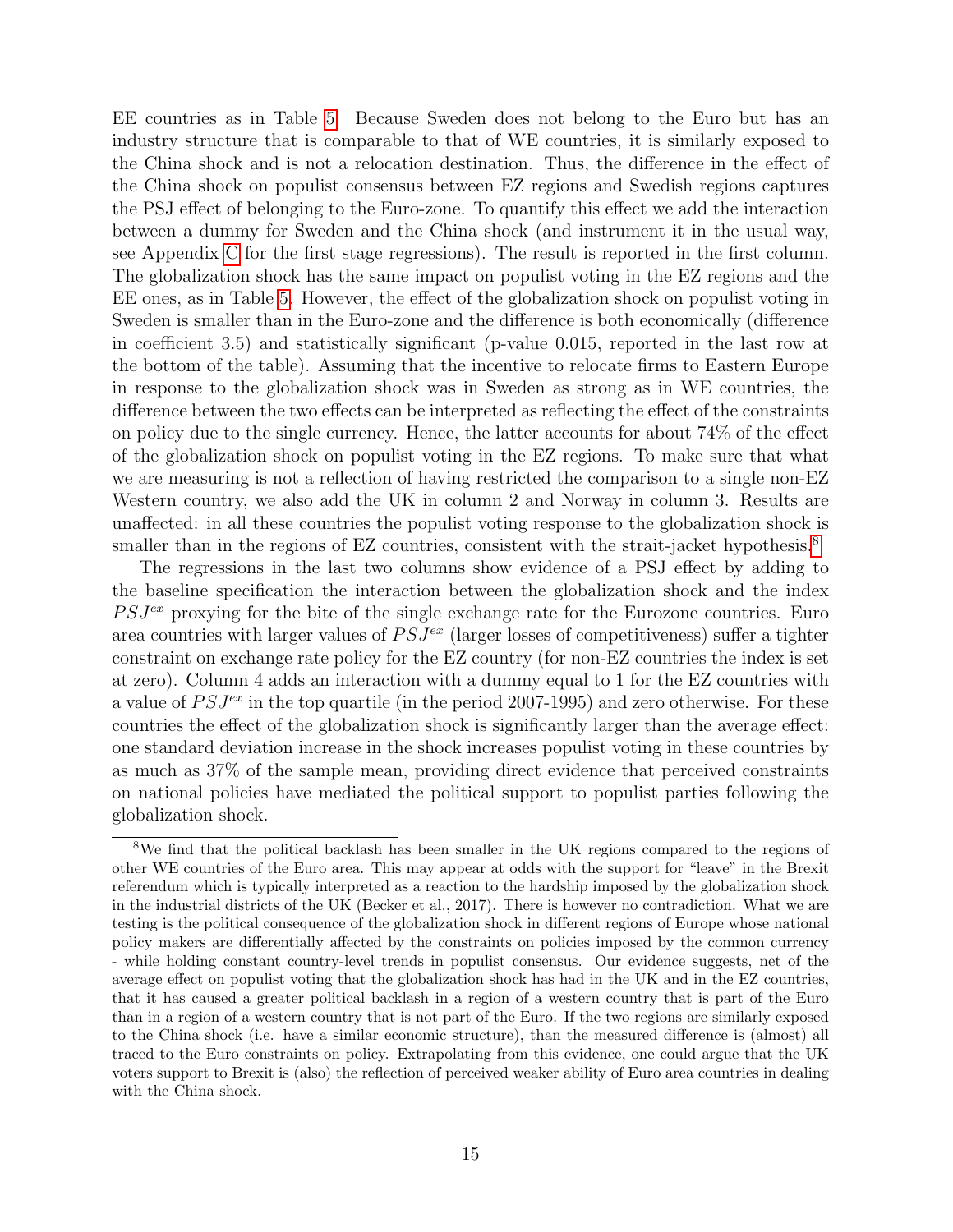As a robustness check, in column 5 we replicate the analysis of column 4 using the loss in competitiveness between 1995 and 2000, before China entered the WTO, to better capture the consequence of the globalization shock on countries that tackled the shock with different initial competitive strengths. Results are qualitatively and quantitatively the same.

#### 4.2 Populism and the Financial Crisis

In this section we present the results of the estimates of equation [\(1\)](#page-11-0) when  $shock_{rt}$ describes the 2008-2009 financial crisis. To capture the effects of the crisis on voting and test whether there was a differential effect in the Euro area, we need to modify slightly the specification in equation [\(1\)](#page-11-0) and use:

$$
v_{crt} = \alpha + \beta Findep_{rc} + \gamma Findep_{rc} \times shock_{rt} + \delta Findep_{rc} \times shock_{rt} \times Eurozone_{ct} ++ FE_{ct} + X_{rt} + \epsilon_{rt}
$$
\n(3)

In this specification  $Findep_{rc}$  is the Rajan-Zingales measure of financial dependence in region r country c, and is time invariant. *shock* is a dummy equal to 1 for the years after 2008 following the collapse of Lehman Brothers; it is meant to capture the first wave of the financial crisis as well as the European sovereign debt crisis. Eurozone is a dummy equal to 1 for the regions belonging to Eurozone countries. We would expect that regions with industries that are more dependent on external finance are hit harder by a financial crisis, causing more economic insecurity and possibly more support for populist parties - i.e.  $\gamma > 0$ . But if the frustration/PSJ hypothesis is true, then the effect on populist support should be particularly strong for regions in EZ countries, that is  $\delta > 0$ . This is the key parameter of interest. Table [9](#page-29-0) shows the results of OLS estimates of the above equation. The first column only controls for financial dependence in the region; the correlation with populist voting is positive and statistically significant, but its effect is hard to interpret. The second column adds the interaction between the financial crisis dummy and financial dependence. The effect is strongly positive and statistically very significant, consistent with the idea that the economic insecurity induced by financial crisis - which is stronger in regions with more financially dependent industries - may boost support for populist parties. At the sample mean of financial dependence (0.044) the 2008 financial crisis increases the share of votes to populist parties in a region by 3.96 percentage points  $(0.044\times88.09)$ , equivalent to  $42\%$ of the sample mean. This is a considerable effect. Most importantly, this positive effect stems mostly from the consensus to populist parties in the Euro-zone. This is shown in the third column by the large, positive and highly significant value of  $\delta$  - the differential effect of the crisis on populist voting in the EZ regions. When the triple interaction is added as a control, the direct effect of the crisis (keeping the financial dependence constant at its mean value of 0.044) on populist voting in non-EZ regions (the estimated value of  $\gamma$ ) is positive and statistically significant at the 10% confidence level but much smaller than the average effect in column 2 (coefficient size 39.07, standard error 20.05). The effect in the EZ regions is instead large  $(110.64=39.07+71.57)$  and implies an effect of the crisis on populist voting of 4.9 percentage points, 52% of the sample average share of votes. This pattern confirms the validity of the frustration hypothesis, which predicts that support of populist parties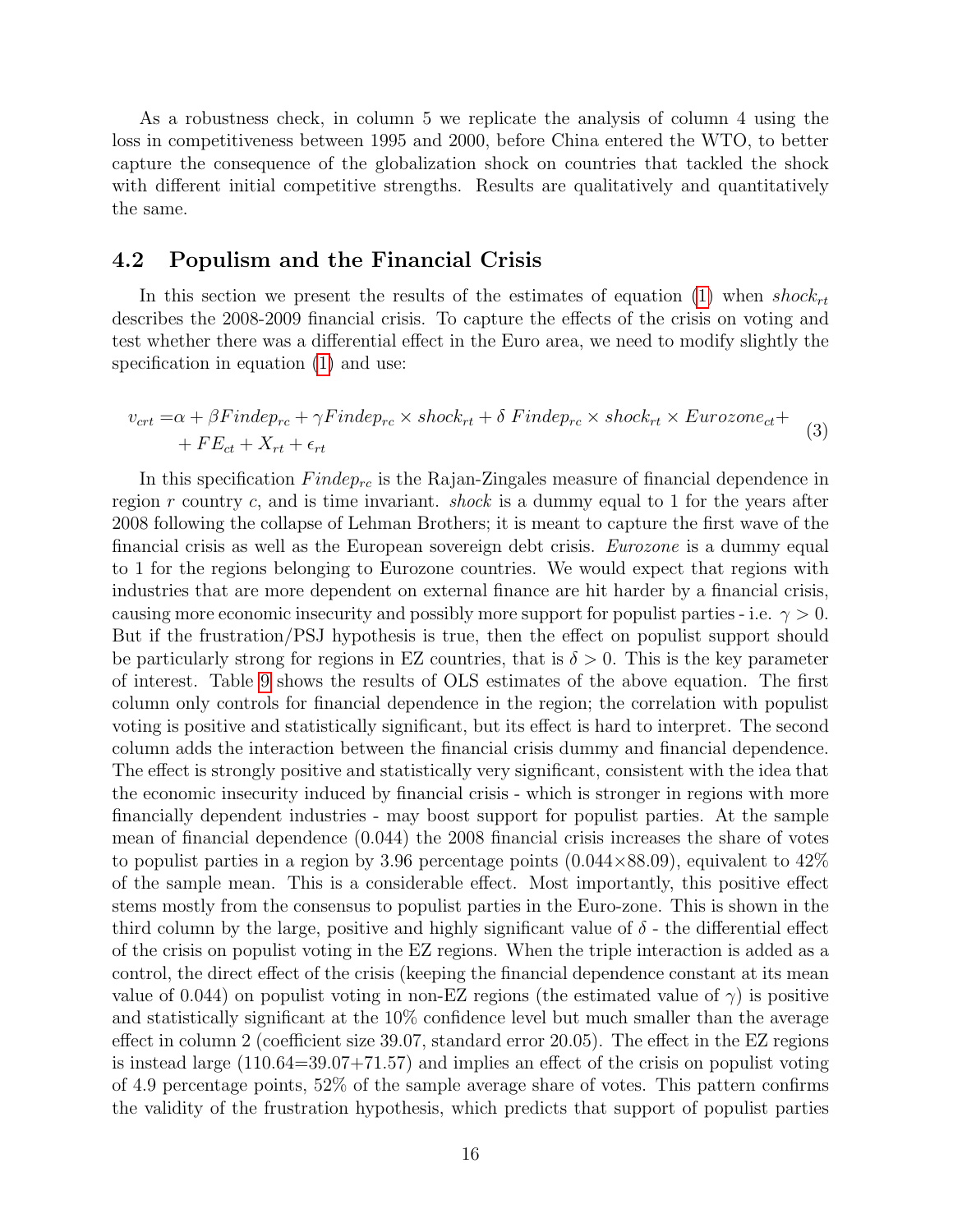reflects voters disappointment with the national governments for their inability to react to the crisis, and voters' holding governments responsible for having tied their hands to the European project and the constraints on the policy space that it entails.

#### 4.2.1 Policy strait-jacket effects and the financial crisis shock

To shed light on this interpretation we use our measures of policy constraints on macro policies  $PSJ<sup>macro</sup>$  that, as discussed in Section 3, combines constraints on fiscal policy and on monetary policy for EZ countries. To test whether these constraints play a role we modify the previous specification and estimate the following model

$$
v_{crt} = \alpha + \beta Findep_{rc} + \gamma Findep_{rc} \times shock_{rt} + \delta Findep_{rc} \times shock_{rt} \times Eurozone_{ct} + \lambda Findep_{rc} \times PSJ_{ct}^{macro-z} + \theta Findep_{rc} \times shock_{rt} \times PSJ_{ct}^{macro-z} + \sum F_{cct} + X_{rt} + \epsilon_{rt}
$$
\n
$$
(4)
$$

where we have added to the specification an interaction with a dummy for whether  $PSJ_{ct}^{macro}$ is above a certain threshold  $z$  (using respectively the 75th and the 90th percentile of the distribution across the EZ countries). The parameter of interest is now  $\theta$  which should be positive and significant to be consistent with the PSJ hypothesis. A positive  $\theta$  in fact implies that the financial crisis has a stronger effect on populist voting within the eurozone in precisely those countries where the policy strait jacket has a stronger bite. The results of the estimates of this model are shown in Table [10.](#page-30-0) In columns 1 and 3 we construct  $PSJ_{ct}^{macro}$  using the deviation of government debt and deficit from the Stability and Growth Pact thresholds in 2007; in columns 2 and 4 using the three year average prior to 2008. In the first column the effect of the financial crisis in non-EZ countries regions, measured at the sample mean of financial dependence, is estimated now at  $39.51 \times 0.044$ , only slightly larger than that estimated in Table [9,](#page-29-0) column  $3(39.07 \times 0.044)$ . The effect on Eurozone regions (at the mean of financial dependence) is  $(39.515-10.657+96.064\times PSJ^{macro}_{ct})\times0.044$ and it size depends on the bite of constraints on macro policies. The political effect of the financial crisis is to increase populist voting in the EZ regions by 1.27 percentage points (13% of the sample mean) in regions of countries with a value of  $PSJ_{ct}^{macro}$  below the 75th percentile; by 5.5 percentage points (59 percent of the sample mean) in regions whose country measure of the PSJ is above the 75th percentile. The estimates in the second column produce similar results. The last two columns repeat the exercise using the three year average deviation of government debt and deficit from the Stability and Growth Pact prior to 2008 to construct  $PSJ_{ct}^{macro-z}$ . Results are very similar.

In sum, this evidence lends clear support to the strait-jacket hypothesis.

#### 4.3 Frustration and the Policy Strait-Jacket Hypothesis

Finally, we close the circle by showing evidence that voters frustration and constraints on policy are related. Specifically, our narrative implies that in countries where the bite of the constraints on domestic policies from participating in the single currency is stronger, voters should show an increase in frustration and a more skeptical attitude towards European institutions, particularly in the years following the financial crisis when the loss of discretion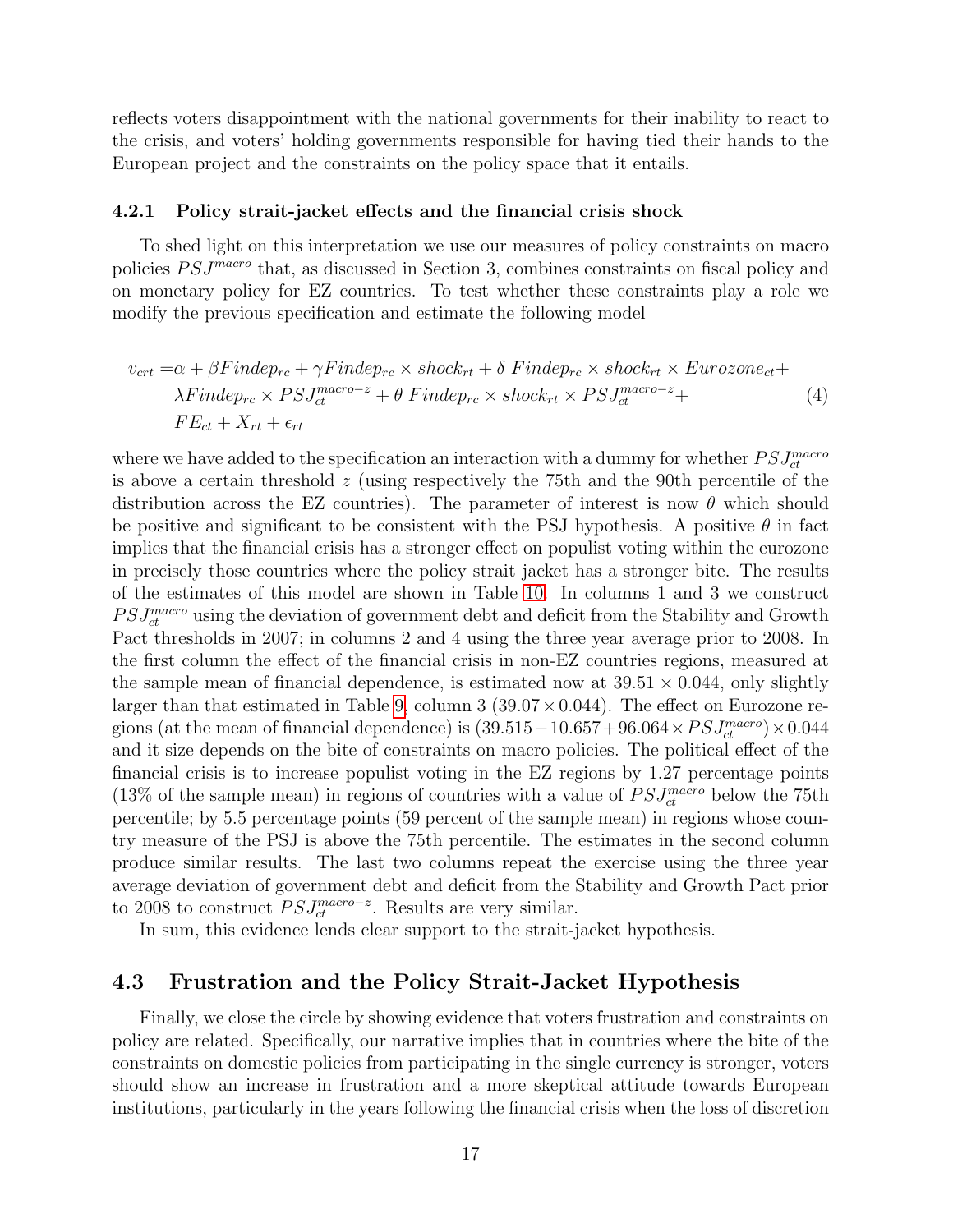in using domestic macroeconomic policy is more evident. To document frustration we use three measures of trust towards European institutions (the European Parliament, the ECB and the European Commission) and a measure of beliefs about membership in the European Union (share of people that think membership is good). Trends in these variables since year 2000 are reported in Figures [1-](#page-31-0)[4.](#page-32-0) The trends are reported separately for EZ countries and for non-EZ Western and non-EZ Eastern European countries (since they acquired membership in the Union). The most remarkable feature is the drop in confidence in all these institutions in the EZ countries with a negative or attenuated dynamic starting already in mid-2004, and a sharp negative trend after the start of the financial crisis and during the European sovereign debt crisis. The drop is either absent or much more moderate in non-Euro countries. In EZ countries trust in the European parliament in 2014 is almost 30 percentage points lower than in year 2000 (Figure [1\)](#page-31-0). In Western and Eastern non-EZ countries it is 10 percentage points above the year 2000 level. Trust in the European Commission shows a similar differentiated time profile (Figure [3\)](#page-32-1) and so does trust in the ECB (Figure [2\)](#page-31-1). The only difference is that after several years of increasing values trust in the ECB is revised downwards in non-EZ countries following the financial crisis; yet its level in 2014 is 30 percentage points above its level in 2000, while it is almost 30 percentages point below in EZ countries. Simultaneously, there is a loss of enthusiasm for the benefits of staying in the Union, much more marked in EZ countries (Figure [4\)](#page-32-0). These patterns are consistent with the policy strait-jacket hypothesis. To lend direct support to this interpretation we correlate the drop in trust in the three European institutions and in the benefits of belonging to the union after 2007 with our measure  $PSJ^{macro}$  using variation among the EZ countries in our sample. Figures [5](#page-33-0)[-8](#page-34-0) show a systematic negative correlation: in countries with stronger constraints on policy the drop in trust in the European Parliament, the European Commission as well as the ECB is decisively more marked, and so is the drop in the perceived benefit from membership in the EU. The last set of figures (Figures [9-](#page-35-0) [12\)](#page-36-0) show that the negative correlation holds also if we specialize the PSJ measure to the constraints on monetary policy, i.e. use  $PSJ^{mp}$  instead if  $PSJ^{macro}$ .

## 5 Conclusions and Policy Implications

This paper makes several contributions to the understanding of the determinants of populism. We have argued and proved that the policy strait-jacket of individual countries in the Euro zone has a direct first order effect on frustration of citizens with European institutions and traditional parties associated with them, and such a frustration pushed voters to support populist platforms. Other Western European countries outside the Euro displayed significantly lower support for populist parties in regions affected by the various crises we have witnessed; Eastern European countries benefited from relocation incentives of firms, and this relocation effect, added to the absence of a policy strait-jacket, caused a reduction of support for populist parties in the manufacturing regions of such countries.

Our results have broad policy implications for the European integration process. We have shown that a European Monetary Union without a fiscal and political union creates

<sup>&</sup>lt;sup>9</sup>All these correlations are robust to excluding Greece from the sample whose values of  $PSJ^{macro}$  and  $PSJ^{mp}$  are very far from those of the other countries.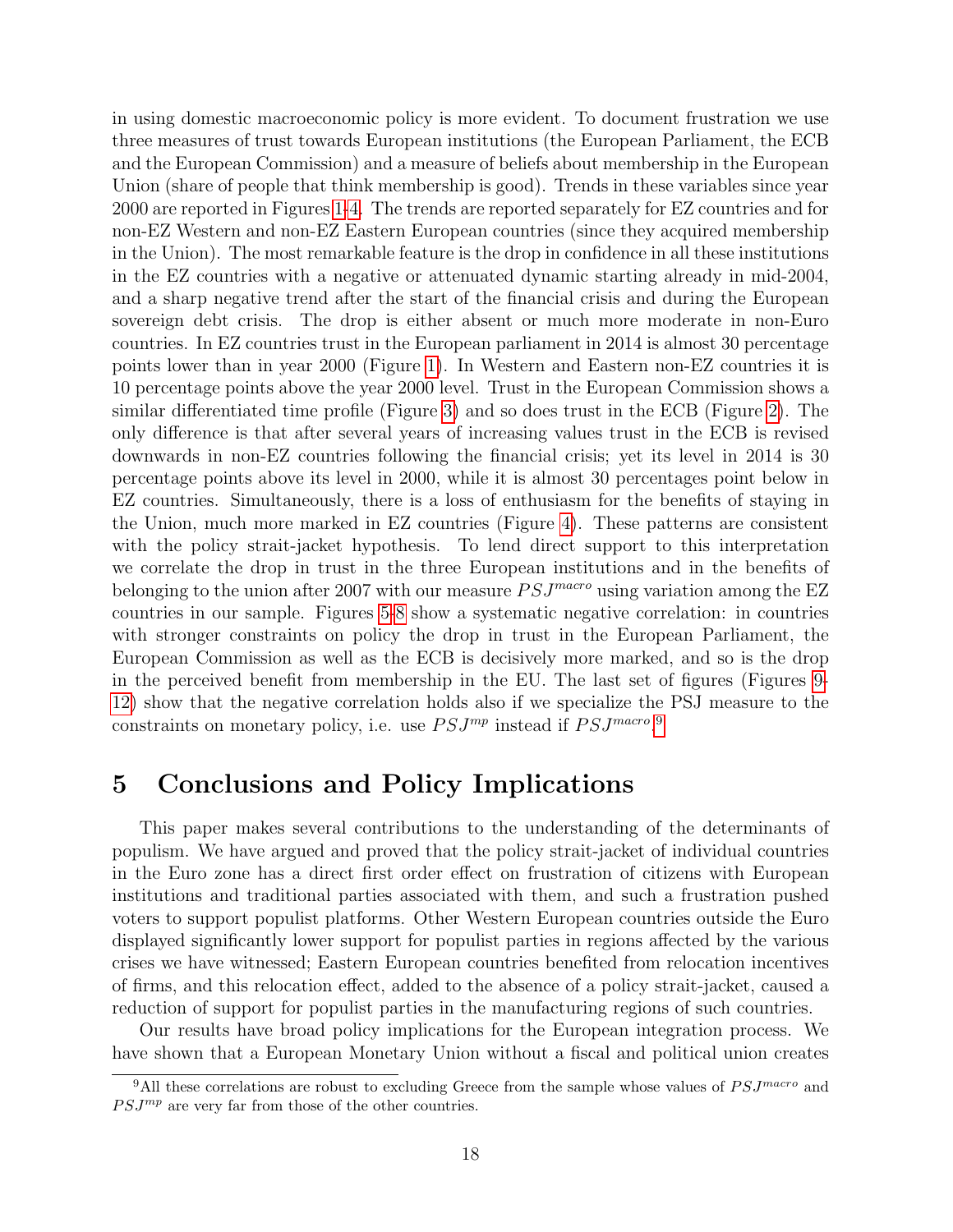citizens' frustration for the inability of individual governments to counter shocks, and this may lead to a political derailing of even the existing levels of integration. In spite of all the benefits of monetary integration,<sup>[10](#page-1-0)</sup> the incompleteness of the EMU architecture without a proper fiscal and perhaps political union is often recognized.<sup>[11](#page-1-0)</sup> This paper points out that, to the extent that one considers the current wave of populism an important challenge for democracy, the imperfect integration of policy making in Europe has significant political implications. A hypothetical United States of Europe would be able to give faster and more effective fiscal and monetary policy countercyclical responses, and hence the individual country level PSJ frustration effects would be eliminated. Moreover, a fiscal union would reduce tax competition effects, leading to less relocation decisions.

Beside the above implications of our analysis for the discussion on the necessary steps for EU integration, there are also potential implications in terms of the EU expansion process. Much of the relocation consequences of the various shocks we have analyzed seems to have happened from Western to Eastern European countries; thus, the expansion from 15 to 28 (now 27) countries had an important neglected effect: the profit and job opportunities related to the firms that no longer found it viable to remain in EZ countries, nevertheless remained in Europe. Without the expansion to 28 countries it would have been more costly to relocate a firm in Romania or alike, and hence some firms would have decided to relocate production all the way to even cheaper labor costs countries in Asia, or alternatively to shut down altogether. Further enlargements of the EU therefore could be seen as desirable, among other reasons, for the fact that expansion eastwards further increases location choices within the EU for multinational companies, which therefore will continue to produce corporate revenues in Europe. Advocates of a EU-level corporate sales tax could further motivate their proposal beyond its redistributive value for its effects on total welfare. Thus, even though our evidence shows that the EU enlargement fostered support for populist parties in Western European countries, support could have been even stronger without the enlargement. Our evidence shows that the enlargement reduced populist consensus in Eastern Europe manufacturing regions, and this effect would have unlikely been there without the admission of Eastern countries to the European project.

<sup>&</sup>lt;sup>10</sup>See e.g. Mundell (1961), Alesina and Barro (2002), and Baldwin and Wyplosz (2006) for an excellent survey.

 $11$ Theoretically, Celentani et al. (2004) show that a set of decentralized fiscal entities can lead to inefficient risk sharing, even if countries have access to a sequentially complete financial structure of assets. For an example of policy discussion on the need to complete the Euro-zone institutions with a fiscal union, see e.g. the report of the Tommaso Padoa-Schioppa Group (2012) "Completing the Euro - A road map towards fiscal union in Europe". The vulnerability to external shocks when both monetary and fiscal policies are constrained for individual countries was a known weakness even before the start of the Euro, but the extent of the problem was not anticipated.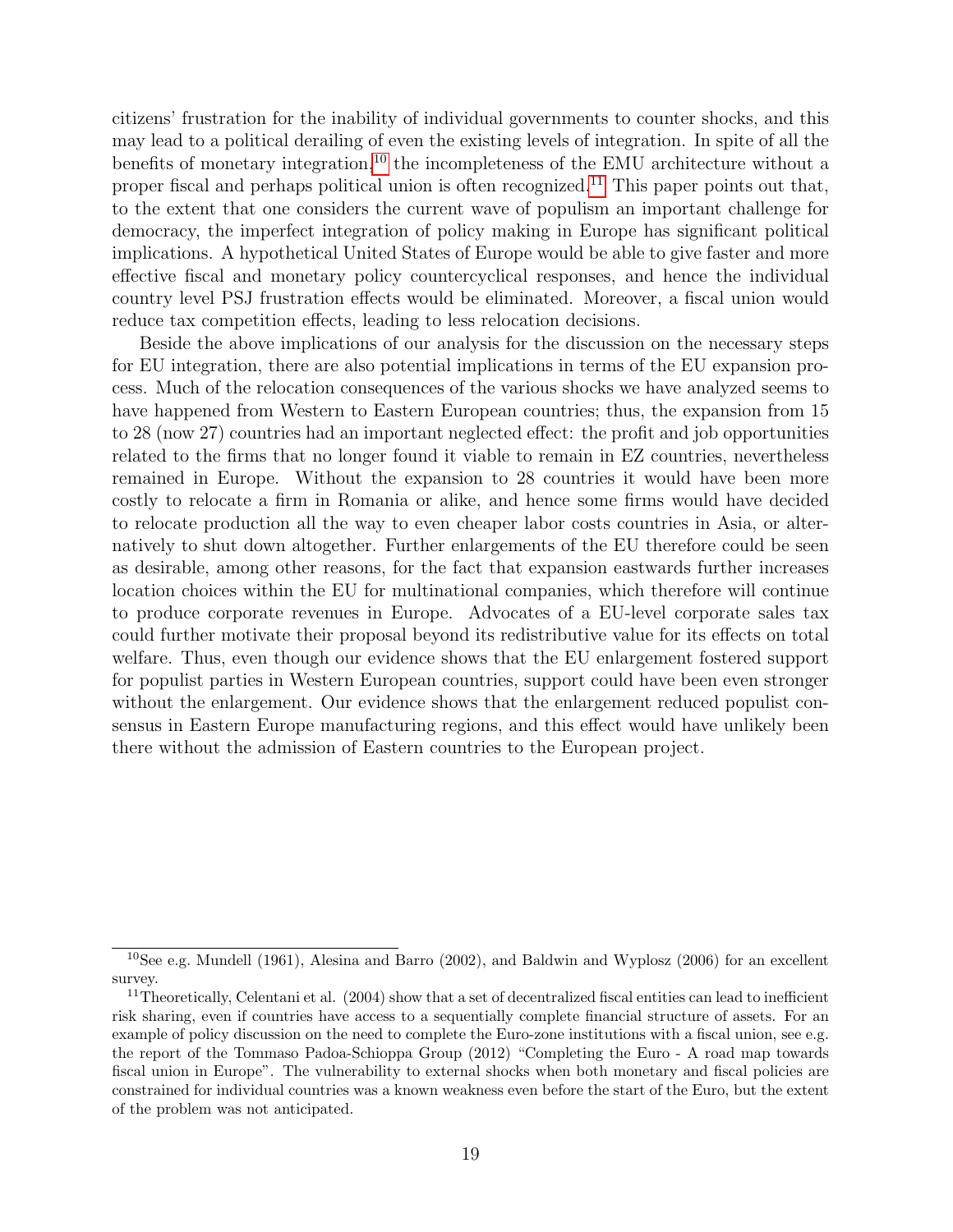# References

- [1] Alesina, A., and R. J. Barro (2002), "Currency unions", The Quarterly Journal of Economics, 117(2), 409-436.
- [2] Algan, Yann, Sergei Guriev, Elias Papaioannou, and Evgenia Passari (2017), "The European Trust Crisis and the Rise of Populism", Brookings Papers on Economic Activity, Fall.
- [3] Autor, D., D. Dorn, G. Hanson and K. Majlesi (2016), "Importing Political Polarization? The Electoral Consequences of Rising Trade Exposure", NBER Working Paper No. 22637.
- [4] Autor, D., D. Dorn, G. Hanson and K. Majlesi (2017), "A Note on the Effect of Trade Exposure on the 2016 Presidential Elections", MIT Working Paper.
- [5] Baldwin, R. E. and C. Wyplosz (2006), "The economics of European integration (Vol. 2)" London: McGraw-Hill.
- [6] Becker, S., T. Fetzer and D. Novy (2017), "Who Voted for Brexit? A Comprehensive District-Level Analysis", Economic Policy 32(92): 601-650. Editor's Choice.
- [7] Celentani, M., J. Ignacio Conde-Ruiz and K. Desmet (2004), "Endogenous policy leads to inefficient risk sharing" Rev. Econ. Dyn. 7, 758–787
- [8] Colantone, I. and P. Stanig (2017), "The Trade Origins of Economic Nationalism: Import Competition and Voting Behavior in Western Europe", forthcoming American Journal of Political Science.
- [9] Colantone, I. and P. Stanig (2017b), "Global Competition and Brexit", forthcoming American Political Science Review.
- [10] Dustmann, C, B Eichengreen, S Otten, A Sapir, G Tabellini and G Zoega (2017), Europe's Trust Deficit: Causes and Remedies, Monitoring International Integration 1, CEPR Press.
- [11] Enderlein, H., P. Bofinger, J. C. Piris, P. De Grauwe, M. J. Rodrigues, J. Pisani-Ferry, A. Sapir and A. Vitorino (2012), "Completing the Euro: A roadmap towards fiscal union in Europe", Report of the Tommaso Padoa-Schioppa Group.
- [12] Farhi, E. and I. Werning (2017), "Fiscal Unions", American Economic Review, 107(12): 3788-3834.
- [13] Foster, Chase and Jeffry Frieden (2017), "Crisis of Trust: Socio-economic determinants of Europeans' confidence in government." European Union Politics, 18, 4, Pp. 511-535.
- [14] Guiso, L., H. Herrera, M. Morelli and T. Sonno (2017), "Populism: Demand and Supply"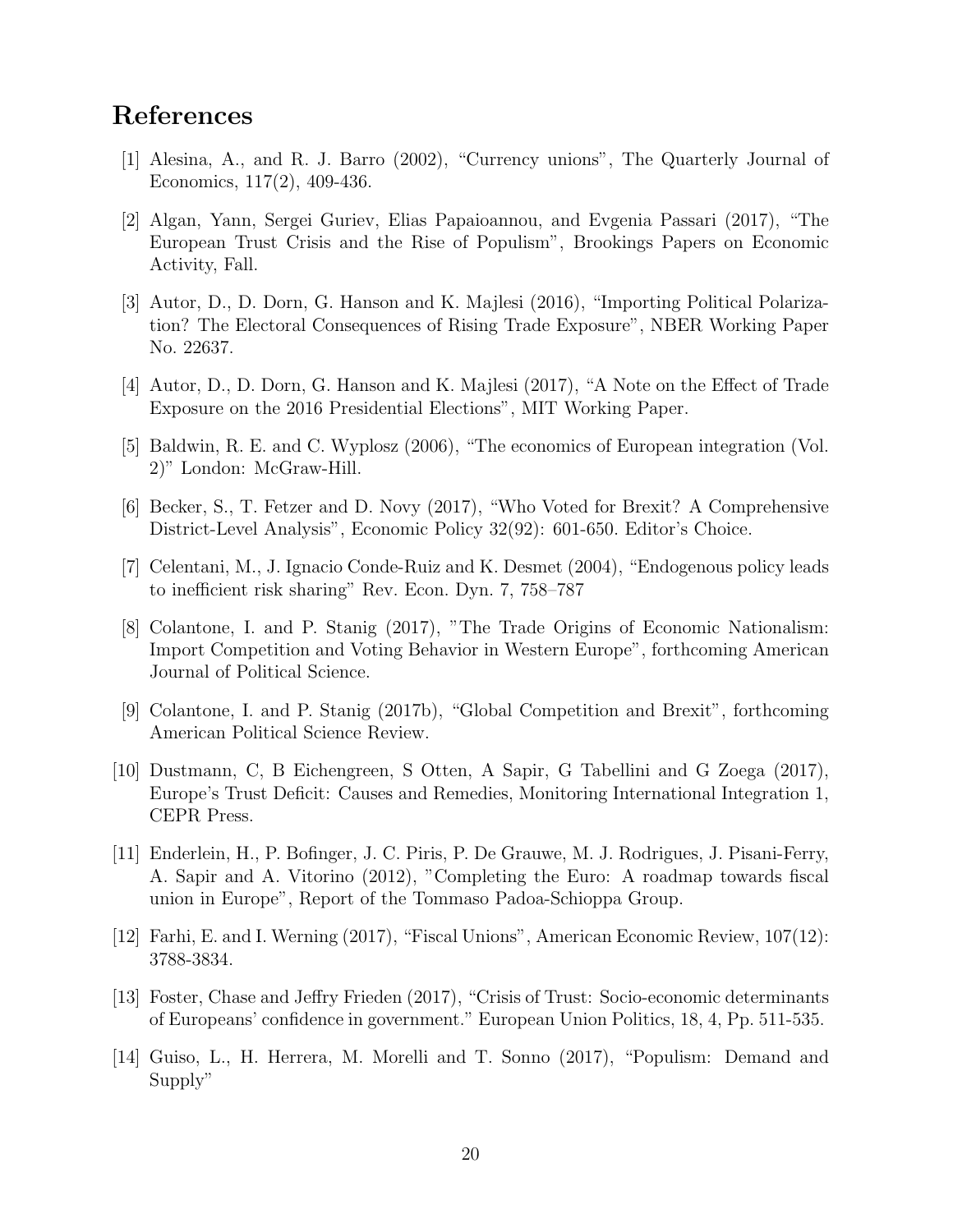- [15] Guiso, L., P. Sapienza and Luigi Zingales (2016), "Monnet's Error?", Economic Policy, 31(86): 247–297.
- [16] Isard, Peter (2007), "Equilibrium Exchange Rates : Assessment Methodologies", IMF Staff Paper 07/296.
- [17] Jensen, J. B., D. P. Quinn and S. Weymouth (2016), "Winners and Losers in International Trade: The Effects on U.S. Presidential Voting." NBER Working Paper No. 21899.
- [18] Luque, J., M. Morelli and J. Tavares (2014), "A volatility-based theory of fiscal union desirability", Journal of Public Economics, 112, 1-11.
- [19] Mundell, R. A. (1961), "A theory of optimum currency areas", The American economic review, 51(4), 657-665.
- [20] Rajan, R. G. and L. Zingales (1998), "Financial Dependence and Growth", American Economic Review, Vol. 88(3): 559-586.
- [21] Rodrik, D. (2017), "Populism and the Economics of Globalization", CEPR DP 12119.
- [22] Steiner, N. D. and C. W. Martin, (2012), "Economic Integration, Party Polarisation and Electoral Turnout," West European Politics Vol. 35 (2): 238-265.
- [23] Van Kessel, S. (2015), "Populist Parties in Europe. Agents of Discontent?", Palgrave MacMillan London.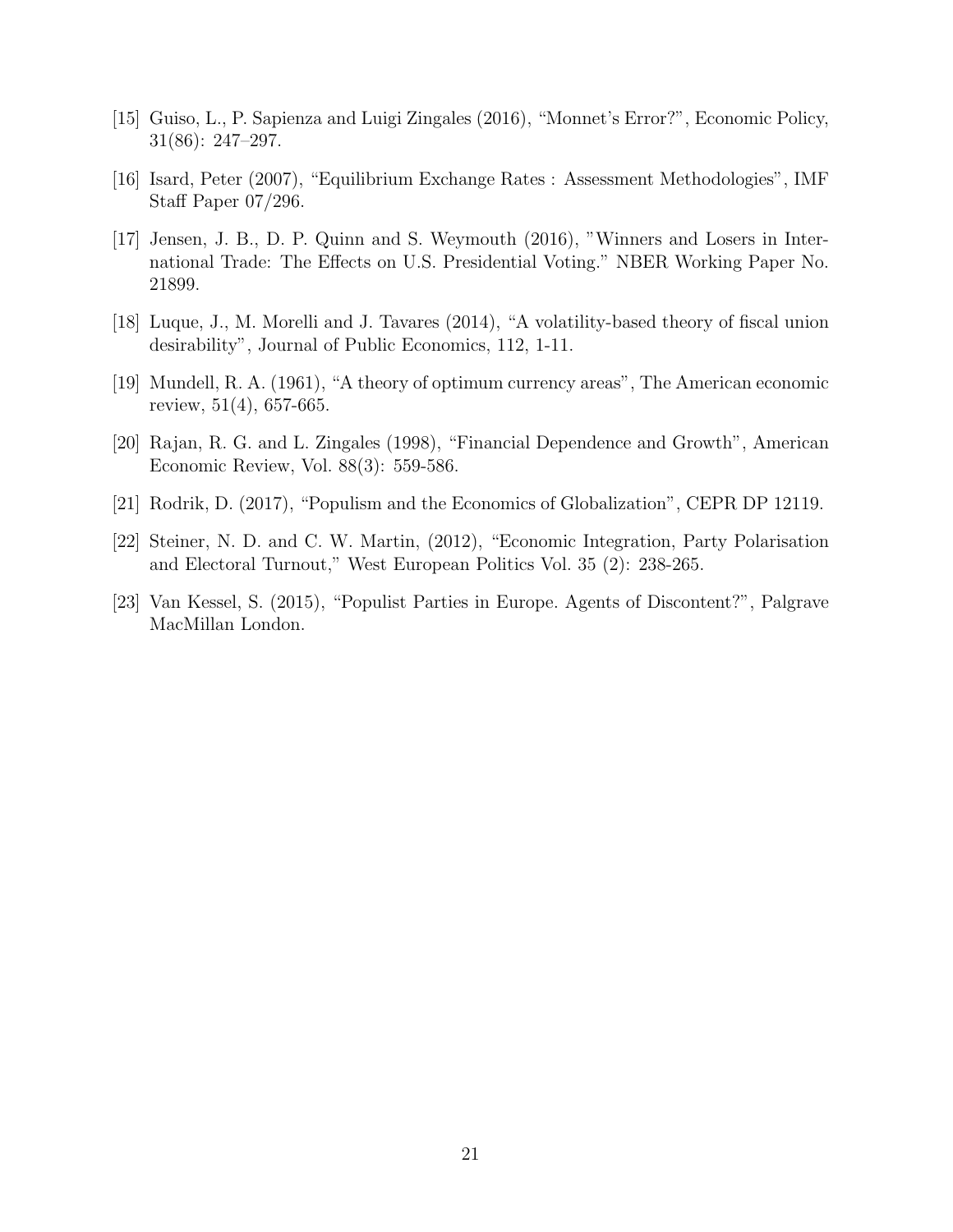# <span id="page-22-0"></span>Tables

|                                | Ν        | mean        | <b>1.</b> Deport but to promine the<br>sd | min             | max       |
|--------------------------------|----------|-------------|-------------------------------------------|-----------------|-----------|
|                                |          |             |                                           |                 |           |
| Full sample (excl. SE, NO, UK) |          |             |                                           |                 |           |
|                                |          |             |                                           |                 |           |
| Populist %                     | 2716     | 10.189      | 16.013                                    | 0.000           | 73.563    |
| Eurozone (EZ)                  | 2716     | 0.715       | 0.451                                     | 0.000           | 1.000     |
| EU                             | 2716     | 0.890       | 0.314                                     | 0.000           | $1.000\,$ |
| GDP per capita (1 yr rate)     | 2190     | $3.435\,$   | 6.597                                     | $-29.260$       | 42.857    |
| GDP per capita (pre-sample)    | 2320     | 17.043      | 11.330                                    | 0.800           | 81.100    |
| <b>GS</b>                      | 1541     | 0.185       | 0.288                                     | $-0.377$        | 1.880     |
| GS (US)                        | 1554     | 0.522       | 0.468                                     | $-0.186$        | 2.220     |
| GS (US, excl. DL)              | 1554     | 0.341       | 0.315                                     | $-0.186$        | 1.982     |
| GS (US, excl. DI-DJ)           | 1554     | 0.475       | 0.434                                     | $-0.145$        | 2.102     |
| GS (US, excl. DF)              | 1554     | 0.521       | 0.468                                     | $-0.186$        | 2.220     |
| GS (US, excl. DB-DC)           | 1554     | 0.410       | 0.384                                     | $-0.119$        | 2.144     |
| $PSJ^{ex}_{07-95}$             | 2716     | 1.103       | 0.299                                     | 0.835           | 1.848     |
| $\text{PSJ}_{00-95}^{ex}$      | 2716     | 0.975       | 0.175                                     | 0.825           | 1.385     |
| Full sample (incl. SE, NO, UK) |          |             |                                           |                 |           |
|                                |          |             |                                           |                 |           |
| Populist %                     | 3508     | 9.297       | 14.526                                    | 0.000           | 73.563    |
| Eurozone (EZ)                  | 3508     | $\,0.554\,$ | 0.497                                     | 0.000           | 1.000     |
| EU                             | 3508     | 0.897       | 0.304                                     | 0.000           | 1.000     |
| GDP per capita (1 yr rate)     | 2772     | 3.595       | 6.318                                     | $-29.260$       | 45.000    |
| GDP per capita (pre-sample)    | 3112     | 20.744      | 16.844                                    | 0.800           | 255.800   |
| <b>GS</b>                      | 2193     | 0.197       | 0.255                                     | $-0.377$        | 1.880     |
| GS (US)                        | 2193     | 0.475       | 0.443                                     | $-0.186$        | 2.220     |
| GS (US, excl. DL)              | 2193     | 0.290       | 0.303                                     | $-0.317$        | 1.982     |
| GS (US, excl. DI-DJ)           | 2193     | 0.438       | 0.403                                     | $-0.145$        | 2.102     |
| GS (US, excl. DF)              | 2193     | 0.474       | 0.442                                     | $-0.186$        | 2.220     |
| GS (US, excl. DB-DC)           | 2193     | 0.382       | 0.366                                     | $-0.166$        | 2.144     |
| $\text{PSJ}^{ex}_{07-95}$      | 3508     | 0.533       | 0.486                                     | 0.000           | 1.755     |
| $\text{PSJ}^{ex}_{00-95}$      | 3508     | 0.493       | 0.446                                     | 0.000           | 1.236     |
|                                |          |             |                                           |                 |           |
| Findep                         | 2452     | 0.044       | 0.027                                     | 0.005           | 0.134     |
| $\text{PSJ}^{macro}_{07}$      | $3332\,$ | 0.198       | 1.264                                     | $\mbox{-}0.452$ | 5.624     |
| $\mathrm{PSJ}_{05-07}^{macro}$ | 3332     | 0.197       | 1.206                                     | $-0.497$        | 5.208     |
| Trust variables and $PSJ^*$    |          |             |                                           |                 |           |
| Trust in EP                    | 368      | 53.538      | 10.889                                    | 20.806          | 73.173    |
| Trust in EC                    | 368      | 49.431      | 10.657                                    | 17.027          | 69.860    |
| Trust in ECB                   | 368      | 48.247      | 11.749                                    | 13.382          | 79.289    |
| EU membership is good          | 270      | 53.342      | 13.034                                    | 24.377          | 82.337    |
|                                |          |             |                                           |                 |           |
| $PSJ^{mp}$                     | 345      | $1.036\,$   | 1.552                                     | 0.000           | 11.065    |
| $PSJ_{07}^{macro}$             | $345\,$  | $0.127\,$   | 1.099                                     | $-0.452$        | 6.552     |
| $\mathrm{PSJ}_{05-07}^{macro}$ | 345      | 0.140       | 1.092                                     | $-0.497$        | 6.114     |
|                                |          |             |                                           |                 |           |

Table 1: Descriptive statistics

\*Summary statistics based on EU28 countries over the 2000-2014 period.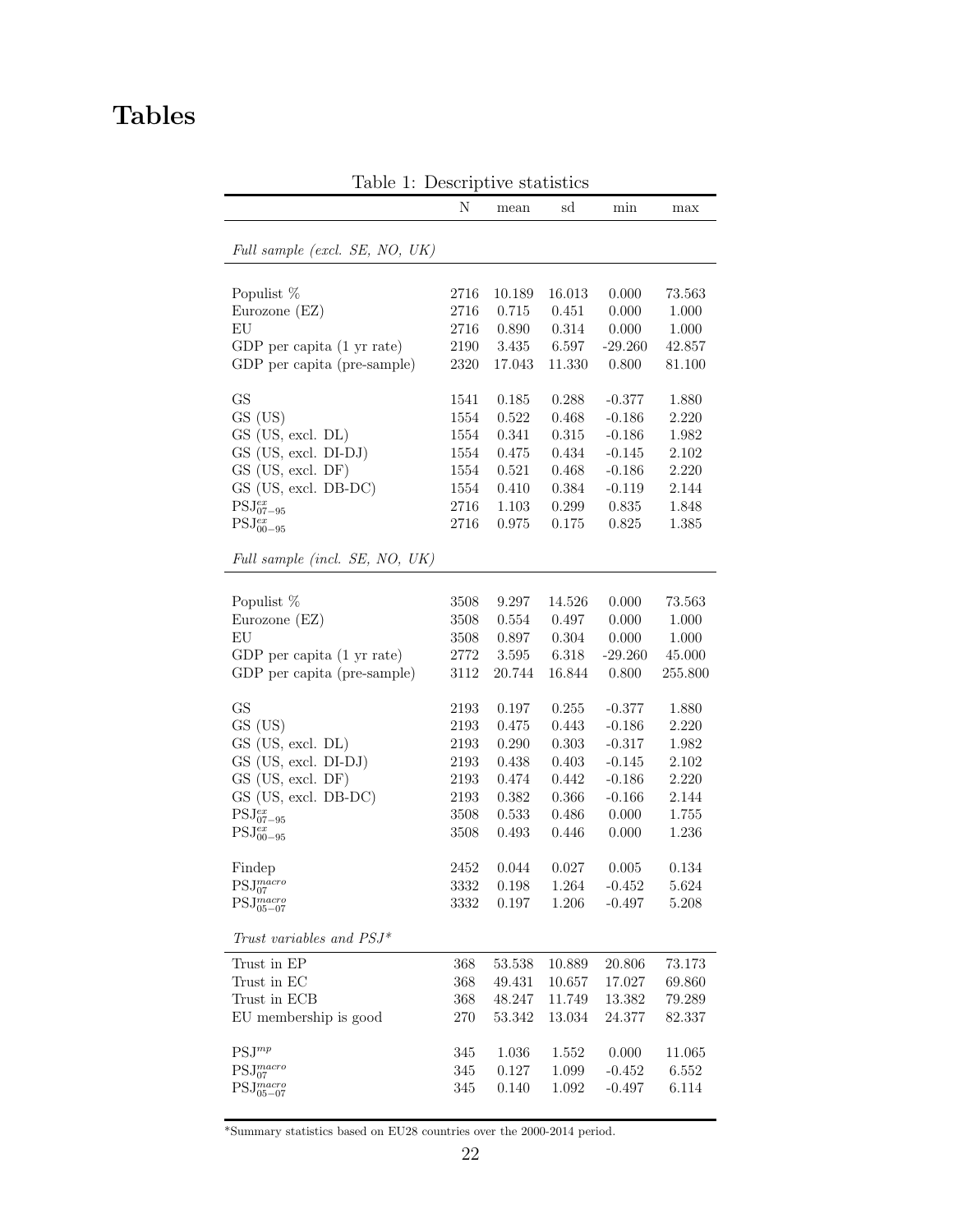<span id="page-23-0"></span>

| Country ID     | Country        | Eurozone               | Globalization shock | Financial dependence |      |      | Elections |      |      |
|----------------|----------------|------------------------|---------------------|----------------------|------|------|-----------|------|------|
| AT             | Austria        | Yes                    | Yes                 | Yes                  | 2002 | 2006 | 2008      |      |      |
| BG             | Bulgaria       | No                     | No                  | Yes                  | 2001 | 2005 | 2009      | 2013 | 2014 |
| CZ             | Czech Republic | N <sub>o</sub>         | No                  | Yes                  | 2002 | 2006 | 2010      |      |      |
| EE             | Estonia        | Partially <sup>1</sup> | No                  | Yes                  | 2003 | 2007 | 2011      |      |      |
| FI             | Finland        | Yes                    | No                  | Yes                  | 2003 | 2007 | 2011      |      |      |
| FR.            | France         | Yes                    | Yes                 | Yes                  | 2002 |      |           |      |      |
| DE             | Germany        | Yes                    | Yes                 | Yes                  | 2002 | 2005 |           |      |      |
| EL             | Greece         | Partially <sup>2</sup> | Yes                 | Yes                  | 2000 | 2004 | 2007      | 2009 | 2012 |
| HU             | Hungary        | N <sub>o</sub>         | No                  | Yes                  | 2006 | 2010 |           |      |      |
| IT             | Italy          | Yes                    | Yes                 | Yes                  | 2008 | 2013 |           |      |      |
| LV             | Latvia         | No                     | N <sub>o</sub>      | Yes                  | 2002 | 2006 | 2010      | 2011 |      |
| NL             | Netherlands    | Yes                    | Yes                 | Yes                  | 2002 | 2003 | 2006      | 2010 | 2012 |
| NO             | Norway         | No                     | No                  | Yes                  | 2001 | 2005 | 2009      | 2013 |      |
| PL             | Poland         | N <sub>0</sub>         | Yes                 | Yes                  | 2001 | 2005 | 2007      |      |      |
| R <sub>O</sub> | Romania        | No                     | Yes                 | Yes                  | 2000 | 2004 | 2008      | 2012 |      |
| SK             | Slovakia       | Partially <sup>3</sup> | Yes                 | Yes                  | 2002 | 2006 | 2010      |      |      |
| ES             | Spain          | Yes                    | Yes                 | Yes                  | 2000 | 2004 | 2008      | 2011 |      |
| SE             | Sweden         | No                     | No                  | Yes                  | 2002 | 2006 | 2010      |      |      |
| UK             | United Kingdom | No                     | No                  | Yes                  | 2001 | 2005 | 2010      | 2015 |      |

Table 2: List of Countries and elections

Yes (or No) if the country is included (not included) in the corresponding set of regressions, either globalization shock or financial dependence. In this table we are listing only the 19 countries for which we have complete data. Cyprus, Denmark, Luxembourg, and Switzerland have missing detailed employment and imports data, therefore are not included in the analysis. <sup>1</sup> Since 2011. <sup>2</sup> Since 2001. <sup>3</sup> Since 2009.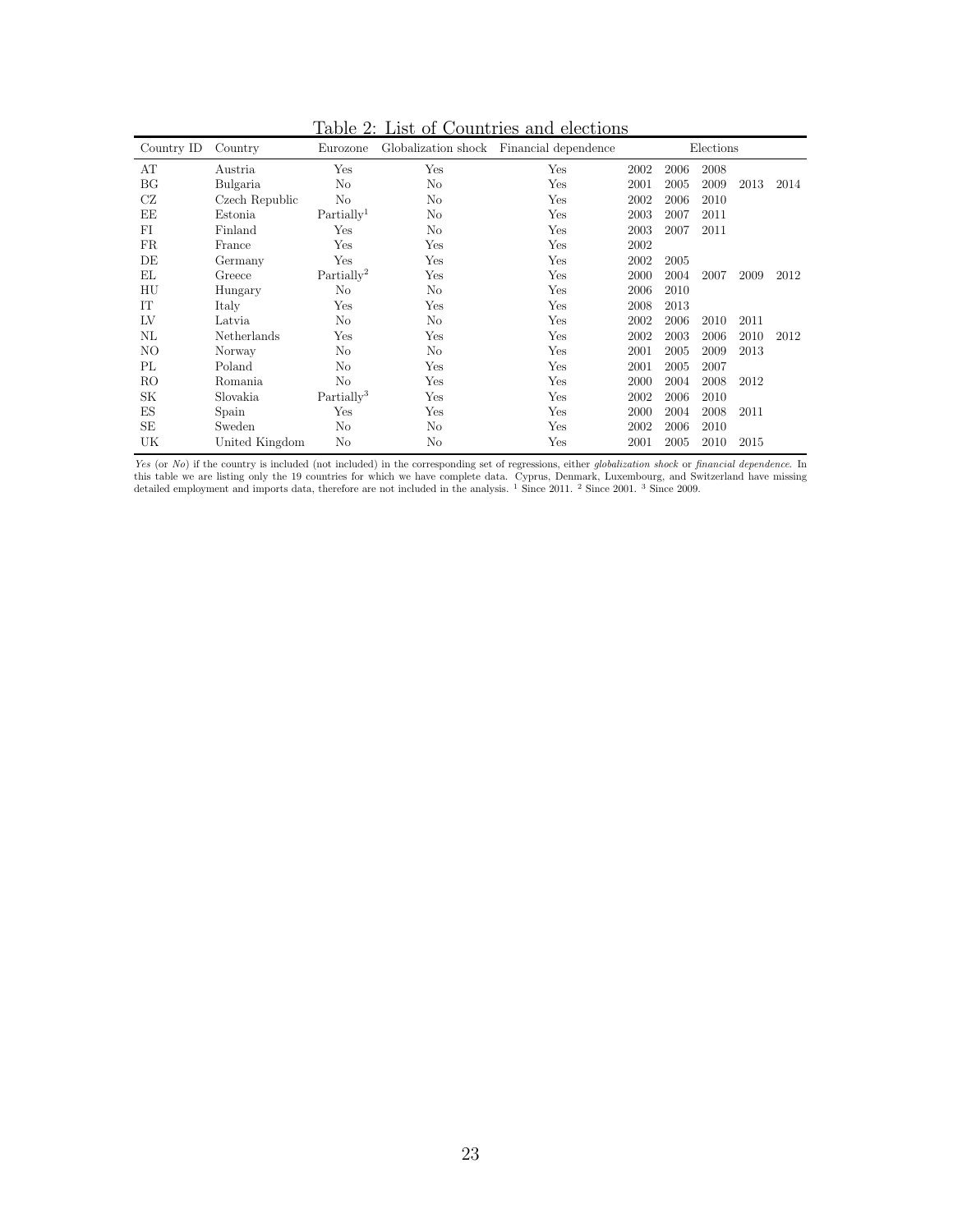<span id="page-24-0"></span>

| Country       | Party                                                    |
|---------------|----------------------------------------------------------|
| AT            | <b>FPO</b>                                               |
| AT            | Alliance for the Future of Austria                       |
| AТ            | Team Stronach                                            |
| BЕ            | Vlaams Blok                                              |
| BЕ            | FRONT NATIONAL                                           |
| BЕ            | List Dedecker                                            |
| ВG            | <b>NDSV</b>                                              |
| $_{\rm BG}$   | Coalition Ataka                                          |
| ВG            | Law, Order and Justice (Red, Zakonnost, Spravedlivost)   |
| ВG            | Citizens for European Development of Bulgaria (GERB)     |
| CН            | Swiss People's Party                                     |
| CН            | Swiss Democrats                                          |
| CН            | Lega dei Ticinesi                                        |
| CН            | Geneva Citizen's Movement                                |
| CZ            | ANO                                                      |
| CZ            | Public Affairs (Veci Verejne)                            |
| CZ            | Usvit                                                    |
| DE            | Die Linke (The Left)                                     |
| DK            | Dansk Folkeparti                                         |
| FI            | True Finns                                               |
| FR            | FN (Front National)                                      |
| GВ            | <b>British National Party</b>                            |
| GВ            | UK Independence Party                                    |
| $_{\rm GR}$   | SYRIZA                                                   |
| $_{\rm GR}$   | ANEL                                                     |
| $_{\rm HR}$   | HSP-AS                                                   |
| HU            | FYD-HDF Fed. of Young Democrats and Hungarian Dem. Forum |
| HU            | Justice and Life Party (MIEP)                            |
| HU            | Movement for a Better Hungary                            |
| HU            | FIDESZ-MPSZ                                              |
| IE            | Sinn Fein                                                |
| IS            | Citizen's Movement (BF)                                  |
| IT            | Forza Italia                                             |
| IT            | Lega Nord                                                |
|               |                                                          |
| IT            | Movimento Cinque Stelle                                  |
| IT            | Il Popolo della Liberta (PdL)                            |
| LT            | Labour Party (DP)                                        |
| LT            | Party "Order and Justice" (TT)                           |
| LU            | Alternative Democratic Reform Party                      |
| LV            | For Fatherland and Freedom/ LNNK                         |
| LV            | All for Latvia                                           |
| LV            | NA National Alliance                                     |
| NL            | List Pim Fortuyn                                         |
| $_{\rm NL}$   | Liveable Netherlands                                     |
| $\mathbf{NL}$ | Geert Wilders' Freedom Party (PVV)                       |
| NO            | Progress Party (FrP)                                     |
| NO            | Democrats                                                |
| PL            | Samoobrona Rzeczypospolitej Polskiej                     |
| PL            | Prawo i Sprawiedliwosc                                   |
| RO.           | People's Party                                           |
| SЕ            | Sweden Democrats                                         |
| SI            | Slovene National Party (SNS)                             |
| SK            | HZDS Movement for a Democratic Slovakia                  |
| SK            | SMER                                                     |
| SК            | KDH Christian Democratic Movement                        |
| SК            | Slovak National Party (SNS)                              |
| SК            | Ordinary People and Independent Personalities (OLaNO)    |
|               |                                                          |

Table 3: Populist parties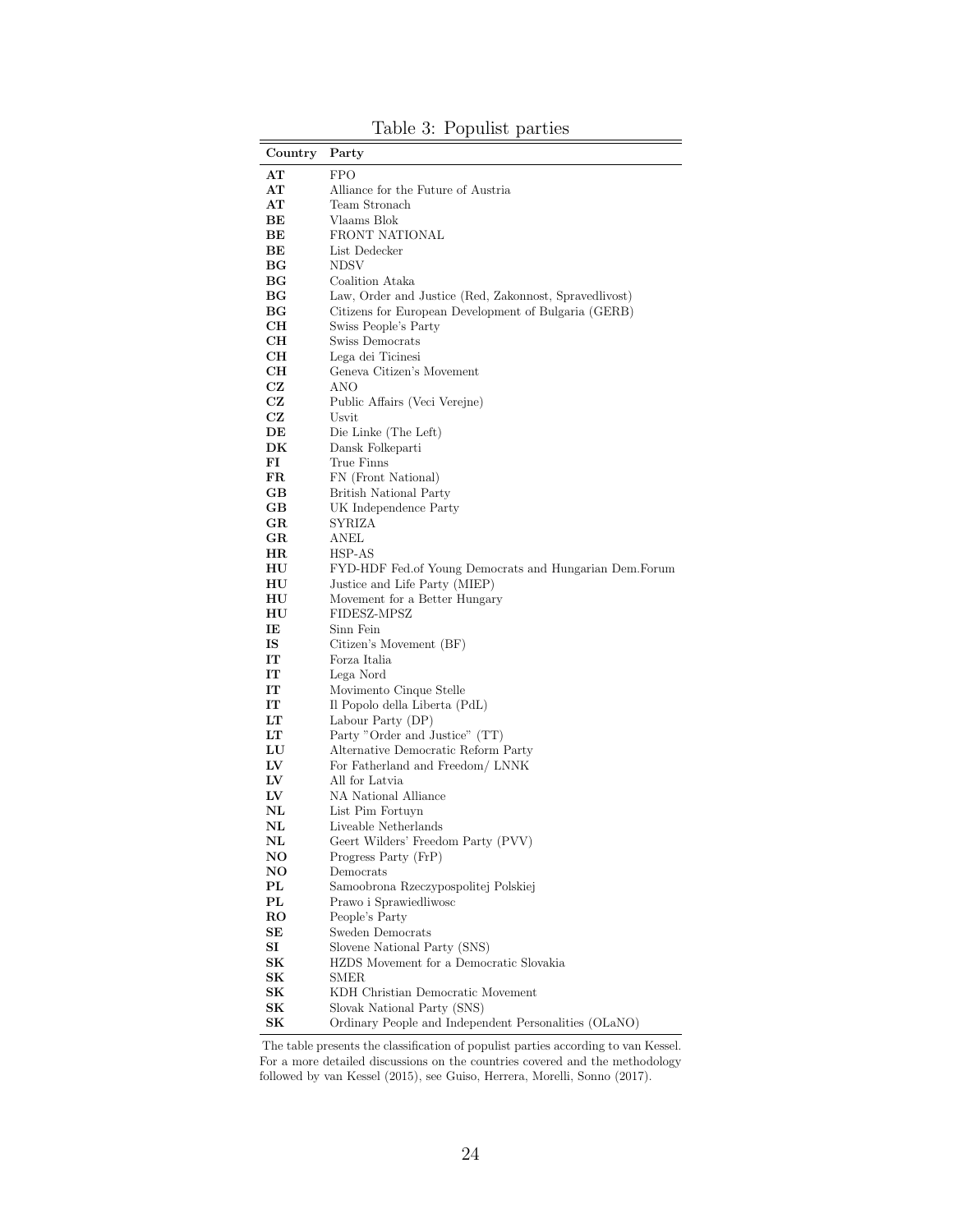| Country ID     | Country        | Eurozone       | $PSJ^{mp}$ | $PSJ_{07}^{macro}$ | $\text{PSJ}^{macro}_{05-07}$ | $\text{PSJ}^{ex}_{07-95}$ | $\text{PSJ}^{ex}_{00-95}$ |
|----------------|----------------|----------------|------------|--------------------|------------------------------|---------------------------|---------------------------|
| AT             | Austria        | Yes            | 1.730      | 0.153              | 0.157                        | 0.905                     | 0.884                     |
| ΒE             | Belgium        | Yes            | 1.700      | 1.049              | 1.053                        | 0.946                     | 0.882                     |
| BG             | Bulgaria       | No             | 0.000      | $-0.452$           | $-0.497$                     | 0.000                     | 0.000                     |
| HR             | Croatia        | N <sub>o</sub> | 0.000      | $-0.452$           | $-0.497$                     | 0.000                     | 0.000                     |
| CY             | Cyprus         | Yes            |            | $\cdot$            | $\ddot{\phantom{a}}$         | 1.046                     | 0.972                     |
| CZ             | Czech Republic | N <sub>o</sub> | 0.000      | $-0.452$           | $-0.497$                     | 0.000                     | 0.000                     |
| DK             | Denmark        | No             | 0.000      | $-0.452$           | $-0.497$                     | 0.000                     | 0.000                     |
| EE             | Estonia        | Yes            | 1.350      | $-0.128$           | $-0.180$                     | 0.830                     | 0.706                     |
| FI             | Finland        | Yes            | 1.303      | $-0.139$           | $-0.191$                     | 0.882                     | 0.862                     |
| FR             | France         | Yes            | 0.685      | $-0.114$           | $-0.092$                     | 0.947                     | 0.879                     |
| DE             | Germany        | Yes            | 1.408      | 0.036              | 0.143                        | 0.872                     | 0.825                     |
| EL             | Greece         | Yes            | 6.139      | 5.370              | 4.960                        | 1.034                     | 0.939                     |
| HU             | Hungary        | N <sub>o</sub> | 0.000      | $-0.452$           | $-0.497$                     | 0.000                     | 0.000                     |
| IS             | Iceland        | No             | 0.000      | $-0.452$           | $-0.497$                     | 0.000                     | 0.000                     |
| IE             | Ireland        | Yes            | 3.141      | 0.302              | 0.239                        | 1.188                     | 0.949                     |
| IT             | Italy          | Yes            | 1.176      | 1.442              | 1.753                        | 1.151                     | 1.044                     |
| LV             | Latvia         | Yes            | 0.000      | $-0.452$           | $-0.497$                     | 0.198                     | 0.198                     |
| LT             | Lithuania      | No             | 0.000      | $-0.452$           | $-0.497$                     | 0.000                     | 0.000                     |
| LU             | Luxembourg     | Yes            | 2.122      | 0.057              | 0.000                        | $\,0.985\,$               | 0.899                     |
| MT             | Malta          | Yes            |            | $\cdot$            |                              | 1.186                     | 1.063                     |
| NL             | Netherlands    | Yes            | 1.794      | $-0.022$           | $-0.076$                     | 0.985                     | 0.902                     |
| NO             | Norway         | No             | 0.000      | $-0.452$           | $-0.497$                     | 0.000                     | 0.000                     |
| PL             | Poland         | No             | 0.000      | $-0.452$           | $-0.497$                     | 0.000                     | 0.000                     |
| PT             | Portugal       | Yes            | $1.547\,$  | 0.259              | 1.258                        | 1.069                     | 0.950                     |
| R <sub>O</sub> | Romania        | No             | 0.000      | $-0.452$           | $-0.497$                     | 0.000                     | 0.000                     |
| SK             | Slovakia       | Yes            | 0.000      | $-0.452$           | $-0.497$                     | 1.504                     | 0.986                     |
| $\rm SI$       | Slovenia       | Yes            | 1.399      | $-0.116$           | $-0.169$                     | 1.007                     | 0.978                     |
| ES             | Spain          | Yes            | 3.944      | 0.495              | 0.427                        | 1.086                     | 0.943                     |
| <b>SE</b>      | Sweden         | N <sub>o</sub> | 0.000      | $-0.452$           | $-0.497$                     | 0.000                     | 0.000                     |
| CH             | Switzerland    | No             | 0.000      | $-0.452$           | $-0.497$                     | 0.000                     | 0.000                     |
| UK             | United Kingdom | N <sub>o</sub> | 0.000      | $-0.452$           | $-0.497$                     | 0.000                     | 0.000                     |

<span id="page-25-0"></span>Table 4: PSJ summary by Country (mean values over 2008-2014 period)

The PSJ<sup>mp</sup>, PSJ<sup>macro</sup>07, and PSJ<sub>05</sub>-07 columns report mean values over the 2008-2014 period, while PSJ<sub>67-95</sub> and PSJ<sub>67-95</sub> and PSJ<sub>67-95</sub> are country-specific, time-invariant measures. For a detailed description of e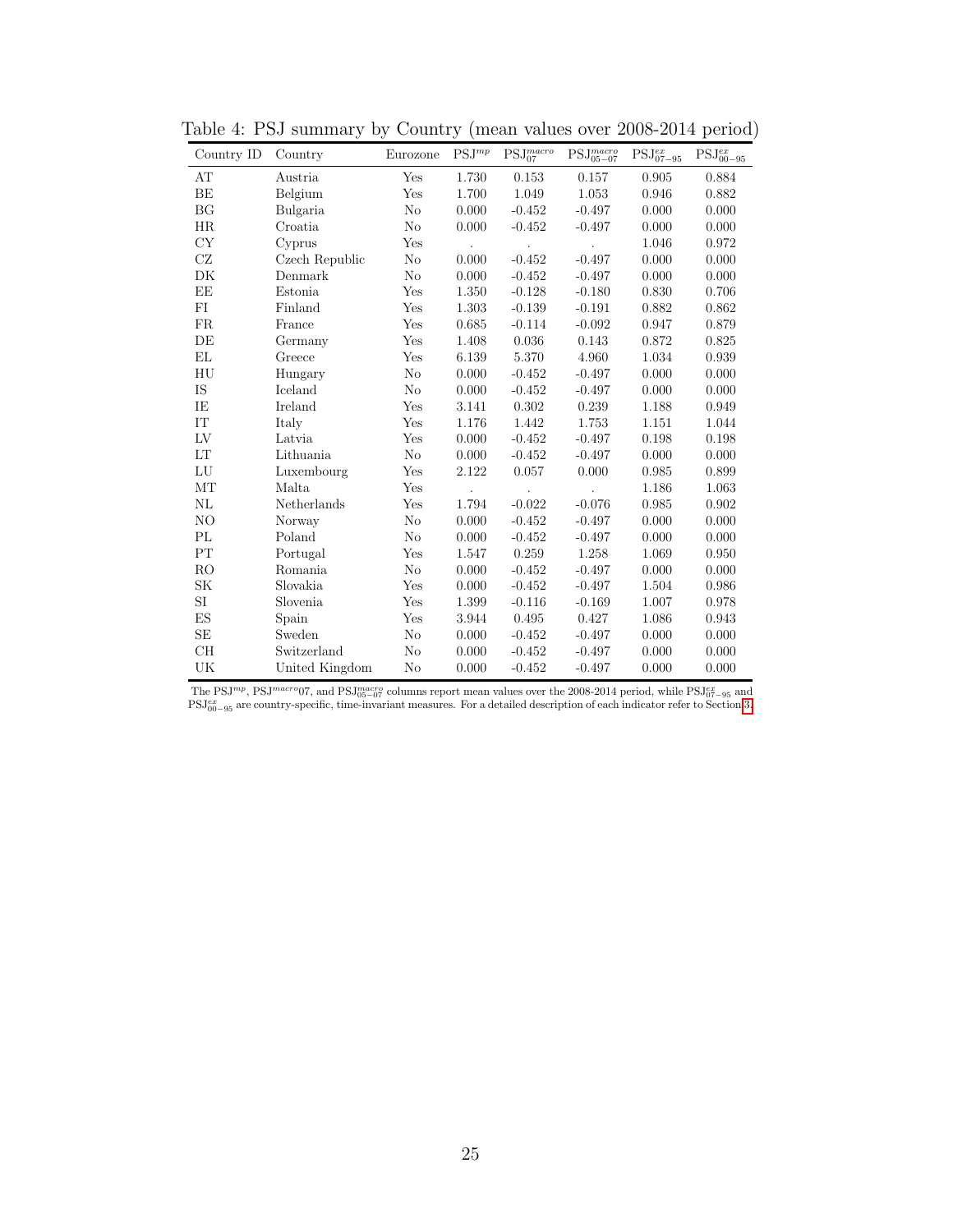<span id="page-26-0"></span>

|                   | $\left( 2\right)$<br>(1) |                       | (3)              | (4)                                         | (5)                     |  |  |
|-------------------|--------------------------|-----------------------|------------------|---------------------------------------------|-------------------------|--|--|
|                   |                          | Colantone & Stanig    |                  | Full sample (excl. SE, NO, UK)              |                         |  |  |
|                   | Populist %               | Populist %            | Populist %       | Populist %                                  | Populist %              |  |  |
| GS                | $0.753*$<br>(0.429)      | $3.966***$<br>(1.066) | 0.528<br>(0.446) | $2.802**$<br>(1.382)                        | $-45.214**$<br>(18.299) |  |  |
| $GS \times EZ$    |                          |                       |                  |                                             | 49.897***<br>(18.246)   |  |  |
| Obs.              | 1,779                    | 1,755                 | 1,541            | 1,511                                       | 1,511                   |  |  |
| Adjusted- $R^2$   | 0.907                    | 0.905                 | 0.919            | 0.918                                       | 0.918                   |  |  |
| <b>NUTS</b> level | 3                        | 3                     | 3                | 3                                           | 3                       |  |  |
| FE                | Country $\times$ Year    | Country $\times$ Year |                  | Country $\times$ Year Country $\times$ Year | Country $\times$ Year   |  |  |
| Cluster SE        | NUTS3                    | NUTS3                 | NUTS3            | NUTS3                                       | NUTS3                   |  |  |
| Kleibergen-Paap F | $\bullet$                | $\bullet$             | $\bullet$        |                                             | 17.55                   |  |  |

Table 5: Globalization and populist vote

Robust standard errors in parentheses. \*\*\* p<0.01, \*\* p<0.05, \* p<0.1. The dependent variable Populist % is the vote share of populist parties (see [section 3\)](#page-7-0). GS is the globalization shock index (see section 3).  $GS \times EZ$  is the interaction term between the globalization shock and the Eurozone dummy, equal to 1 if the country belongs to the Eurozone in the election-year. All columns are controlling for GDP per capita growth rate at 1 year. Columns  $(1)-(2)$  use a sample of countries as close as possible to Colantone and Stanig (2017), namely Austria, Germany, Greece, Spain, France, Italy, The Netherlands, Norway, Sweden, and the UK. Columns (3)-(5) use our own sample of Austria, Germany, Greece, Spain, France, Italy, The Netherlands, Poland, Romania, and Slovakia, excluding Sweden, Norway, and the UK. Columns (2), (4), and (5) instrument the globalization shock with imports from China to the US ( $GS$  (US)).

<span id="page-26-1"></span>

|                   | $\left( 2\right)$<br>(1) |                | (3)                         | (4)            |
|-------------------|--------------------------|----------------|-----------------------------|----------------|
|                   | $\text{East}$            | West           | GDP per capita (pre-sample) | EU membership  |
|                   | Populist %               | Populist %     | Populist $%$                | Populist $%$   |
|                   |                          |                |                             |                |
| <b>GS</b>         | $-41.568**$              | $-1.445$       | $-45.315**$                 | 16.531         |
|                   | (20.397)                 | (2.364)        | (18.446)                    | (19.031)       |
| $GS \times EZ$    |                          | $6.118**$      | 49.879***                   | 78.073***      |
|                   |                          | (2.643)        | (18.389)                    | (25.696)       |
| $GS \times EU$    |                          |                |                             | $-89.933***$   |
|                   |                          |                |                             | (29.619)       |
|                   |                          |                |                             |                |
| Obs.              | 233                      | 1.755          | 1,511                       | 1,511          |
| Adjusted- $R^2$   | 0.908                    | 0.904          | 0.918                       | 0.916          |
| <b>NUTS</b> level | 3                        | 3              | 3                           | 3              |
| FE                | Country X Year           | Country X Year | Country X Year              | Country X Year |
| Cluster SE        | NUTS3                    | NUTS3          | NUTS3                       | NUTS3          |
| Kleibergen-Paap F |                          | 305.2          | 17.55                       | 6.097          |

Table 6: Sensitivity analysis globalization and populist vote

Robust standard errors in parentheses. \*\*\* p<0.01, \*\* p<0.05, \* p<0.1. The dependent variable *Populist* % is the vote share of populist parties (see Section [3\)](#page-7-0). GS is the globalization shock index (see Section 3).  $GS \times EZ$  is the interaction term between the globalization shock and the Eurozone dummy, equal to 1 if the country belongs to the Eurozone in the election-year. All columns are controlling for GDP per capita growth rate at 1 year and the globalization shock is instrumented with imports from China to the US (GS (US)). Column (1) restricts the sample to Eastern countries, namely Poland, Romania and Slovakia. Conversely, column (2) only uses Western countries: Austria, Germany, Greece, Spain, France, Italy, The Netherlands, Norway, Sweden, and the UK. Column (3) adds the GDP per capita at the first available year as control. Finally, column (4) introduces an additional interaction with EU, a dummy equal to 1 if the country belongs to the EU in the election-year.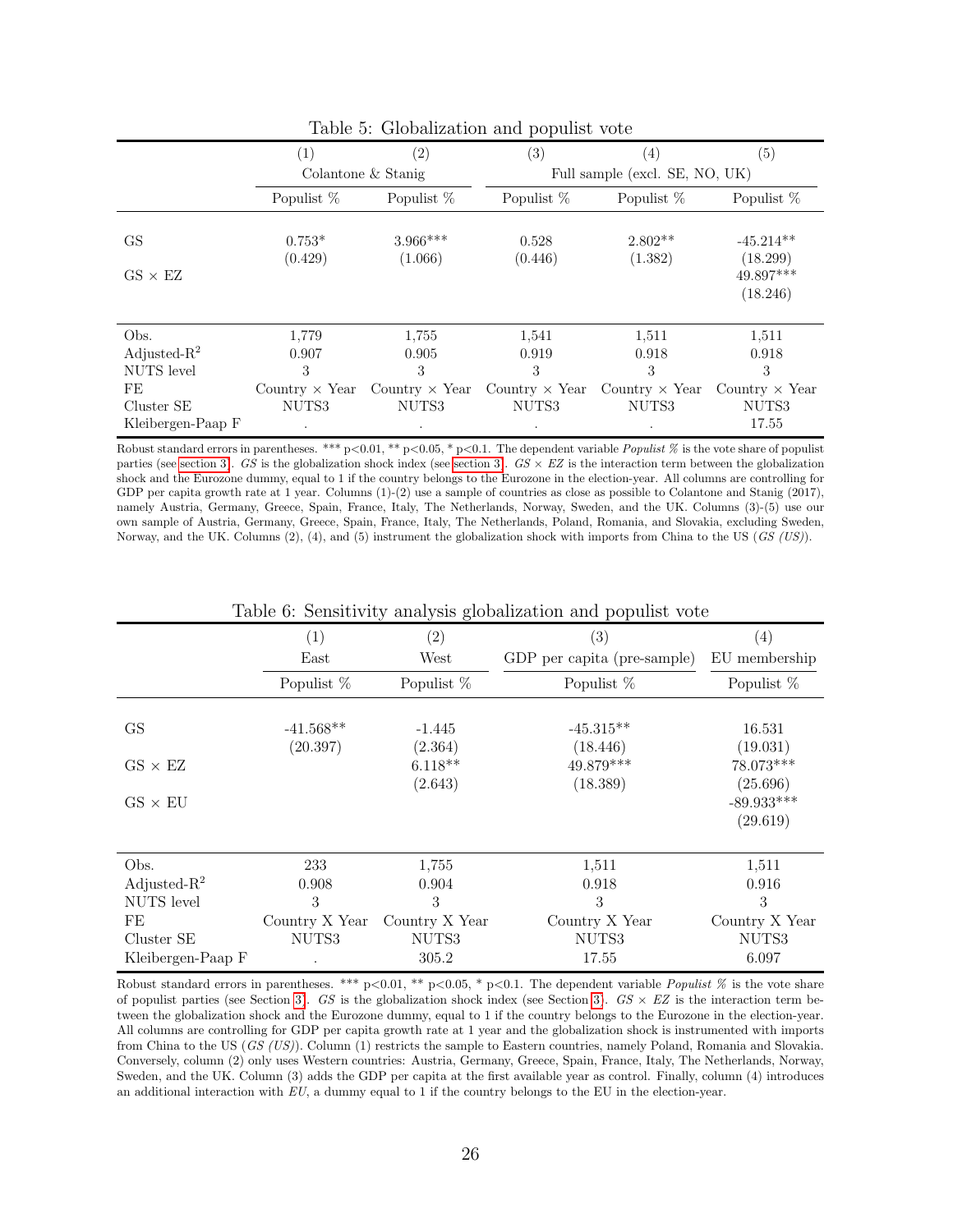<span id="page-27-0"></span>

|                   |                       | ັ                     |                       |                                 |
|-------------------|-----------------------|-----------------------|-----------------------|---------------------------------|
|                   | (1)<br>excl. DL       | (2)<br>excl. DI-DJ    | (3)<br>excl. DF       | $\left(4\right)$<br>excl. DB-DC |
|                   | Populist $%$          | Populist %            | Populist %            | Populist $%$                    |
|                   |                       |                       |                       |                                 |
| GS                | $-33.775*$            | $-49.675***$          | $-45.678**$           | $-65.882***$                    |
|                   | (17.902)              | (18.853)              | (18.450)              | (18.904)                        |
| $GS \times EZ$    | $42.228**$            | 53.988***             | $50.424***$           | 69.771***                       |
|                   | (17.914)              | (18.772)              | (18.397)              | (18.913)                        |
|                   |                       |                       |                       |                                 |
| Obs.              | 1,511                 | 1,511                 | 1,511                 | 1,511                           |
| Adjusted- $R^2$   | 0.913                 | 0.918                 | 0.918                 | 0.917                           |
| <b>NUTS</b> level | 3                     | 3                     | 3                     | 3                               |
| FE                | Country $\times$ Year | Country $\times$ Year | Country $\times$ Year | Country $\times$ Year           |
| Cluster SE        | NUTS3                 | NUTS3                 | NUTS3                 | NUTS3                           |
| Kleibergen-Paap F | 19.32                 | 17.23                 | 17.00                 | 20.11                           |

Table 7: Exclusion restriction globalization and populist vote

Robust standard errors in parentheses. \*\*\* p<0.01, \*\* p<0.05, \* p<0.1. The dependent variable *Populist* % is the vote share of populist parties (see Section [3\)](#page-7-0). GS is the globalization shock index (see Section 3). GS  $\times$  EZ is the interaction term between the globalization shock and the Eurozone dummy, equal to 1 if the country belongs to the Eurozone in the election-year. All columns are controlling for GDP per capita growth rate at 1 year. All columns use our own sample of Austria, Germany, Greece, Spain, France, Italy, The Netherlands, Poland, Romania, and Slovakia, excluding Sweden, Norway, and the UK. Column (1) instruments the globalization shock with import from China to the US excluding the DL sector. Column (2) excludes instead sectors DI-DJ. Column (3) excludes sector DF and finally, column (4) excludes sectors DB-DC.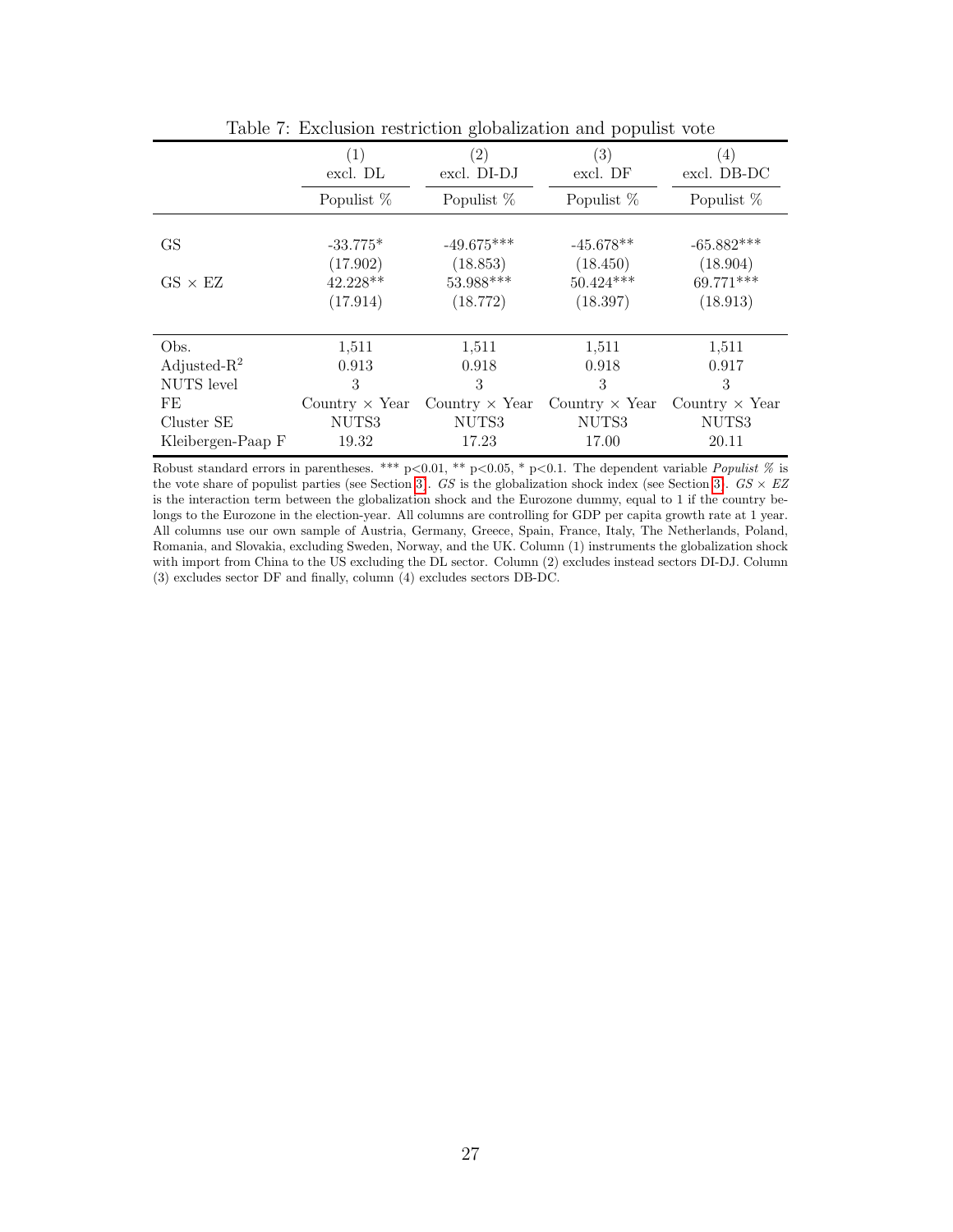<span id="page-28-0"></span>

|                                 | (1)                     | (2)                     | (3)                     | (4)                     | (5)                    |
|---------------------------------|-------------------------|-------------------------|-------------------------|-------------------------|------------------------|
|                                 | $\rm SE$                | SE, UK                  | SE, UK, NO              |                         | $\mathrm{PSJ}^{ex}$    |
|                                 | Populist %              | Populist $%$            | Populist %              | Populist %              | Populist %             |
|                                 | $-45.240**$             |                         |                         |                         |                        |
| GS                              |                         | $-44.839**$<br>(18.294) | $-44.844**$<br>(18.297) | $-44.620**$<br>(18.287) | $-44.561**$            |
| $GS \times EZ$                  | (18.324)<br>$49.925***$ | 49.506***               | 49.512***               | $44.950**$              | (18.284)<br>$44.348**$ |
|                                 | (18.271)                | (18.241)                | (18.245)                | (18.283)                | (18.276)               |
| $GS \times$ Western (1)         | $46.371**$              |                         |                         |                         |                        |
|                                 | (18.345)                |                         |                         |                         |                        |
| $GS \times$ Western (2)         |                         | $43.210**$              |                         |                         |                        |
|                                 |                         | (18.449)                |                         |                         |                        |
| $GS \times$ Western (3)         |                         |                         | $43.430**$              |                         |                        |
|                                 |                         |                         | (18.449)                |                         |                        |
| $GS \times PSJ_{07-95}^{ex-75}$ |                         |                         |                         | $12.782***$             |                        |
|                                 |                         |                         |                         | (3.462)                 |                        |
| $GS \times PSJ_{00-95}^{ex-75}$ |                         |                         |                         |                         | $13.608***$            |
|                                 |                         |                         |                         |                         | (3.366)                |
|                                 |                         |                         |                         |                         |                        |
| Obs.                            | 1,574                   | 1,969                   | 1,988                   | 1,511                   | 1,511                  |
| Adjusted- $R^2$                 | 0.918                   | 0.916                   | 0.916                   | 0.907                   | 0.906                  |
| NUTS level                      | 3                       | 3                       | 3                       | 3                       | 3                      |
| FE                              | Country $\times$ Year   | Country $\times$ Year   | Country $\times$ Year   | Country $\times$ Year   | Country $\times$ Year  |
| Cluster SE                      | NUTS3                   | NUTS3                   | NUTS3                   | NUTS3                   | NUTS3                  |
| P-value                         | 0.015                   | 0.019                   | 0.022                   |                         |                        |
| Kleibergen-Paap F               | 11.65                   | 11.62                   | 11.61                   | 11.70                   | 11.70                  |

Table 8: Policy strait-jacket effects and the globalization shock

Robust standard errors in parentheses. \*\*\* p<0.01, \*\* p<0.05, \* p<0.1. The dependent variable Populist % is the vote share of populist parties (see Section [3\)](#page-7-0). GS is the globalization shock index (see Section 3). GS  $\times$  EZ is the interaction term between the globalization shock and the Eurozone dummy, equal to 1 if the country belongs to the Eurozone in the election-year. All columns are controlling for GDP per capita growth rate at 1 year. All columns instrument  $GS$  with imports from China to the US ( $GS$  (US)). Column (1) adds Sweden to the standard sample of Austria, Germany, Greece, Spain, France, Italy, The Netherlands, Poland, Romania, and Slovakia. Western (1) is a dummy for Sweden, interacted with the globalization shock. Column (2) adds Sweden and the UK, with Western  $(2)$  being the corresponding dummy. Finally, column  $(3)$  adds Sweden, the UK and Norway, with Western  $(3)$  being the corresponding dummy. P-value refers to the test of statistical difference between the  $GS \times EZ$  and the  $GS \times Western$  coefficients. Columns (4)-(5) interact the globalization shock with  $PSJ_{07-95}^{ex-75}$  and  $PSJ_{00-95}^{ex-75}$  respectively (see Section [3\)](#page-7-0) on the usual sample of Austria, Germany, Greece, Spain, France, Italy, The Netherlands, Poland, Romania, and Slovakia.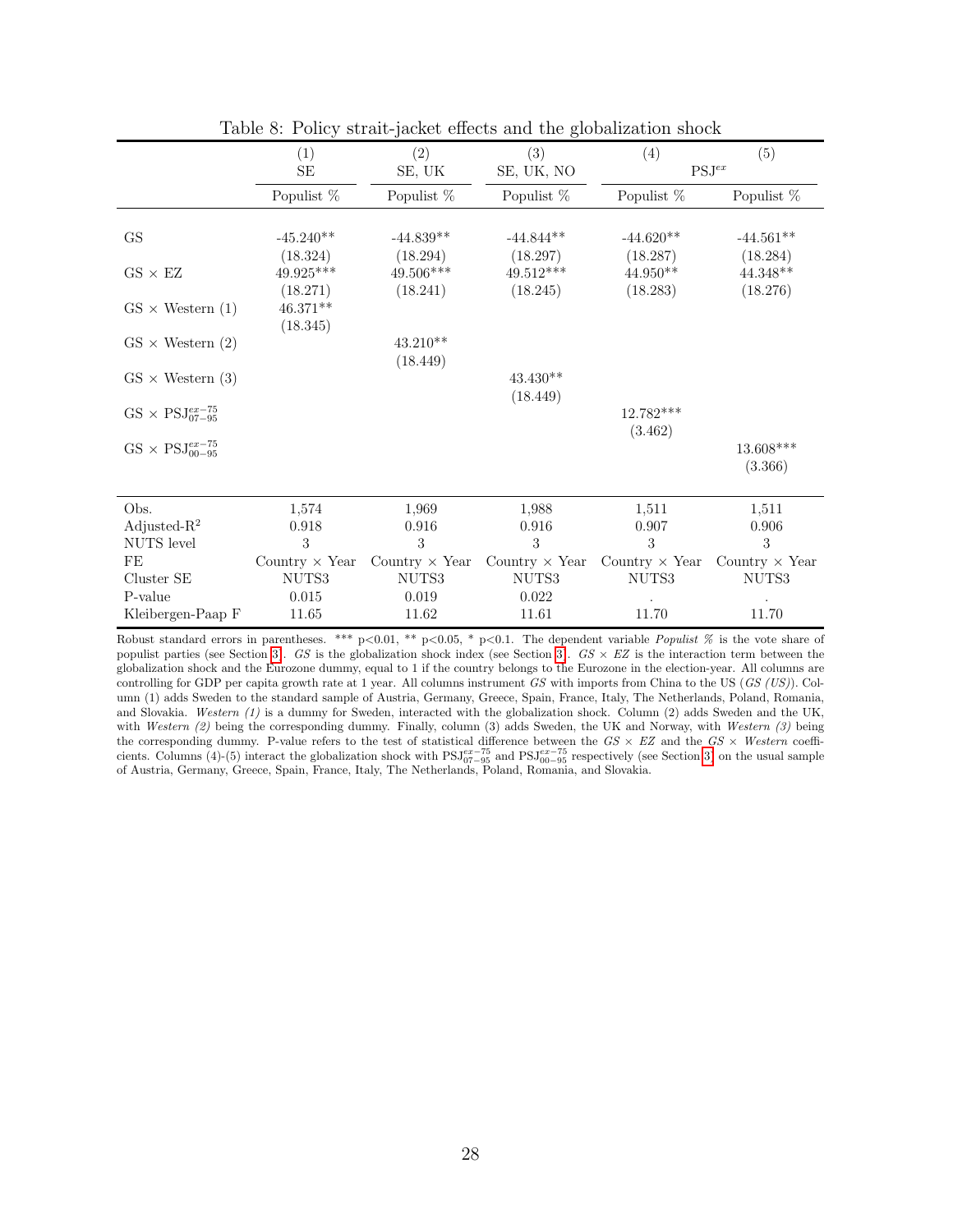<span id="page-29-0"></span>

|                                    | (1)<br>Populist %      | (2)<br>Populist %     | (3)<br>Populist %       |
|------------------------------------|------------------------|-----------------------|-------------------------|
| Findep                             | $28.747***$<br>(6.036) | $-0.502$<br>(3.927)   | $-0.508$<br>(3.927)     |
| $Findep \times Crisis$             |                        | 88.087***<br>(12.831) | $39.070*$<br>(20.051)   |
| Findep $\times$ Crisis $\times$ EZ |                        |                       | $71.573***$<br>(25.290) |
|                                    |                        |                       |                         |
| Obs.                               | 2,131                  | 2,131                 | 2,131                   |
| Adjusted- $R^2$                    | 0.928                  | 0.931                 | 0.932                   |
| NUTS level                         | 3                      | 3                     | 3                       |
| FE                                 | Country $\times$ Year  | Country $\times$ Year | Country $\times$ Year   |
| Cluster SE                         | NUTS3                  | NUTS3                 | NUTS3                   |

Table 9: Populism and the financial crisis

Robust standard errors in parentheses. \*\*\*  $p<0.01$ , \*\*  $p<0.05$ , \*  $p<0.1$ . The dependent variable *Populist*  $\%$  is the vote share of populist parties (see Section [3\)](#page-7-0). Findep is the financial dependence indicator (see Section [3\)](#page-7-0). Crisis is a dummy for years after 2008 (included). EZ is the Eurozone dummy, equal to 1 if the country belongs to the Eurozone in the election-year. All columns control for GDP per capita growth rate at 1 year and include all available countries: Austria, Bulgaria, Czech Republic, Germany, Estonia, Greece, Spain, Finland, France, Hungary, Italy, Latvia, The Netherlands, Norway, Poland, Romania, Sweden, Slovakia, and the UK.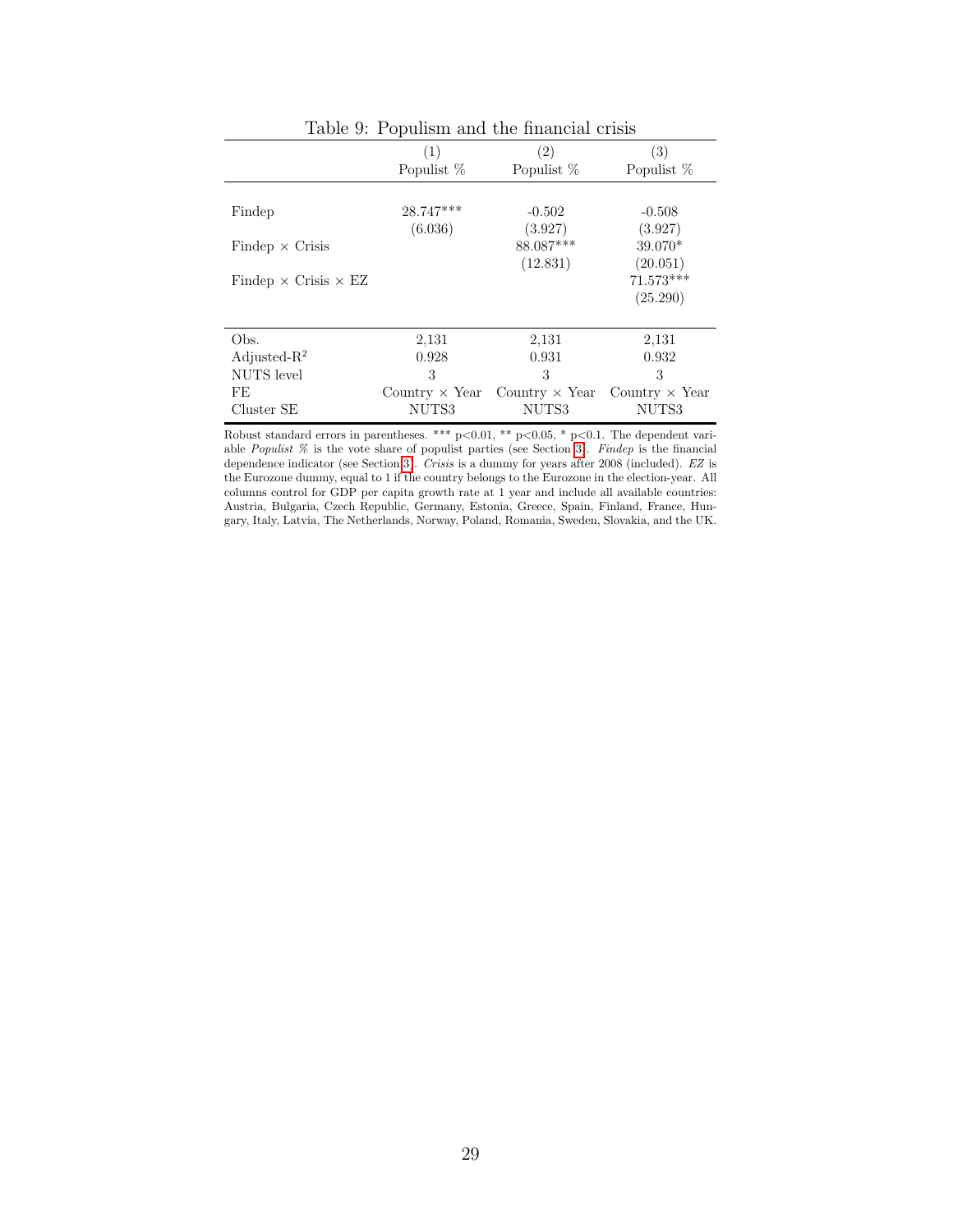<span id="page-30-0"></span>

|                                                                                          | (1)<br>Populist %                | (2)<br>Populist %                | (3)<br>Populist %                           | (4)<br>Populist %              |
|------------------------------------------------------------------------------------------|----------------------------------|----------------------------------|---------------------------------------------|--------------------------------|
|                                                                                          |                                  |                                  |                                             |                                |
| Findep                                                                                   | $-0.915$                         | $-0.478$                         | $-0.914$                                    | $-0.478$                       |
| Findep $\times$ Crisis                                                                   | (6.214)<br>$39.515*$<br>(20.595) | (3.974)<br>$39.069*$<br>(20.075) | (6.214)<br>39.507*<br>(20.593)              | (3.974)<br>39.069*<br>(20.075) |
| Findep $\times$ Crisis $\times$ EZ                                                       | $-10.657$<br>(35.798)            | $-17.547$<br>(29.935)            | $-17.548$<br>(29.936)                       | $-17.547$<br>(29.935)          |
| Findep $\times$ PSJ $^{macro-75}_{07}$                                                   | 1.155<br>(6.293)                 |                                  |                                             |                                |
| Findep $\times$ PSJ <sub>07</sub> <sup><i>macro</i>-75</sup> $\times$ Crisis $\times$ EZ | $96.064***$<br>(32.910)          |                                  |                                             |                                |
| Findep $\times$ $\mathrm{PSJ}_{07}^{macro-90}$                                           |                                  | $-1.554$<br>(7.649)              |                                             |                                |
| Findep $\times$ PSJ <sub>07</sub> <sup>macro-90</sup> $\times$ Crisis $\times$ EZ        |                                  | 114.812***<br>(28.454)           |                                             |                                |
| Findep $\times$ PSJ $_{05-07}^{macro-75}$                                                |                                  |                                  | 1.144<br>(6.292)                            |                                |
| Findep $\times$ PSJ $_{05-07}^{macro-75}\times$ Crisis $\times$ EZ                       |                                  |                                  | $112.114***$<br>(27.740)                    |                                |
| Findep $\times$ $\mathrm{PSJ}_{05-07}^{macro-90}$                                        |                                  |                                  |                                             | $-1.554$<br>(7.649)            |
| Findep $\times$ PSJ $_{05-07}^{macro-90}\times$ Crisis $\times$ EZ                       |                                  |                                  |                                             | 114.812***<br>(28.454)         |
| Obs.                                                                                     | 2,123                            | 2,123                            | 2,123                                       | 2,123                          |
| Adjusted- $R^2$                                                                          | 0.932                            | 0.932                            | 0.932                                       | 0.932                          |
| <b>NUTS</b> level                                                                        | 3                                | 3                                | 3                                           | 3                              |
| FE                                                                                       | Country $\times$ Year            |                                  | Country $\times$ Year Country $\times$ Year | Country $\times$ Year          |
| Cluster SE                                                                               | NUTS3                            | NUTS3                            | NUTS3                                       | NUTS3                          |

Table 10: Policy strait-jacket effects and the financial crisis shock

Robust standard errors in parentheses. \*\*\* p<0.01, \*\* p<0.05, \* p<0.1. The dependent variable Populist % is the vote share of populist parties (see Section [3\)](#page-7-0). Findep is the financial dependence indicator (see Section 3). Crisis is a dummy for years after 2008 (included). EZ is the Eurozone dummy, equal to 1 if the country belongs to the Eurozone in the election-year. All columns control for GDP per capita growth rate at 1 year and include all available countries: Austria, Bulgaria, Czech Republic, Germany, Estonia, Greece, Spain, Finland, France, Hungary, Italy, Latvia, The Netherlands, Norway, Poland, Romania, Sweden, Slovakia, and the UK. The columns alternatively add interactions with the  $PSJ<sup>macro</sup>$  measures described in Section [3:](#page-7-0) both computed at 2007 or as mean of 2005-2007 and both at the 75th or 90th percentiles.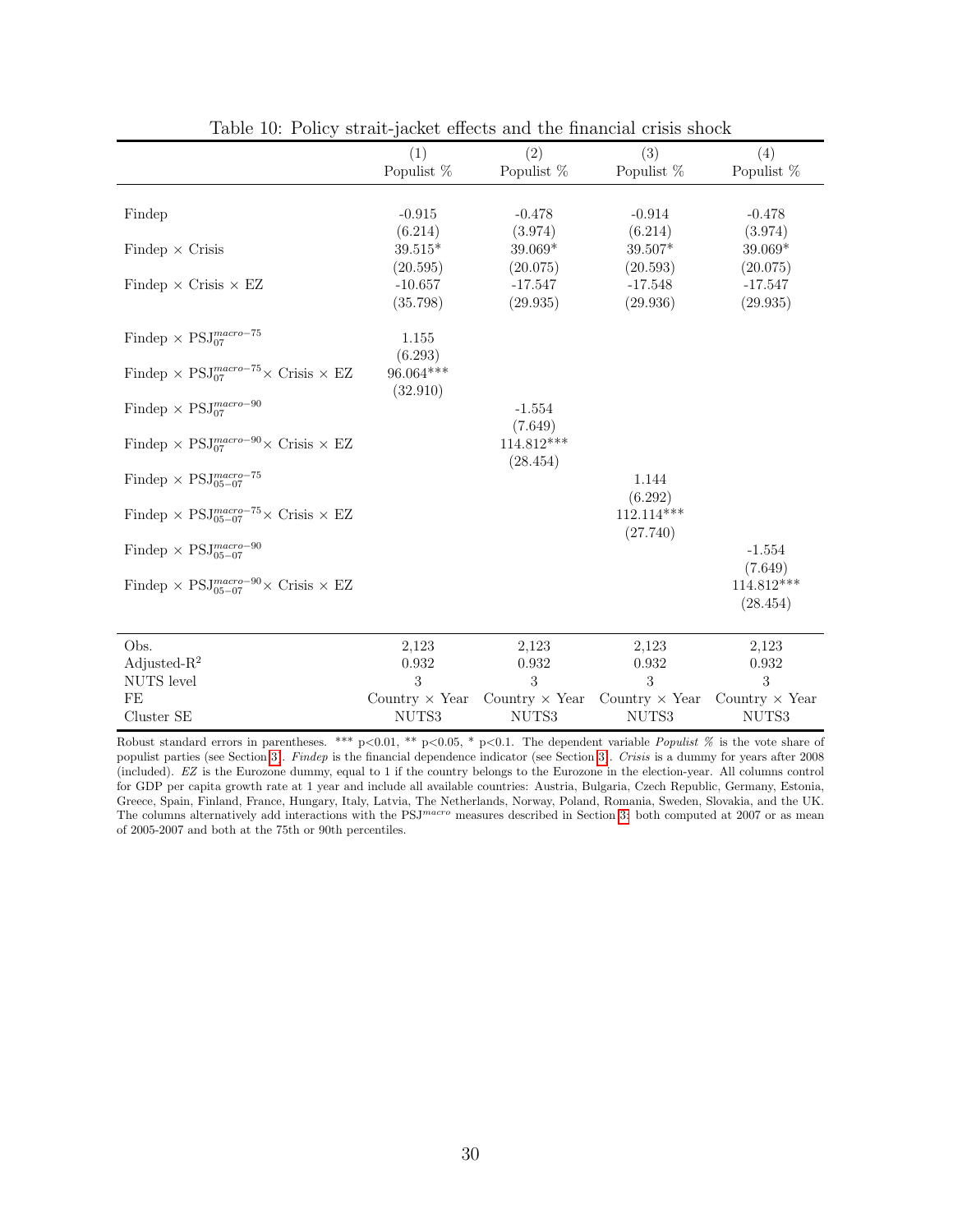# <span id="page-31-0"></span>Figures



Figure 1: Trust in EP  $(2000 = 100)$ 



<span id="page-31-1"></span>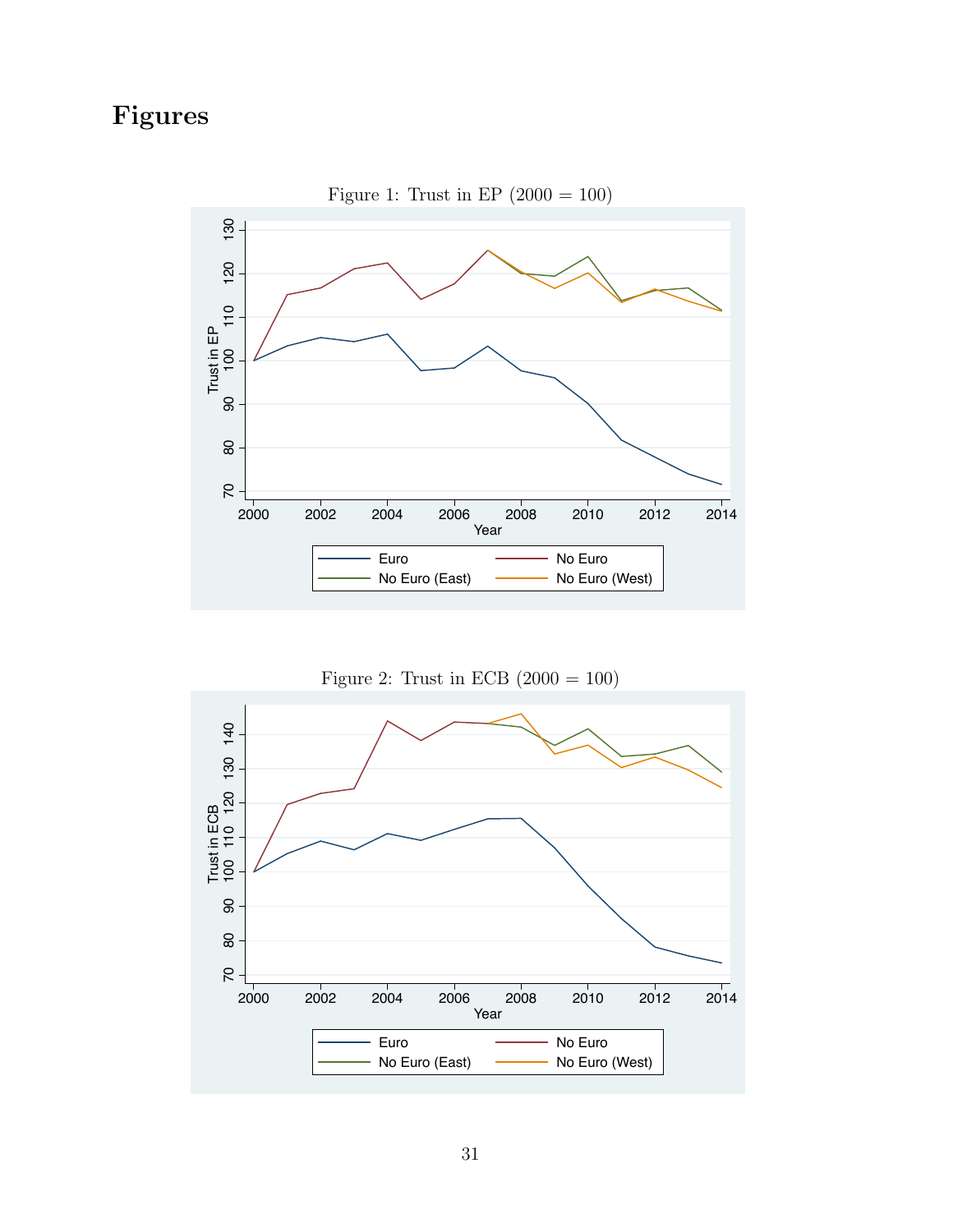<span id="page-32-1"></span>



<span id="page-32-0"></span>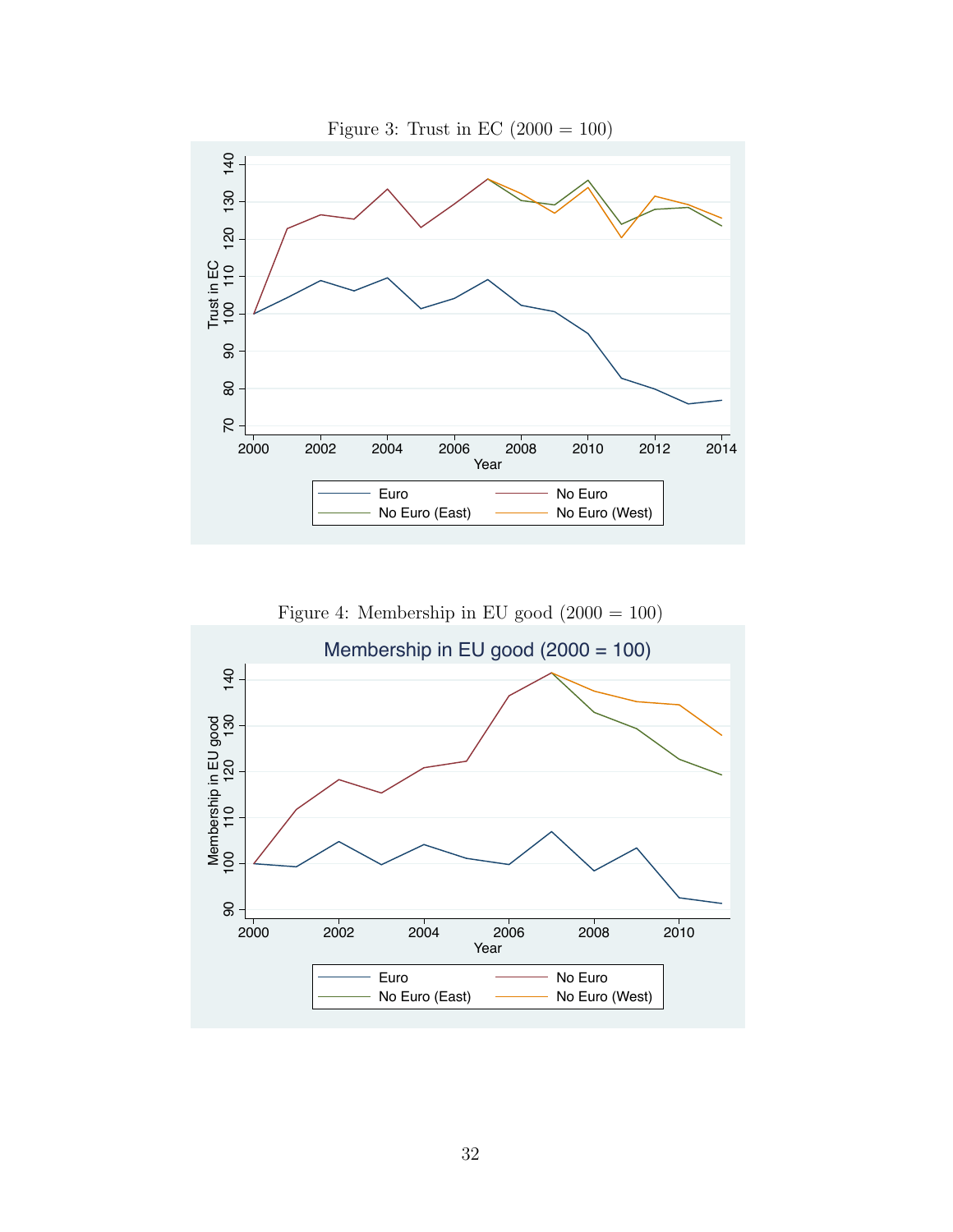<span id="page-33-0"></span>

Figure 5: Trust in EP (rate 2014-2007) over  $PSJ^{macro}$ 



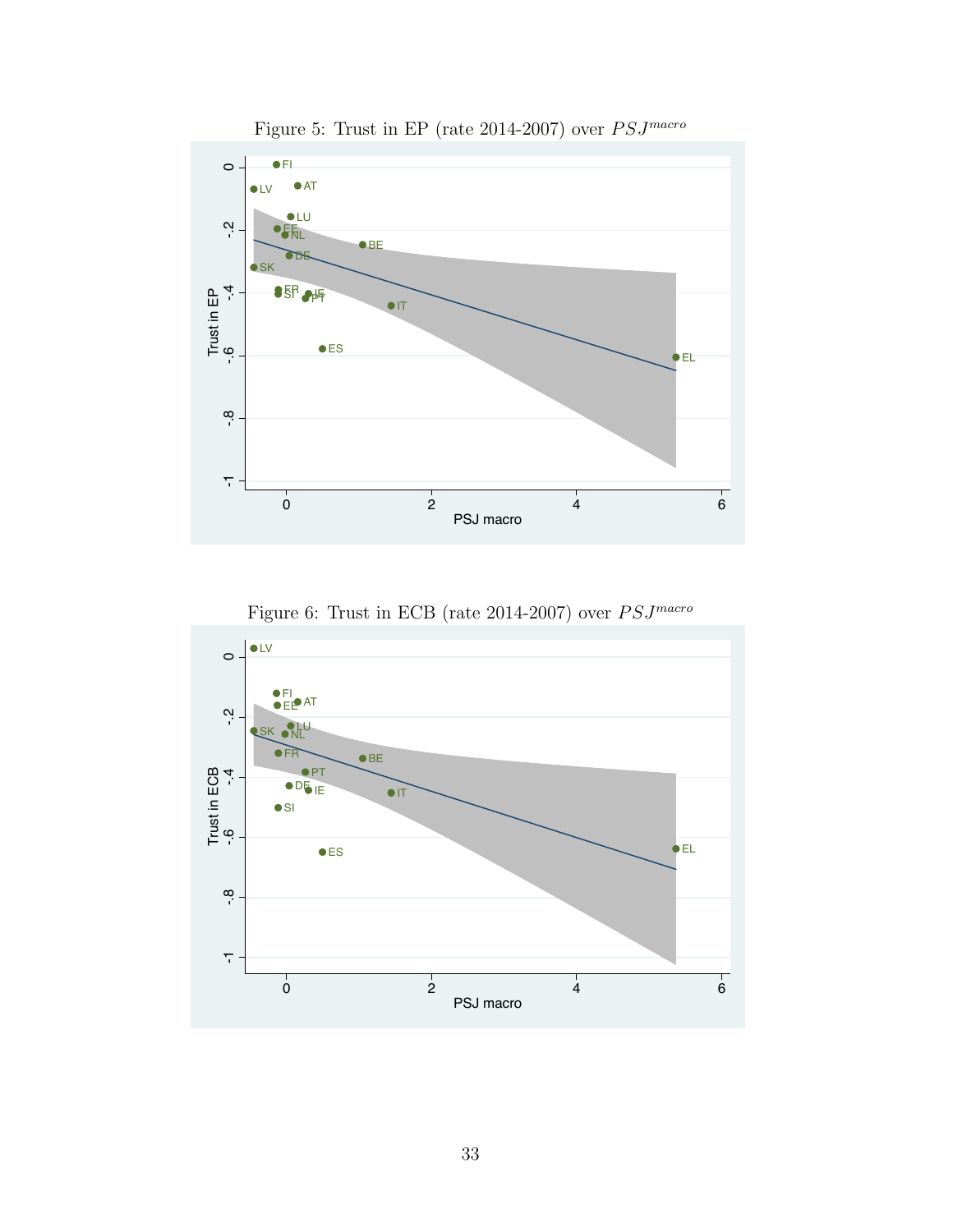

Figure 7: Trust in EC (rate 2014-2007) over  $PSJ^{macro}$ 

Figure 8: Membership in EU good (rate 2014-2007) over  $PSJ^{macro}$ 

<span id="page-34-0"></span>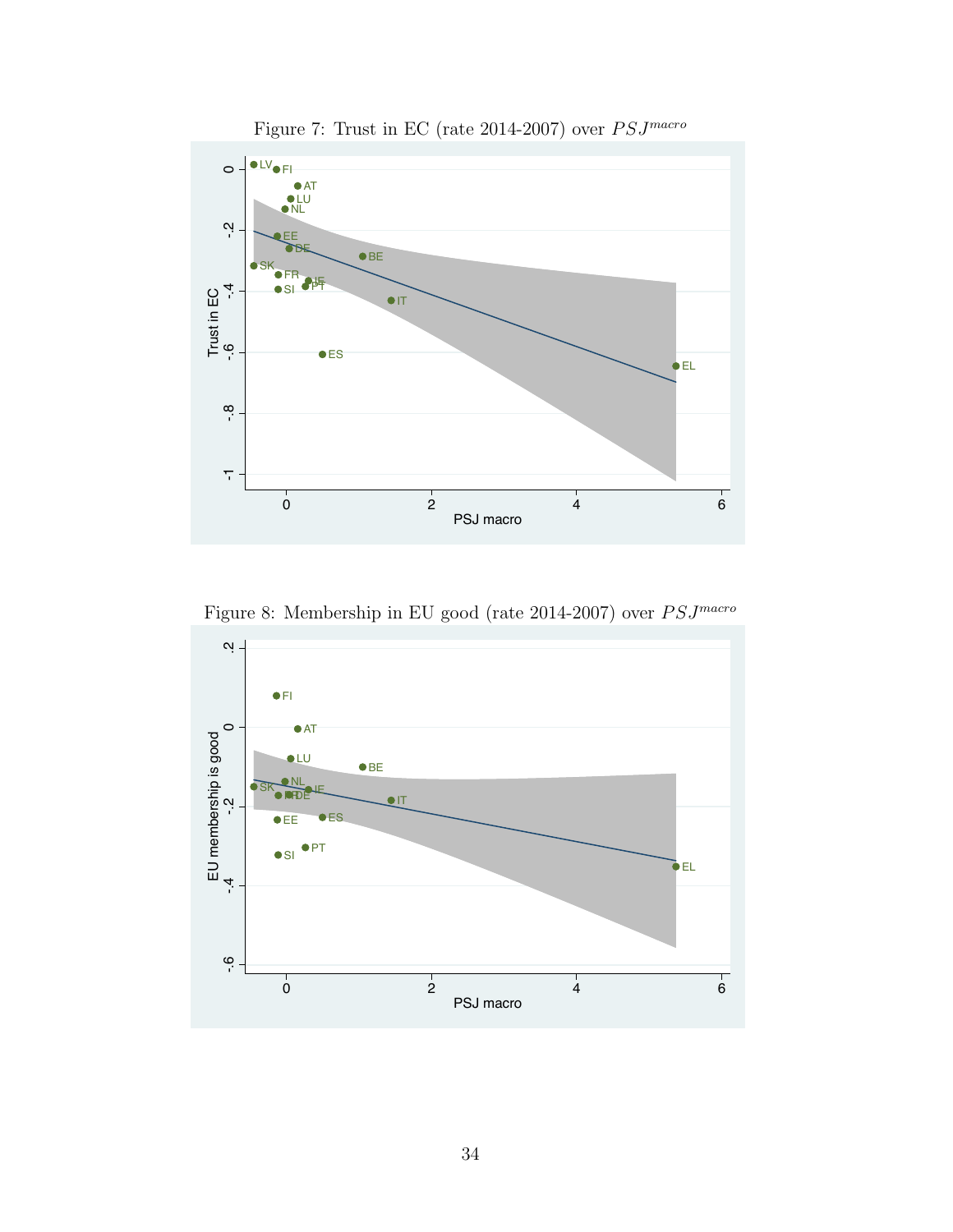<span id="page-35-0"></span>

Figure 9: Trust in EP (rate 2014-2007) over  $PSJ^{mp}$ 



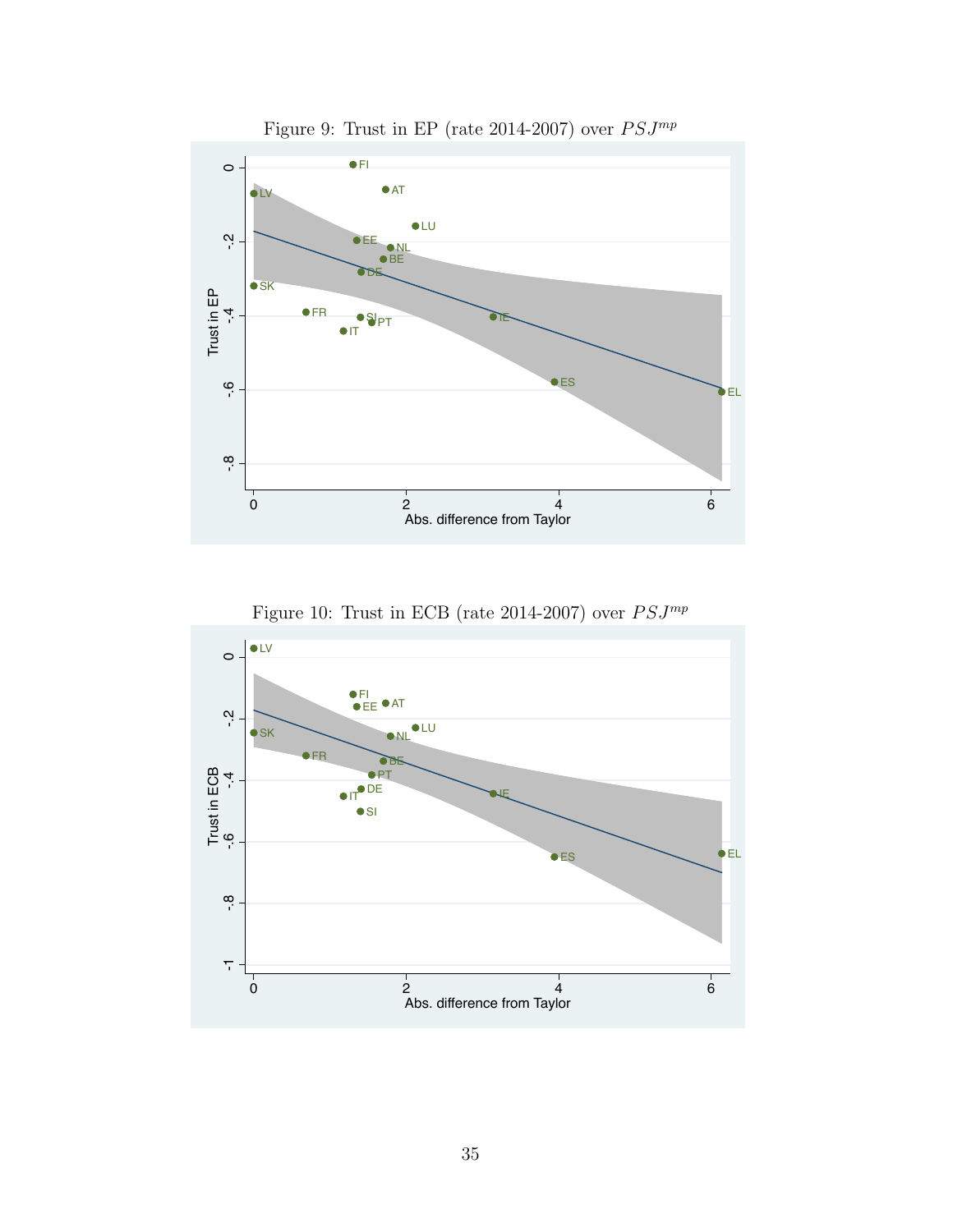

Figure 11: Trust in EC (rate 2014-2007) over  $PSJ^{mp}$ 

Figure 12: Membership in EU good (rate 2014-2007) over  $PSJ^{mp}$ 

<span id="page-36-0"></span>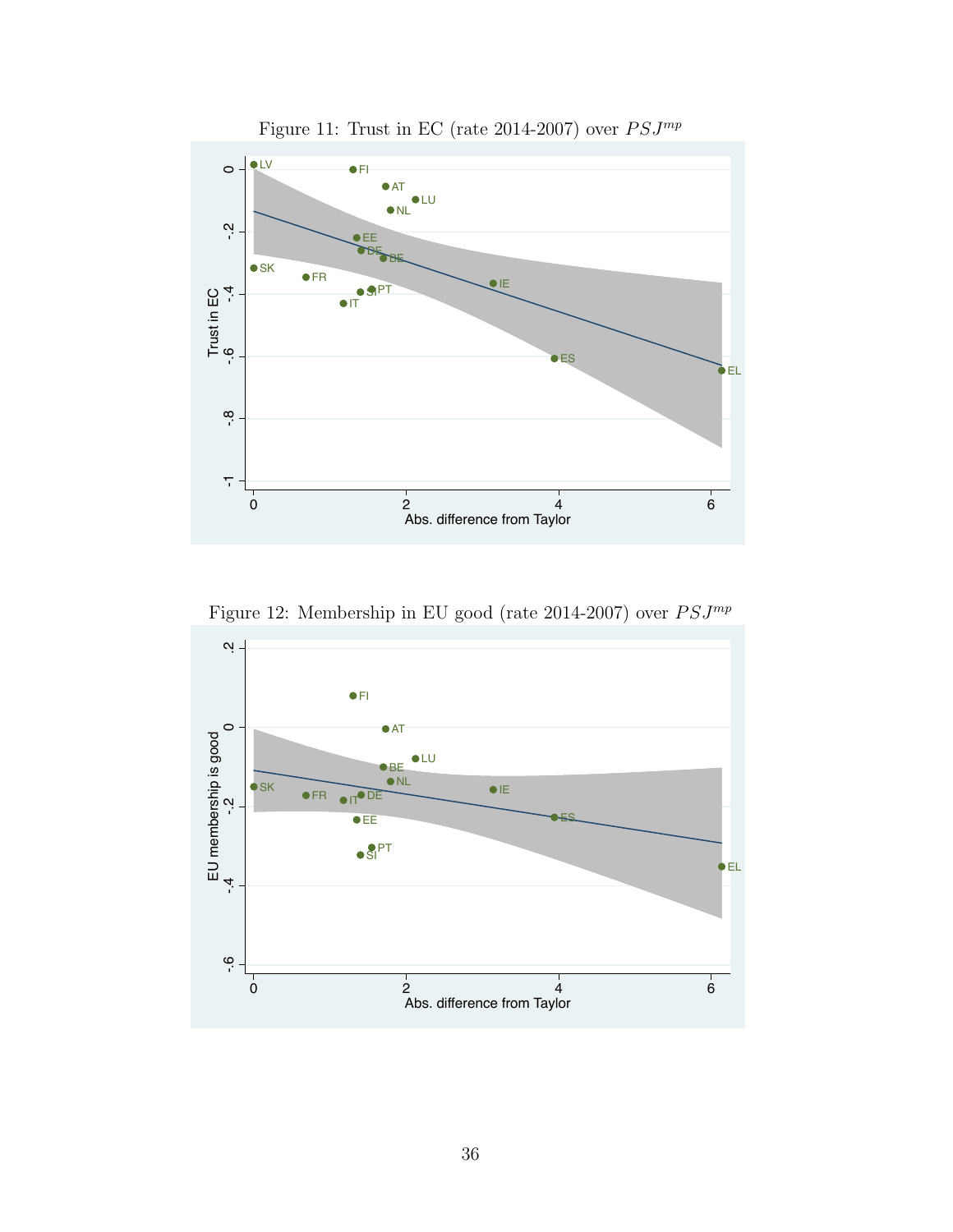## Appendix

## <span id="page-37-0"></span>A A simple model

The purpose of this model is to show that, under simple assumptions, after Chinese entry (in both markets, WE and EE) firm relocation incentives (from one market to the other) increase, moreover the exit incentives are higher within the Eurozone.

The relocation argument outlined in the text can be summarized by the following table:

|                      | Profits in WE $\parallel$ Profits in EE | Differential |
|----------------------|-----------------------------------------|--------------|
| Before Chinese Entry |                                         |              |
| After Chinese Entry  |                                         |              |

where  $\pi$  are the firm's profits and R its relocation costs.

In sum, competition from China erodes profits everywhere, but if the erosion of profits is larger in WE than in EE, then relocation from west to east is more likely after Chinese entry. More specifically, more firms are likely to have a relocation cost in this profit differential, the larger this gap is:

$$
R \in \left(\pi^{EE} - \pi^{WE}, \pi_C^{EE} - \pi_C^{WE}\right)
$$

In other words, the likelihood of relocation is increasing in the gap size:

 $\Gamma := \left( \pi_C^{EE} - \pi_C^{WE} \right) - \left( \pi^{EE} - \pi^{WE} \right) = \Delta \pi^{WE} - \Delta \pi^{EE}$ 

where

$$
\Delta \pi^{WE} := \pi^{WE} - \pi_C^{WE}, \quad \Delta \pi^{EE} := \pi^{EE} - \pi_C^{EE}
$$

is the profit erosion in each country after Chinese entry.

Simple standard assumptions, such as monopoly power, linear demand and constant marginal costs, generate the results above. Namely, assume the global market demand for a given product is linear, namely:

$$
q = a - p
$$

Assume, before Chinese entry, a WE firm acts as monopolist of this product. This firm will experience different production costs in different countries: in WE the marginal cost is constant and equal to  $c_{WE}$ . Thus, the optimal monopoly pricing and profits are:

$$
\pi^{WE} = (a - p) (p - c_{WE})
$$
  

$$
p^{*WE} = \frac{a + c_{WE}}{2} \rightarrow \pi^{*WE} = \left(\frac{a - c_{WE}}{2}\right)^2
$$

Assume Chinese entry disciplines prices downward, so that the firms cannot sell above a certain price k. Namely profits become:

$$
\pi_C^{WE} = (a - k)(k - c_{WE})
$$

Hence, the (absolute value of the) drop in profits in WE due to Chinese entry becomes: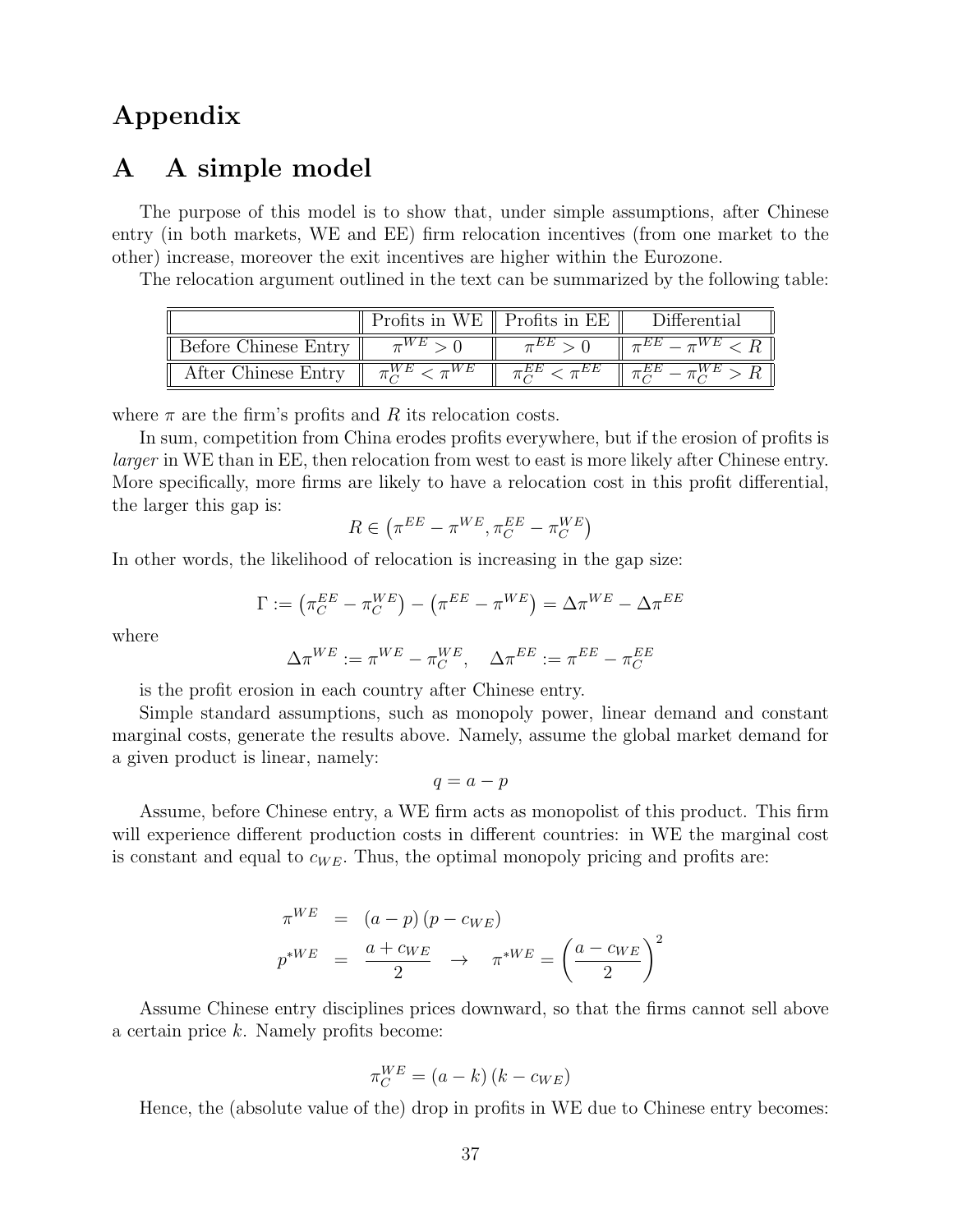$$
\Delta \pi^{WE} = \left(\frac{a - c_{WE}}{2}\right)^2 - (a - k)(k - c_{WE})
$$

Likewise in EE, where the production costs are lower, namely the marginal cost is  $c_{EE} < c_{WE}$ .

The optimal monopoly pricing and profits are:

$$
p^{*EE} = \frac{a + c_{EE}}{2} \rightarrow \pi^{*EE} = \left(\frac{a - c_{EE}}{2}\right)^2
$$

Thus, likewise the drop in profits in EE after Chinese entry becomes:

$$
\Delta \pi^{EE} = \left(\frac{a - c_{EE}}{2}\right)^2 - (a - k)(k - c_{EE})
$$

Hence, after Chinese entry the profit loss in WE is larger than the profit loss in EE if:

$$
\Delta \pi^{WE} - \Delta \pi^{EE} = (c_{WE} - c_{EE}) \left( \frac{2a + c_{WE} + c_{EE}}{4} - k \right) > 0
$$

$$
\rightarrow k < \frac{2a + c_{WE} + c_{EE}}{4}
$$

In sum, if Chinese produces are competitive enough, namely if the price ceiling imposed by Chinese entry  $k$  is low enough, then profit erosion due to Chinese entry is larger in WE than in EE, thus after entry relocation to EE becomes a more profitable strategy. This simple framework also delivers another prediction: the *chance of firm relocation* increases in the competitiveness of Chinese products, lower  $k$ , and on the cost differential between WE and EE  $(c_{WE} - c_{EE})$ .

If, after Chinese entry, the loss of competitiveness and consequent currency depreciation generates a cost differential between Euro Zone countries (EZ) and not (NEZ)  $c_{EZ} > c_{NEZ}$ , then EZ countries, such as Italy, will suffer more from relocation than NEZ countries, such as the UK, whose currency, being not part of the Euro Zone, will depreciate more.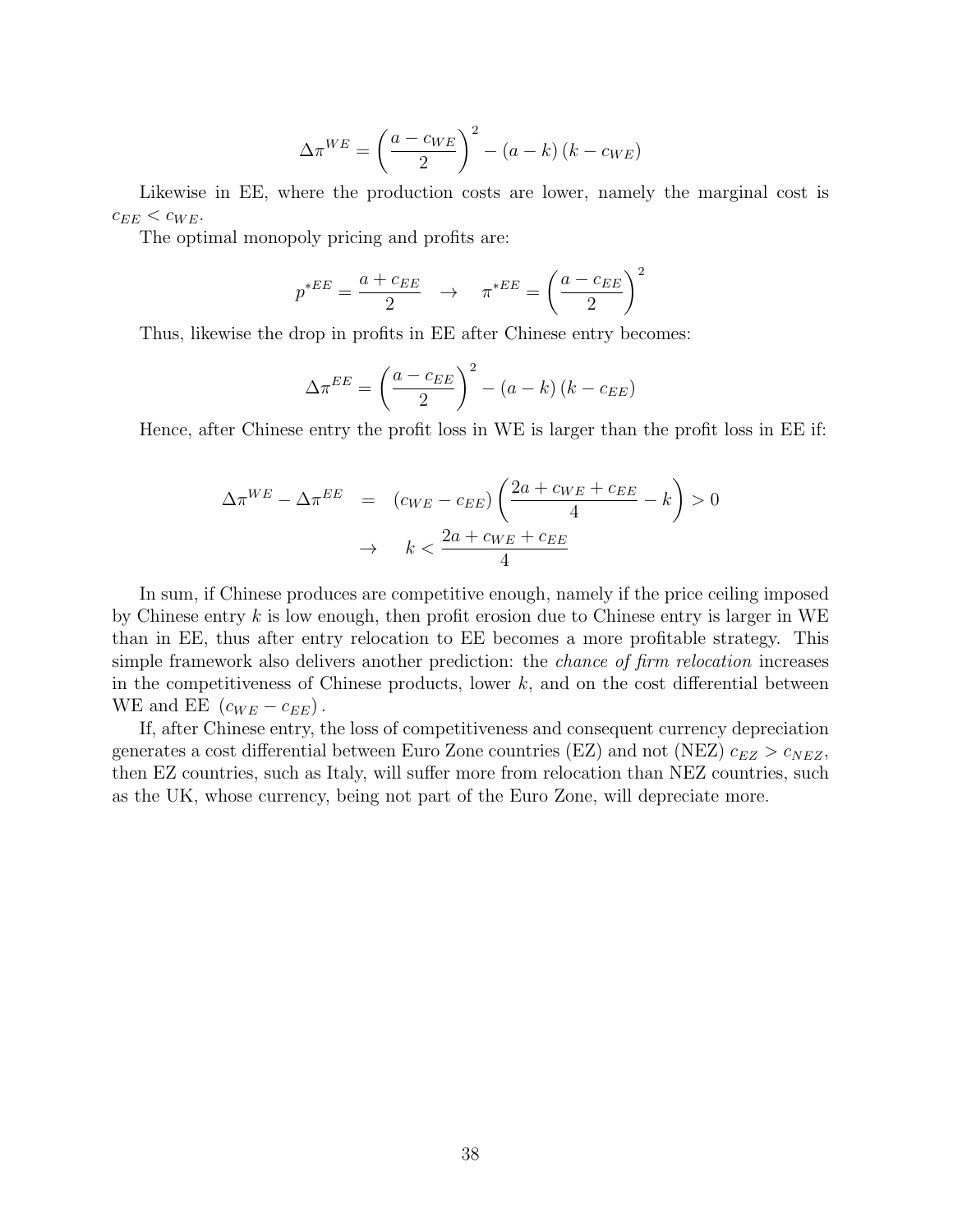# <span id="page-39-0"></span>B Detailed descriptive statistics

|                                                                    | N            | mean                 | sd             | min                  | max                  |
|--------------------------------------------------------------------|--------------|----------------------|----------------|----------------------|----------------------|
|                                                                    |              |                      |                |                      |                      |
| Full sample (excl. SE, NO, UK) - Eurozone                          |              |                      |                |                      |                      |
|                                                                    |              |                      |                |                      |                      |
| Populist %                                                         | 1942         | 6.331                | 13.215         | 0.000                | 66.883               |
| Eurozone (EZ)<br>EU                                                | 1942         | 1.000                | 0.000          | 1.000                | 1.000                |
| GDP per capita (1 yr rate)                                         | 1942<br>1688 | 1.000<br>1.625       | 0.000<br>4.156 | 1.000<br>$-29.260$   | 1.000<br>21.786      |
| GDP per capita (pre-sample)                                        | 1736         | 21.357               | 9.395          | 2.500                | 81.100               |
|                                                                    |              |                      |                |                      |                      |
| GS                                                                 | 1310         | 0.209                | 0.303          | $-0.377$             | 1.880                |
| GS (US)                                                            | 1329         | 0.487                | 0.450          | $-0.186$             | 2.220                |
| GS (US, excl. DL)<br>GS (US, excl. DI-DJ)                          | 1329         | 0.296<br>0.442       | 0.260          | $-0.186$             | 1.847                |
| GS (US, excl. DF)                                                  | 1329<br>1329 | 0.487                | 0.414<br>0.449 | $-0.145$<br>$-0.186$ | 2.102<br>2.220       |
| GS (US, excl. DB-DC)                                               | 1329         | 0.413                | 0.403          | $-0.119$             | 2.144                |
| $\mathrm{PSJ}^{ex}_{07-95}$                                        | 1942         | 0.962                | 0.117          | 0.872                | 1.755                |
| $\mathrm{PSJ}_{00-95}^{ex}$                                        | 1942         | 0.890                | 0.076          | 0.825                | 1.236                |
|                                                                    |              |                      |                |                      |                      |
| Full sample (excl. SE, NO, UK) - No Euro                           |              |                      |                |                      |                      |
| Populist %                                                         | 774          | 19.867               | 18.191         | 0.000                | 73.563               |
| Eurozone (EZ)                                                      | 774          | 0.000                | 0.000          | 0.000                | 0.000                |
| EU                                                                 | 774          | 0.612                | 0.488          | 0.000                | 1.000                |
| GDP per capita (1 yr rate)                                         | 502          | 9.519                | 9.158          | $-26.829$            | 42.857               |
| GDP per capita (pre-sample)                                        | 584          | 4.217                | 5.268          | 0.800                | 46.300               |
|                                                                    |              |                      |                |                      |                      |
| <b>GS</b><br>GS (US)                                               | 231<br>225   | 0.050<br>0.729       | 0.101<br>0.521 | $-0.251$<br>0.051    | 0.385<br>2.149       |
| GS (US, excl. DL)                                                  | 225          | 0.608                | 0.452          | 0.035                | 1.982                |
| GS (US, excl. DI-DJ)                                               | 225          | 0.669                | 0.493          | 0.022                | 2.067                |
| GS (US, excl. DF)                                                  | 225          | 0.725                | 0.521          | 0.051                | 2.149                |
| GS (US, excl. DB-DC)                                               | 225          | 0.395                | 0.249          | 0.063                | 1.166                |
| $\text{PSJ}^{ex}_{07-95}$                                          | 774          | 1.456                | 0.324          | 0.835                | 1.848                |
| $\mathrm{PSJ}_{00-95}^{ex}$                                        | 774          | 1.190                | 0.170          | 0.855                | 1.385                |
| Full sample (incl. SE, NO, UK) - Eurozone                          |              |                      |                |                      |                      |
|                                                                    |              |                      |                |                      |                      |
| Populist %                                                         | 1942         | 6.331                | 13.215         | 0.000                | 66.883               |
| Eurozone (EZ)<br>EU                                                | 1942<br>1942 | 1.000<br>1.000       | 0.000<br>0.000 | 1.000<br>1.000       | 1.000<br>1.000       |
| GDP per capita (1 yr rate)                                         | 1688         | 1.625                | 4.156          | $-29.260$            | 21.786               |
| GDP per capita (pre-sample)                                        | 1736         | 21.357               | 9.395          | 2.500                | 81.100               |
|                                                                    |              |                      |                |                      |                      |
| GS<br>GS (US)                                                      | 1310         | 0.209                | 0.303          | $-0.377$             | 1.880                |
| GS (US, excl. DL)                                                  | 1329<br>1329 | 0.487<br>0.296       | 0.450<br>0.260 | $-0.186$<br>$-0.186$ | 2.220<br>1.847       |
| GS (US, excl. DI-DJ)                                               | 1329         | 0.442                | 0.414          | $-0.145$             | 2.102                |
| GS (US, excl. DF)                                                  | 1329         | 0.487                | 0.449          | $-0.186$             | 2.220                |
| GS (US, excl. DB-DC)                                               | 1329         | 0.413                | 0.403          | $-0.119$             | 2.144                |
| $PSJ_{07-95}^{ex}$                                                 | 1942         | 0.962                | 0.117          | 0.872                | 1.755                |
| $\mathrm{PSJ}_{00-95}^{ex}$                                        | 1942         | 0.890                | 0.076          | 0.825                | 1.236                |
| Findep                                                             | 1441         | 0.047                | 0.029          | 0.005                | 0.134                |
| PSJ <sub>07</sub> <sup>macro</sup>                                 | 1933         | 0.669                | 1.492          | $-0.395$             | 5.624                |
| $PSJ05-07$                                                         | 1933         | 0.699                | 1.381          | $-0.441$             | 5.208                |
| Full sample (incl. SE, NO, UK) - No Euro                           |              |                      |                |                      |                      |
|                                                                    |              |                      |                |                      |                      |
| Populist %                                                         |              |                      |                |                      |                      |
|                                                                    | 1566         | 12.974               | 15.225         | 0.000                | 73.563               |
| Eurozone (EZ)                                                      | 1566         | 0.000                | 0.000          | 0.000                | 0.000                |
| EU                                                                 | 1566         | 0.769                | 0.422          | 0.000                | 1.000                |
| GDP per capita (1 yr rate)                                         | 1084         | 6.664                | 7.730          | $-26.829$            | 45.000               |
| GDP per capita (pre-sample)                                        | 1376         | 19.971               | 23.010         | 0.800                | 255.800              |
| GS                                                                 | 883          | 0.180                | 0.156          | $-0.251$             | 0.740                |
| GS (US)                                                            | 864          | 0.456                | 0.432          | $-0.162$             | 2.149                |
| GS (US, excl. DL)                                                  | 864          | 0.282                | 0.360          | $-0.317$             | 1.982                |
| GS (US, excl. DI-DJ)                                               | 864          | 0.432                | 0.386          | $-0.126$             | 2.067                |
| GS (US, excl. DF)                                                  | 864          | 0.456                | 0.430          | $-0.161$             | 2.149                |
| GS (US, excl. DB-DC)                                               | 864          | 0.335                | 0.294          | $-0.166$             | 1.542                |
| $\mathrm{PSJ}^{ex}_{07-95}$                                        | 1566         | 0.000                | 0.000          | 0.000                | 0.000                |
| $\mathrm{PSJ}_{00-95}^{ex}$                                        | 1566         | 0.000                | 0.000          | 0.000                | 0.000                |
| Findep                                                             | 1011         | 0.040                | 0.023          | 0.005                | 0.130                |
| PSJ <sub>07</sub> <sup>macro</sup><br>$\text{PSJ}^{macro}_{05-07}$ | 1399<br>1399 | $-0.452$<br>$-0.497$ | 0.000<br>0.000 | $-0.452$<br>$-0.497$ | $-0.452$<br>$-0.497$ |

#### Table A1: Summary statistics by EZ and non-EZ area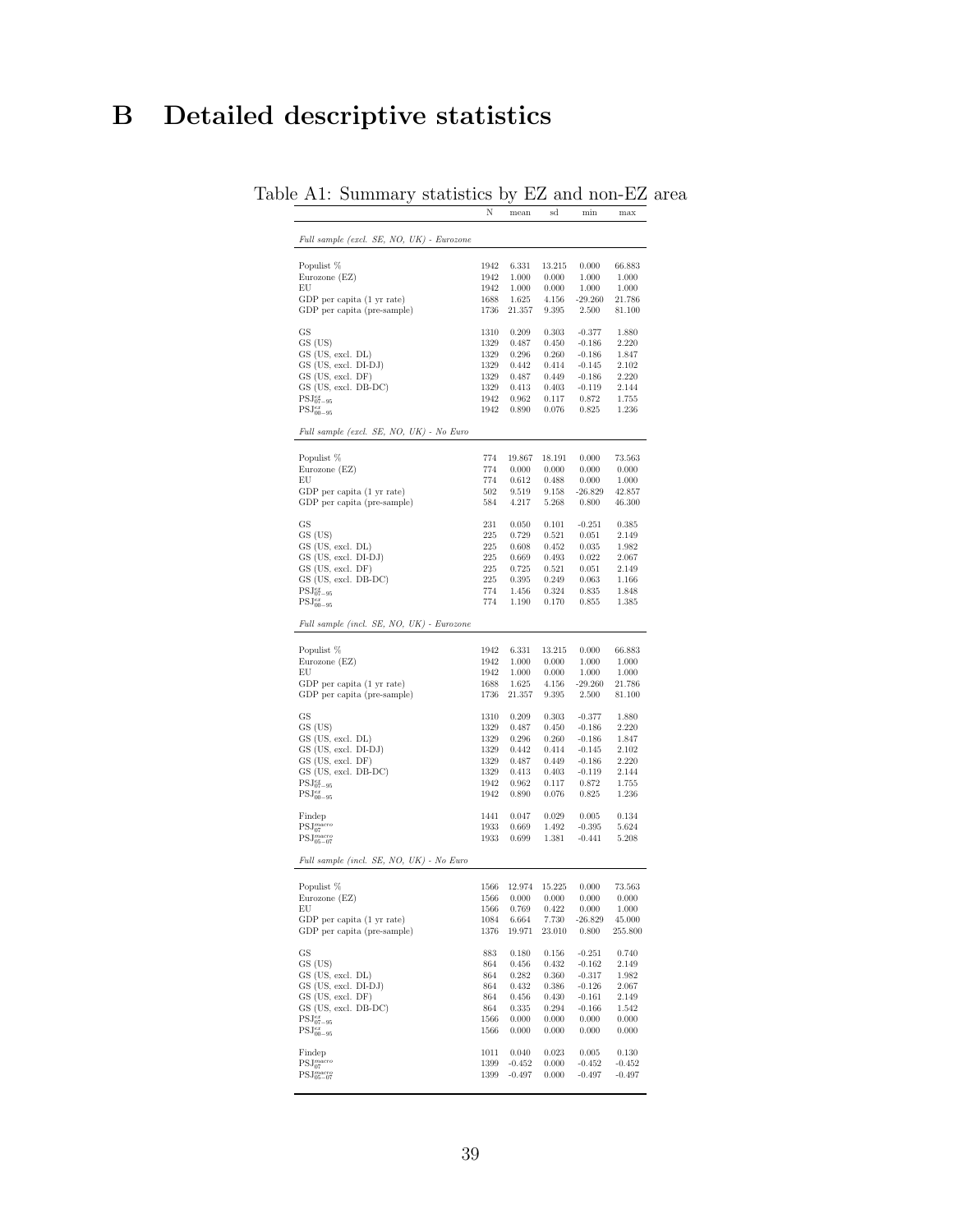# <span id="page-40-0"></span>C First stages

| First stage: GS             | (2)        | (4)        | (5)        |
|-----------------------------|------------|------------|------------|
| GS (US)                     | $0.396***$ | $0.318***$ | $0.048***$ |
|                             | (0.014)    | (0.016)    | (0.008)    |
| $GS$ (US) $\times$ EZ       |            |            | $0.360***$ |
|                             |            |            | (0.019)    |
| First stage: $GS \times EZ$ |            |            |            |
| GS (US)                     |            |            | $-0.001$   |
|                             |            |            | (0.002)    |
| $GS$ (US) $\times$ EZ       |            |            | $0.409***$ |
|                             |            |            | (0.017)    |
| Kleibergen-Paap F           |            |            | 17.55      |

Table A2: Globalization and populist vote - First stages Table [5](#page-26-0)

Robust standard errors in parentheses. \*\*\* p<0.01, \*\* p<0.05, \* p<0.1. GS is the globalization shock index (see Section [3\)](#page-7-0), based on imports from China to the European countries in our sample, and it is instrumented using imports from China to the US  $(GS (US))$ . GS  $\times$   $EZ$  is the interaction term between the globalization shock and the Eurozone dummy, equal to 1 if the country belongs to the Eurozone in the election-year, instrumented with the same interaction using imports from China to the US instead of European countries  $(GS (US))$ . The column number refers to the corresponding column in Table [5.](#page-26-0)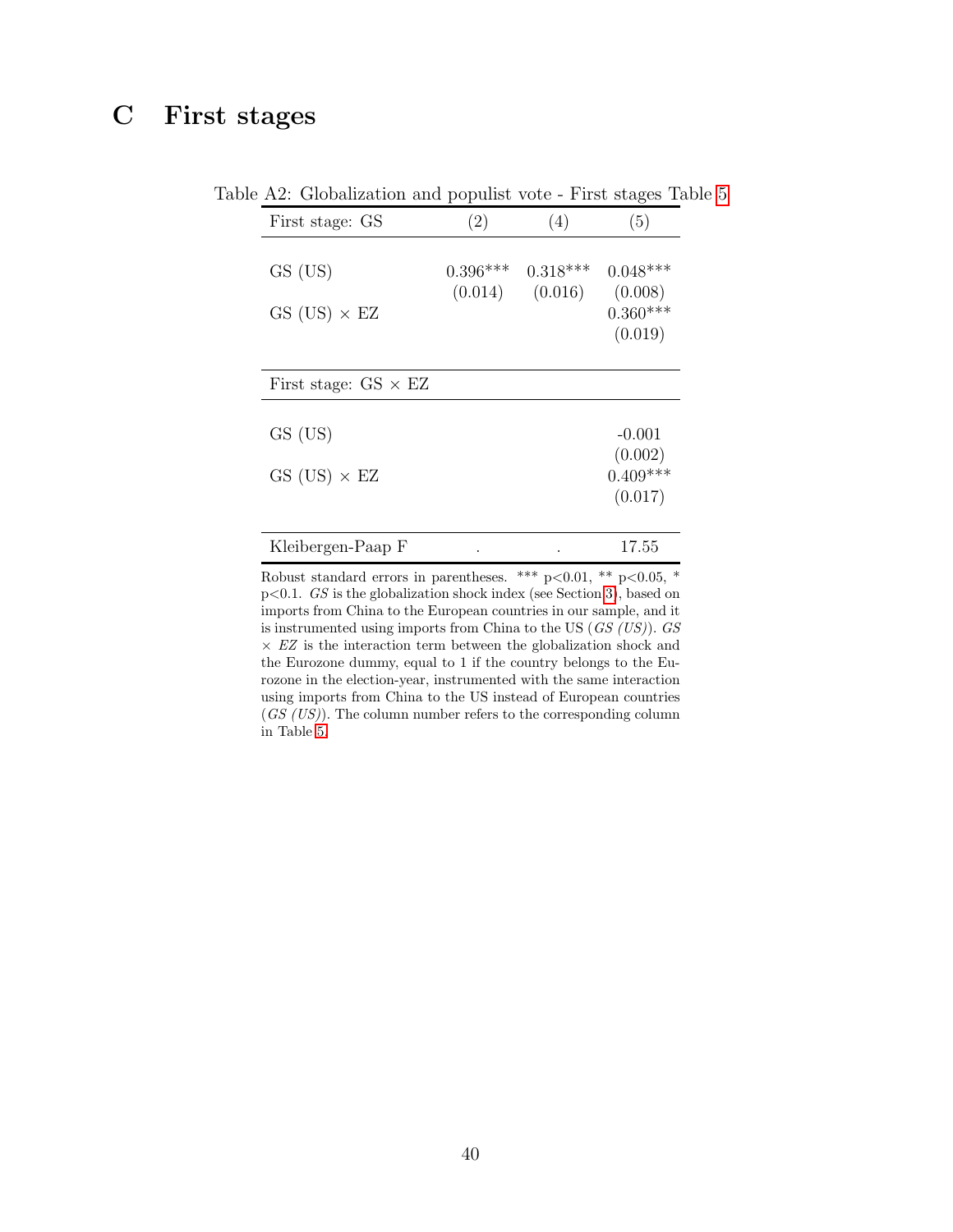| First stage: GS             | (1)        | (2)                 | (3)                 | (4)                 |
|-----------------------------|------------|---------------------|---------------------|---------------------|
|                             |            |                     |                     |                     |
| GS (US)                     | $0.052***$ | $0.315***$          | $0.048***$          | $0.033***$          |
|                             | (0.008)    | (0.010)             | (0.008)             | (0.005)             |
| $GS$ (US) $\times$ EZ       |            | $0.094***$          | $0.362***$          | $0.348***$          |
|                             |            | (0.019)             | (0.019)             | (0.022)             |
| $GS$ (US) $\times$ EU       |            |                     |                     | $0.026*$<br>(0.016) |
|                             |            |                     |                     |                     |
| First stage: $GS \times EZ$ |            |                     |                     |                     |
|                             |            |                     |                     |                     |
| GS (US)                     |            | $-0.001$<br>(0.001) | $-0.001$<br>(0.002) | $-0.001$<br>(0.002) |
| $GS$ (US) $\times$ EZ       |            | $0.409***$          | $0.411***$          | $0.409***$          |
|                             |            | (0.017)             | (0.017)             | (0.017)             |
| $GS$ (US) $\times$ EU       |            |                     |                     | 0.000               |
|                             |            |                     |                     | (0.001)             |
|                             |            |                     |                     |                     |
| First stage: $GS \times EU$ |            |                     |                     |                     |
| GS (US)                     |            |                     |                     | $-0.001$            |
|                             |            |                     |                     | (0.002)             |
| $GS$ (US) $\times$ EZ       |            |                     |                     | $0.348***$          |
|                             |            |                     |                     | (0.022)             |
| $GS$ (US) $\times$ EU       |            |                     |                     | $0.060***$          |
|                             |            |                     |                     | (0.014)             |
| Kleibergen-Paap F           |            | 305.2               | 17.55               | 6.097               |

Table A3: Sensitivity analysis globalization and populist vote - First stages Table [6](#page-26-1)

Robust standard errors in parentheses. \*\*\* p<0.01, \*\* p<0.05, \* p<0.1. GS is the globalization shock index (see Section [3\)](#page-7-0), based on imports from China to the European countries in our sample, and it is instrumented using imports from China to the US (GS (US)).  $GS \times EZ$  is the interaction term between the globalization shock and the Eurozone dummy, equal to 1 if the country belongs to the Eurozone in the election-year, instrumented with the same interaction using imports from China to the US instead of European countries (GS (US)). Similary,  $GS \times EU$  is the interaction between the globalization shock the EU dummy, equal to 1 if the country belongs to the EU in the election-year, instrumented with the same interaction using imports from China to the US instead of European countries (GS (US)). The column number refers to the corresponding column in Table [6.](#page-26-1)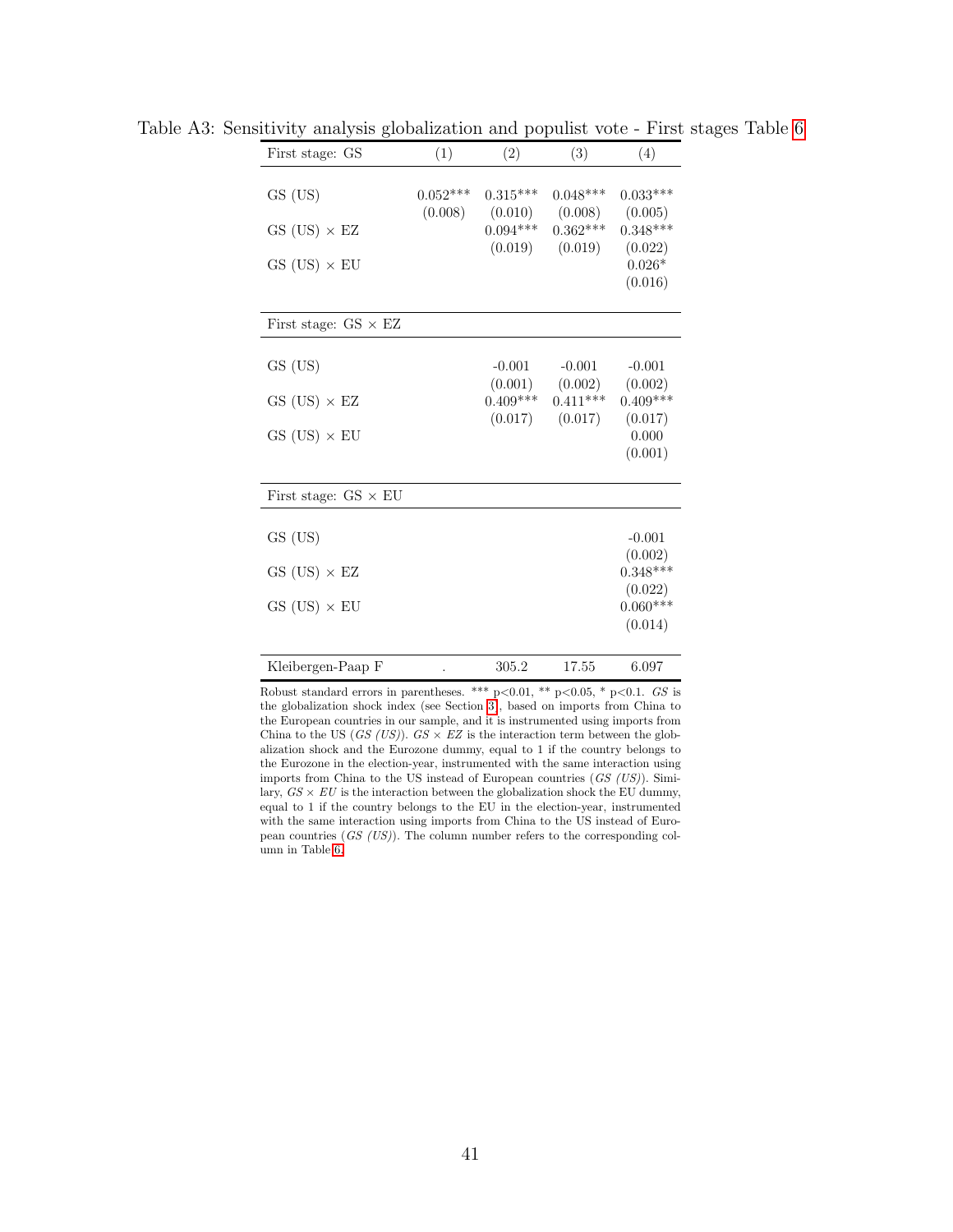| First stage: GS                    | (1)                              | (2)                   | (3)                   | (4)                              |
|------------------------------------|----------------------------------|-----------------------|-----------------------|----------------------------------|
| GS (US, excl. DL)                  | $0.053***$                       |                       |                       |                                  |
| $GS$ (US, excl. DL) $\times$ EZ    | (0.009)<br>$0.429***$            |                       |                       |                                  |
| GS (US, excl. DI-DJ)               | (0.039)                          | $0.047***$            |                       |                                  |
| GS (US, excl. DI-DJ) $\times$ EZ   |                                  | (0.008)<br>$0.382***$ |                       |                                  |
| $GS$ (US, excl. DF)                |                                  | (0.020)               | $0.047***$            |                                  |
| GS (US, excl. DF) $\times$ EZ      |                                  |                       | (0.009)<br>$0.360***$ |                                  |
| GS (US, excl. DB-DC)               |                                  |                       | (0.019)               | $0.126***$                       |
| $GS$ (US, excl. DB-DC) $\times$ EZ |                                  |                       |                       | (0.020)<br>$0.357***$<br>(0.027) |
| First stage: $GS \times EZ$        |                                  |                       |                       |                                  |
| GS (US, excl. DL)                  | $-0.000$                         |                       |                       |                                  |
| $GS$ (US, excl. DL) $\times$ EZ    | (0.002)<br>$0.482***$<br>(0.038) |                       |                       |                                  |
| GS (US, excl. DI-DJ)               |                                  | $-0.001$              |                       |                                  |
| GS (US, excl. DI-DJ) $\times$ EZ   |                                  | (0.002)<br>$0.430***$ |                       |                                  |
| $GS$ (US, excl. DF)                |                                  | (0.019)               | $-0.001$              |                                  |
| GS (US, excl. DF) $\times$ EZ      |                                  |                       | (0.002)<br>$0.409***$ |                                  |
| GS (US, excl. DB-DC)               |                                  |                       | (0.017)               | $-0.002$                         |
| $GS$ (US, excl. DB-DC) $\times$ EZ |                                  |                       |                       | (0.002)<br>$0.485***$<br>(0.018) |
| Kleibergen-Paap F                  | 19.32                            | 17.23                 | 17.00                 | 20.11                            |

Table A4: Exclusion restriction globalization and populist vote - First stages of Table [7](#page-27-0)

Robust standard errors in parentheses. \*\*\* p<0.01, \*\* p<0.05, \* p<0.1.  $GS$  is the globalization shock index (see Section [3\)](#page-7-0), based on imports from China to the European countries in our sample, and it is instrumented using imports from China to the US (GS (US)).  $GS \times EZ$  is the interaction term between the globalization shock and the Eurozone dummy, equal to 1 if the country belongs to the Eurozone in the election-year, instrumented with the same interaction using imports from China to the US instead of European countries (GS (US)). The instruments alternatively exclude the DL, DI-DJ, DF, or DB-DC sectors from the computation of GS (US). The column number refers to the corresponding column in [Table 7.](#page-27-0)